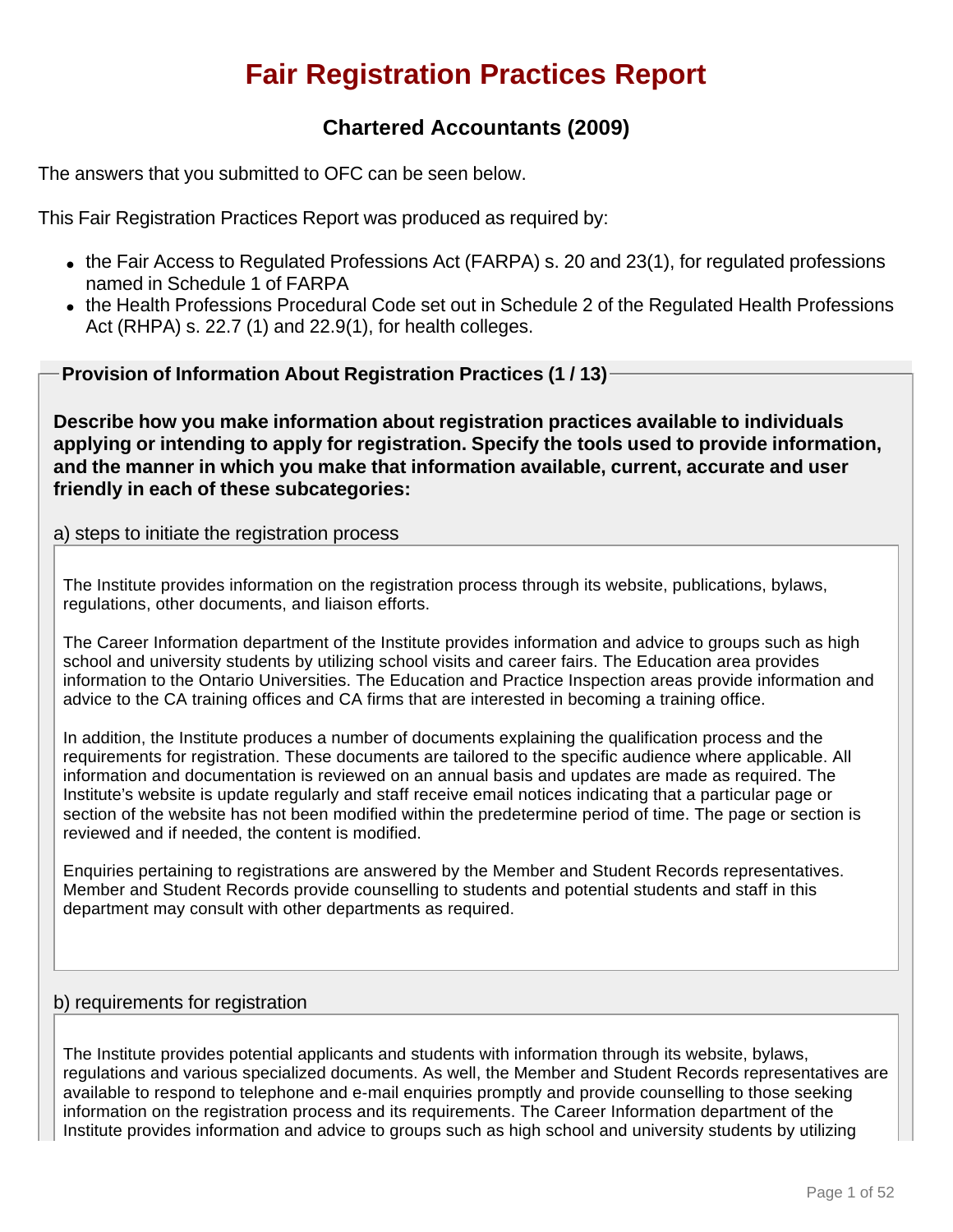school visits and career fairs. The Education area provides information to the Ontario Universities. The Education and Practice Inspection areas provide information and advice to the CA training offices and CA firms that are interested in becoming a training office.

The requirements for registration are incorporated in the website and counselling information provided regarding the initiation of the registration process. In addition, the registration forms themselves provide detailed instructions and information on the requirements and a checklist is also provided for potential registrants. The ICAO Member's handbook contains the Institute's bylaws and regulations. The handbook is accessible to the public through the website.

c) explanation of how the requirements for registration are to be met, such as the number of years of schooling required for a degree to be deemed equivalent to an Ontario undergraduate degree, length and type of work experience, credit hours or program content

The Institute provides potential applicants and CA students with information through its website and through various documents prepared to assist in answering enquiries of this kind. The Member and Student Records area within the Institute assists applicants by providing information regarding the registration process including the educational requirements and individual counselling as needed. The Career Information area assists in this function by liaising with educational institutions and providing prospective students with information on the requirements of the program. The Education area through their university contacts updates the educational information on an annual basis and provides a liaison to the universities. Various publications are available which explain the education and work experience requirements.

In order to meet the requirements for registration the applicable completed application form must be received at the Institute for processing by the Member and Student Records area. The course credit requirement is verified by the accompanying official university transcript and the applicable course outlines. A review by the Education area is completed and applicant is notified of approved courses in writing by the Member and Student Records representatives. The degree requirement is verified by the Member and Student Records area, utilizing the current International Handbook of Universities publication. If the degree cannot be verified from this source, the Education area will assess the degree.

For internationally trained applicants, the Applications Committee assesses previously obtained accounting experience using the experience certification report(s) and other supporting documentation provided by the applicant to determine whether the applicant has acquired the depth and breadth of competencies and the levels of proficiency for the competencies that are required of an entry-level Chartered Accountant in Ontario.

The CA program is outlined in greater detail elsewhere in this report.

d) any education or practical experience required for registration that must be completed in Ontario or practice that must be supervised by a member of the profession who is registered in Ontario

The Institute provides potential applicants and students with information through its website and through various documents prepared to assist in answering enquiries of this type. The Member and Student Records area within the Institute assists applicants by providing information regarding the registration process including the educational requirements and practical experience requirements.

CA students may complete a portion of their three-years of practical experience (up to one year) outside of Ontario if so approved by the Institute. Experience gained outside of Ontario is generally considered to be a "secondment" and must meet certain criteria as set out in Regulation I. The Education department assists by providing ongoing updates on educational changes and on occasion, information on foreign degrees. Other departments assist as needed. Updates are made as required.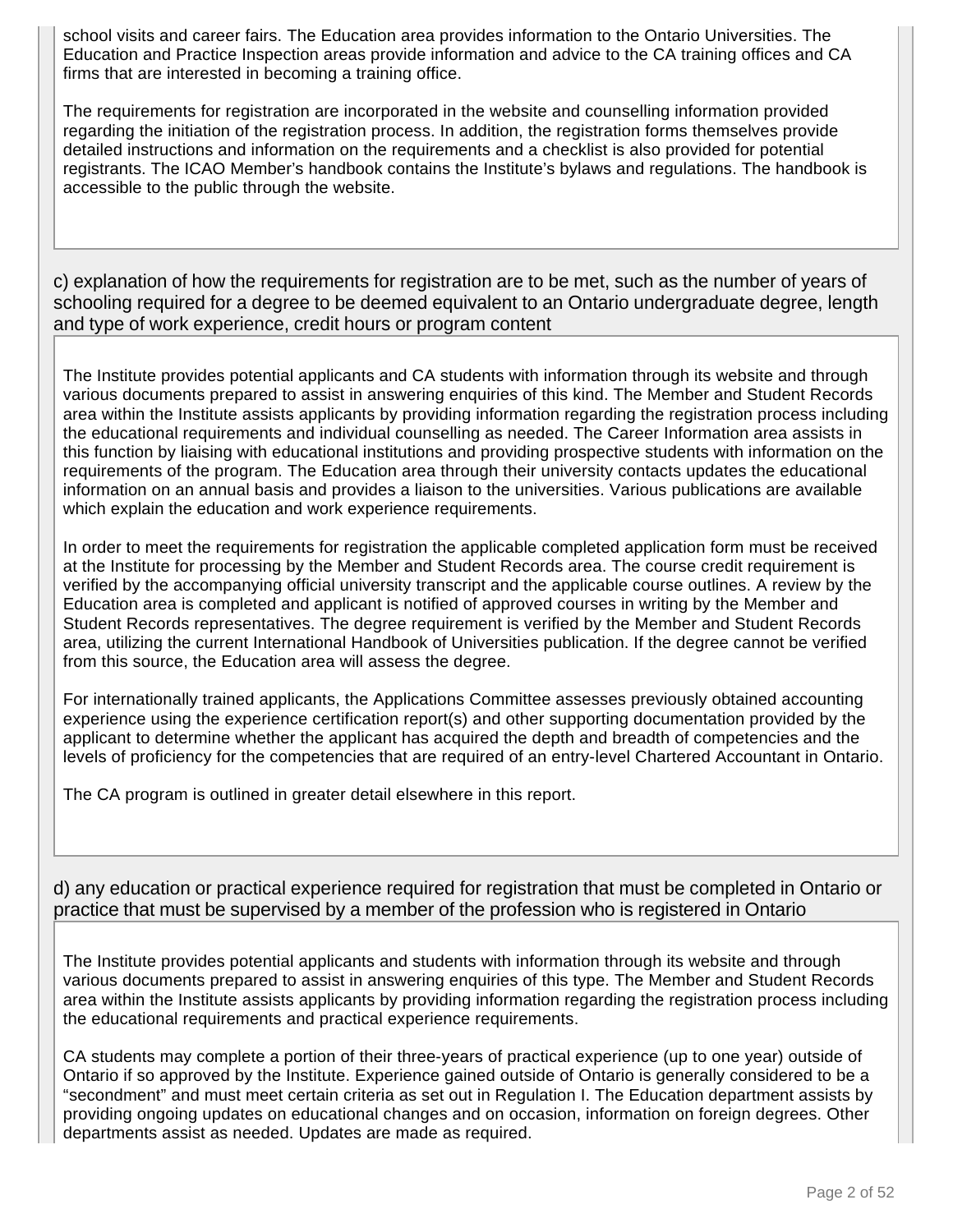For internationally trained applicants the process is different. For those who are members or former members of recognized accounting bodies with which the Institute has a mutual recognition agreement, there is no additional educational component that must be completed in Ontario. This assumes that the applicant's previous practical experience meets the Institute's requirements. Otherwise, some additional experience may be required in Ontario, either within a CA training office or under the supervision of an Ontario CA.

Internationally trained applicants who are members of a non-recognized accounting body may have to complete additional educational requirements. These requirements may include an acceptable course in Canadian business law, completion of the Institute's professional accounting program and possibly additional practical experience. The Applications Committee reviews the accounting experience for internationally trained applicants and makes a determination as to whether additional accounting experience is required. Exemptions from some of the requirements may be available. Requests for exemptions are decided individually by the Institute's Applications Committee.

Again, the CA program is outlined in greater detail elsewhere in this report.

### e) requirements that may be satisfied through acceptable alternatives

The Institute's website contains information on the processes that must be completed for those trained in Ontario and those that are seeking registration based on international training. The Institute's bylaws and regulations specify the requirements for registration and the acceptable alternatives and the processes for accessing these alternatives if applicable. Additionally, telephone enquiries and enquiries received via email and letter are answered by the appropriate department.

For internationally trained applicants, the Applications Committee may make a determination that all or a portion of the experience gained outside of Ontario is acceptable for fulfillment of the prescribed practical experience requirement

### f) the steps in the assessment process

The assessment process begins with the individual receiving information regarding the application process, which includes information regarding the Institute's education and practical experience requirements as well as the various documents required by the Institute. The applicant completes the various forms (if applicable) and provides the documents needed by the Institute. The Member and Student Records area receives and assesses the application and communicates with the applicant. This is all evident from the application forms and the information provided to those enquiring about the accreditation process.

Internationally trained applicants have a slightly different process in that they are required to provide additional documentation regarding their accreditation elsewhere. This information is then considered by the Applications Committee and the process used in described elsewhere in this report. Again, the process is outlined in the forms completed by the applicant (if applicable) and the correspondence received from the Institute. As well, the Institute's website contains information on the process and general requirements and documents needed.

g) the documentation of qualifications that must accompany each application; indicate which documents, if any, are required only from internationally trained applicants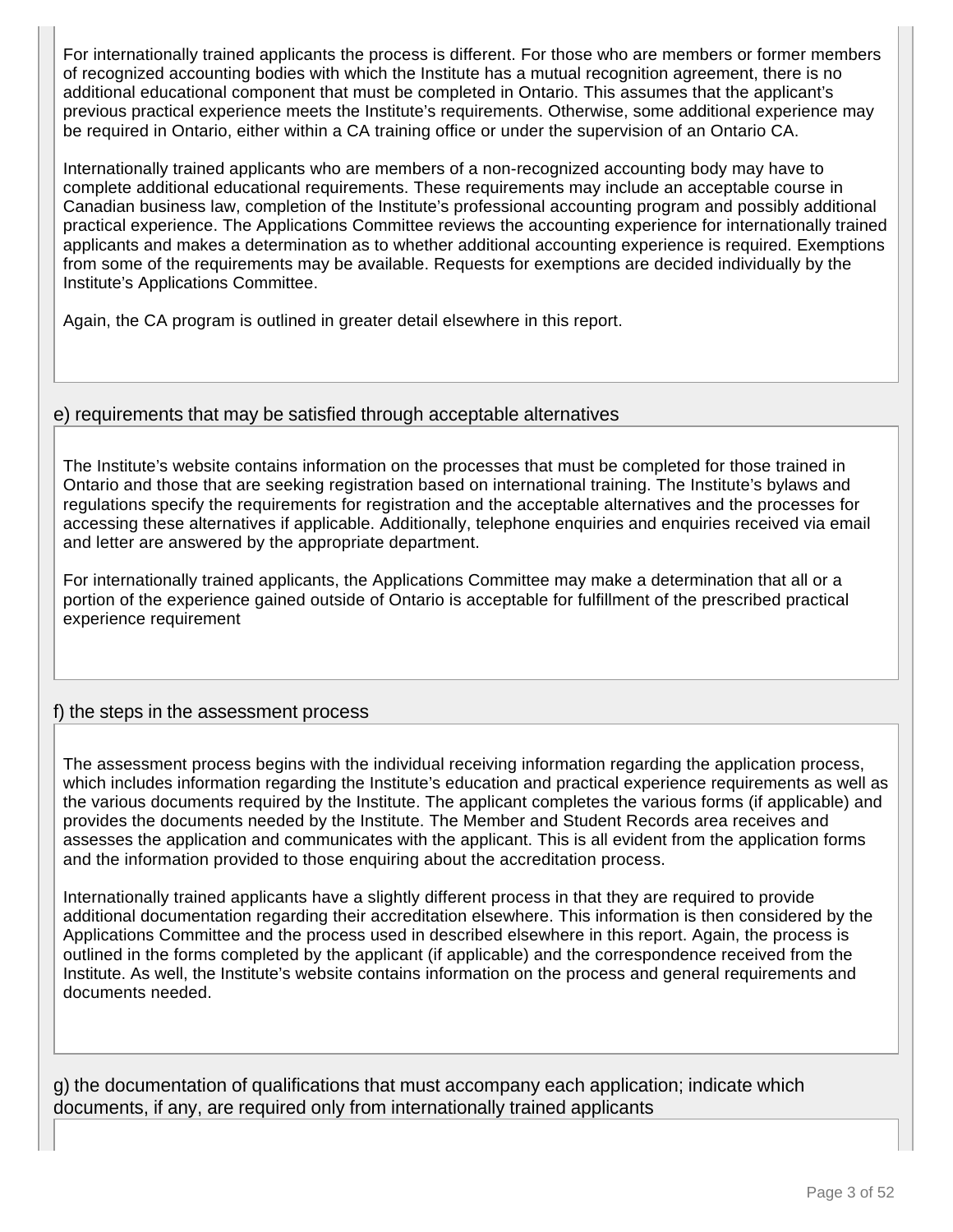Generally, to register as a student with the Institute an applicant must provide the following: completed application forms; university transcript(s); proof of employment or an offer of employment with a training office; proof of legal name. These requirements are communicated to applicants through the Institute's website, the application forms and other materials prepared specifically for student registration.

The documentation that is required from internationally educated applicants is communicated to the applicants either through the website, through correspondence sent to the individual or in a telephone conversation wherein individual counselling is provided if the applicant has any questions. An enquiry that results in a request for information or the initiation of the process is responded to in writing.

Applicants who are internationally trained should provide: a completed application form; a letter of good standing from the accounting body; if the applicant is no longer a member, a letter from the accounting body stating that at the time the membership ended the applicant was in good standing; forms completed by previous employers to verify any previous accounting experience.

In addition to the above, if the applicant is a member of a non-assessed accounting body, the applicant should also provide official transcripts of courses completed at a university as part of a degree program if needed. If the applicant is coming from a non-assessed accounting body, course syllabuses, and course outlines would likely be requested if available. Additional information is usually sought to assist in the assessment process for these applicants. A current resume for example, will be required and other documents confirming residency at the time of writing international examinations are needed. Experience Certification Reports are needed from all previous employers, if available or acceptable alternatives. If documents are not in English, notarized translations are required.

h) acceptable alternatives to the documentation if applicants cannot obtain the required documentation for reasons beyond their control

A sworn affidavit will be accepted if transcripts are unavailable and the applicant may also use a sworn affidavit if it is not possible to have previous employers complete the Institute's forms. The Institute will accept a variety of alternative documents and therefore, it has chosen not to limit itself by specifying the only acceptable alternatives. The alternatives available vary with the circumstances of the applicant.

#### i) how applicants can contact your organization

Applicants may contact the Institute by telephone, email, fax, website, letter or by attending at the Institute during normal business hours.

j) how, why and how often your organization initiates communication with applicants about their applications

Applicants are contacted at least once per year to ensure that the applicant's application is proceeding. At the initial stage of the application process, applicants are sent a confirmation of registration, a confirmation of course credit assessment(s), confirmation of examination(s) registration, examination results, and any application committee decisions (if applicable). Other contacts may come via email or telephone depending upon the circumstances.

Generally, as each step in the process is initiated or completed, applicants are contacted. Applicants may contact the Institute at any time during the process to be assisted by a Member and Student Records representative who will assist them by providing information and where applicable, advice on the process. Applicants may also contact staff in the Registrar's department to receive updates on the status of their file, if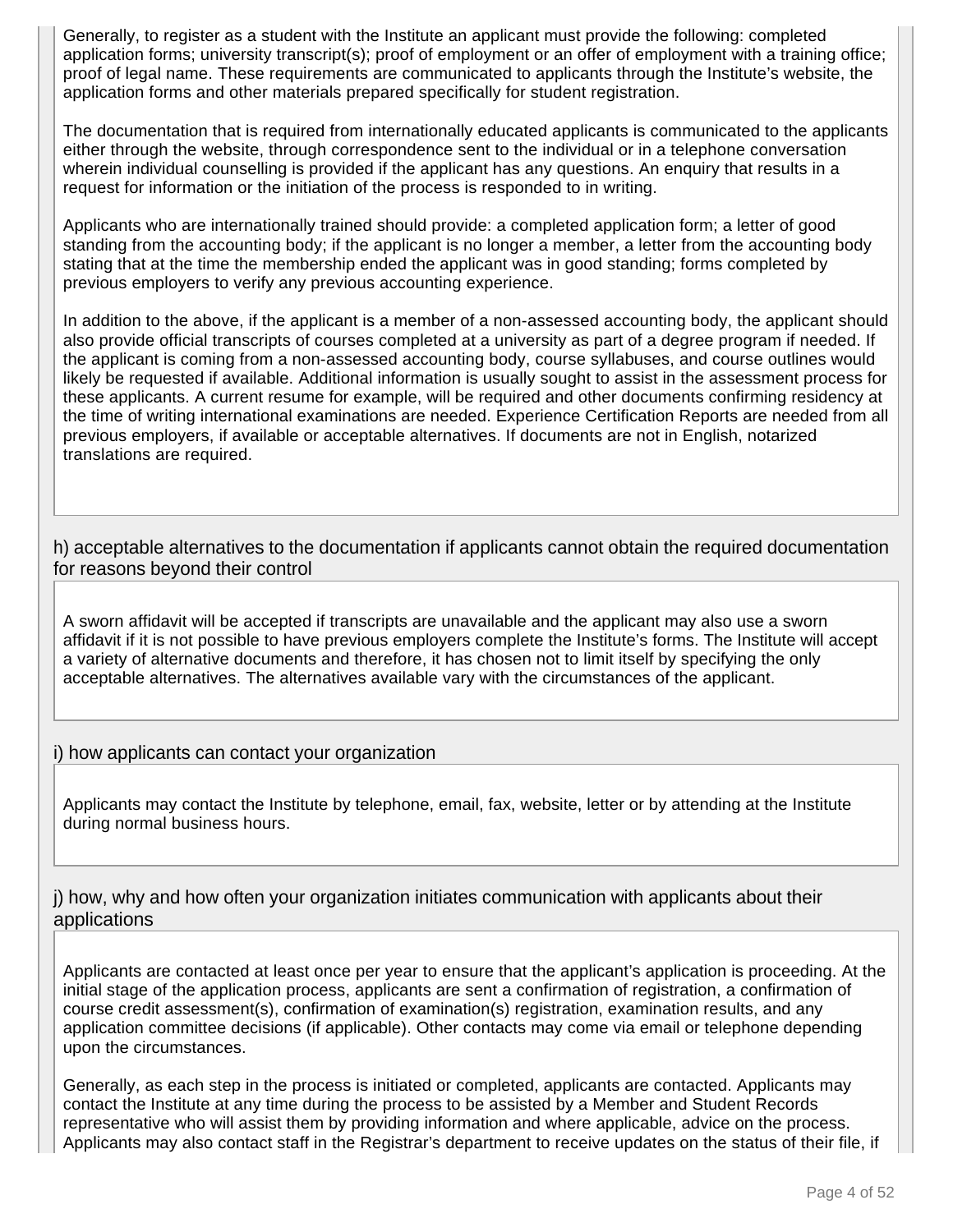the file is held in the department. A regular review of the file is undertaken where applicable and an update is sent to the applicant.

Lastly, most letters to applicants contain the name of a contact person.

# k) the process for dealing with documents provided in languages other than English or French

Required documents must be translated into English and a notarized translation provided.

l) the role of third-party organizations, such as qualification assessment agencies, organizations that conduct examinations or institutions that provide bridging programs, that applicants may come into contact with during the registration process

Generally, the applicant will not come into contact with third-party organizations such as assessment agencies. A third-party qualification assessment of applicants is not a requirement for the qualification assessment process.

In terms of the educational background of an applicant, the Institute conducts its own internal review. If additional information may be helpful, applicants may submit a report from World Education Services, (WES) or from the University of Toronto or York University. Both universities have departments to assess academic qualifications at the post secondary level. However, the final decision on the acceptability of the applicant's qualifications rests with the Institute.

If the applicant comes from another province within Canada, the Institute assesses the applicant's qualifications from that province. Validation or additional information may be requested from the educational institution or the applicant depending upon the issue.

An applicant may also be either a member or a former member of another accounting body. Communication with that accounting body may be necessary in certain circumstances. For example, to ensure that the most current information is available on the accreditation process for that accounting body.

### m) any timelines, deadlines or time limits that applicants will be subject to during the registration process

Students being trained domestically must adhere to the timelines established in the Institute's bylaws and regulations. There are additional timelines for "membership candidates" and other internationally trained accountants. Documents explaining these timelines are available on the Institute' website (primarily the bylaws and regulations of the Institute) and the information is made available to students upon registration or as part of their initial request for information. Individual counselling is available should the applicant contact the Institute.

Students and applicants are encouraged to become familiar with the Institute's bylaws. The ICAO Member's handbook provides more information. A copy of the bylaws, rules and regulations is available online at http://www.icao.on.ca/Resources/Membershandbook/1011page5011.aspx All applicants, students and membership candidates are encouraged to read: Regulation I - A regulation in respect of students and/or Regulation II – A regulation in respect of Certified Public Accountants from the United States of America and members of other recognized accounting bodies outside Canada with which the Institute has reciprocal recognition.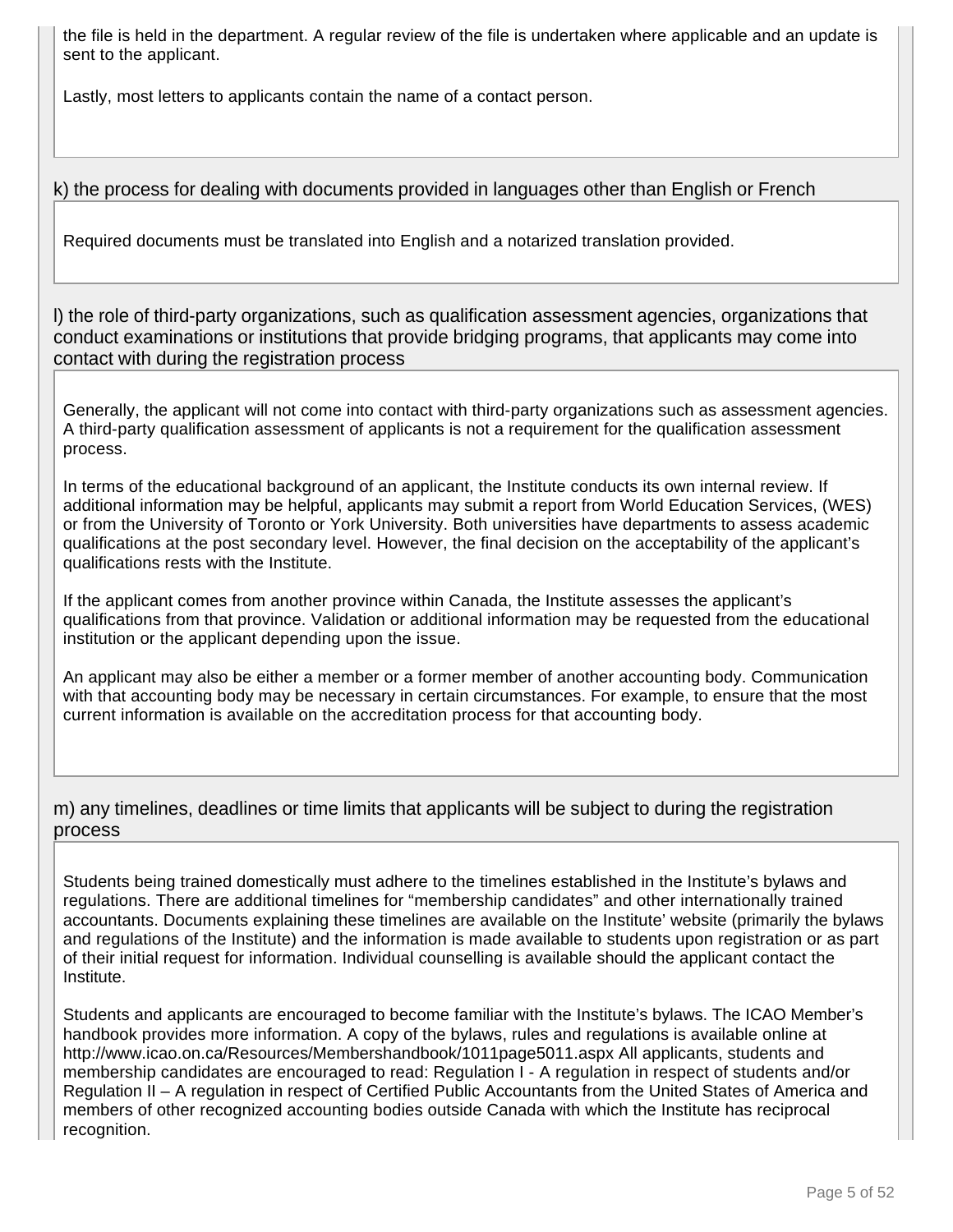For CA students, Core Knowledge examination (CKE) is only valid for three calendar years. The maximum period of registration is seven years for students who have not attempted the uniform evaluation or ten years for students who have attempted the Uniform Evaluation (UFE). Those students who have successfully passed the UFE do not have any maximum period of registration. However, once all requirements have been met for membership, a CA student has three months to apply for membership.

For internationally trained applicants from accounting bodies with which the Institute has a mutual recognition agreement, an applicant has twelve months to complete his or her application or their file will be closed. The file may remain open for an additional twelve months if the applicant's request is accepted by the Registrar. In addition, once accepted as a membership candidate, the individual has five years from the date of the application for membership candidate status to complete all of the steps necessary for admission to membership and apply for membership. The CA Reciprocity Examination (CARE) must be completed within three years prior to the application for admission to membership.

Internationally trained candidates seeking admission to membership must have not more than five years prior to the date on which the application for admission is received, successfully completed all requirements for admission to membership. Additionally, these individuals follow the student process.

### n) the amount of time that the registration process usually takes

The Institute makes information available on the amount of time the registration process usually takes through its website, its bylaws, in correspondence with applicants, counselling of applicants when they phone the Institute or attend in person, and through the various methods previously described elsewhere in this report.

For example, the timeframe for admission to membership (registration) is inherent and self-evident from the Institute's educational requirements and professional program. Students are required to complete three years of practical experience during which time, the majority complete the Institute's professional program including the Uniform Evaluation (UFE). Therefore, the steps necessary to apply for membership take approximately three years from the date the individual registers as a student – assuming all steps are completed in the required order and in a timely manner. Additionally, upon completion of the foregoing, the student has three months to apply for membership and assuming that the required forms and fees have been received from the student, admission to membership (registration) takes place within approximately two to three months. Students have a maximum period of registration of seven years if they have not attempted the UFE and ten years if they have attempted it but not passed. The foregoing requirements are set out in a variety of locations including documents on the Institute's website and specifically, in the bylaws and regulations. ICAO Member's handbook provides more information. A copy of the bylaws, rules and regulations is available online at http://www.icao.on.ca/Resources/Membershandbook/1011page5011.aspx All applicants, students and membership candidates are encouraged to read: Regulation I - A regulation in respect of students and/or Regulation II – A regulation in respect of Certified Public Accountants from the United States of America and members of other recognized accounting bodies outside Canada with which the Institute has reciprocal recognition.

Given the foregoing, the length of time the registration process takes varies depending upon the application category chosen by the individual. Because the Institute has a variety of methods by which an applicant may complete the education and practical experience requirements for membership, the time period will depend upon the path chosen and the applicant's own diligence in completing the necessary steps.

Below is a summary of the timelines:

Student Applicants: An application for registration will be acknowledged within 1-2 weeks of receipt by the Institute. The average period of time a student or a mature student takes to complete the program leading to a CA designation is about 3.2 years from the date of registration with the Institute as a student. The average period of time a student of an approved professional school of accounting or co-operative degree program registered with the Institute takes to complete the program leading to a CA designation is approximately 4.1 to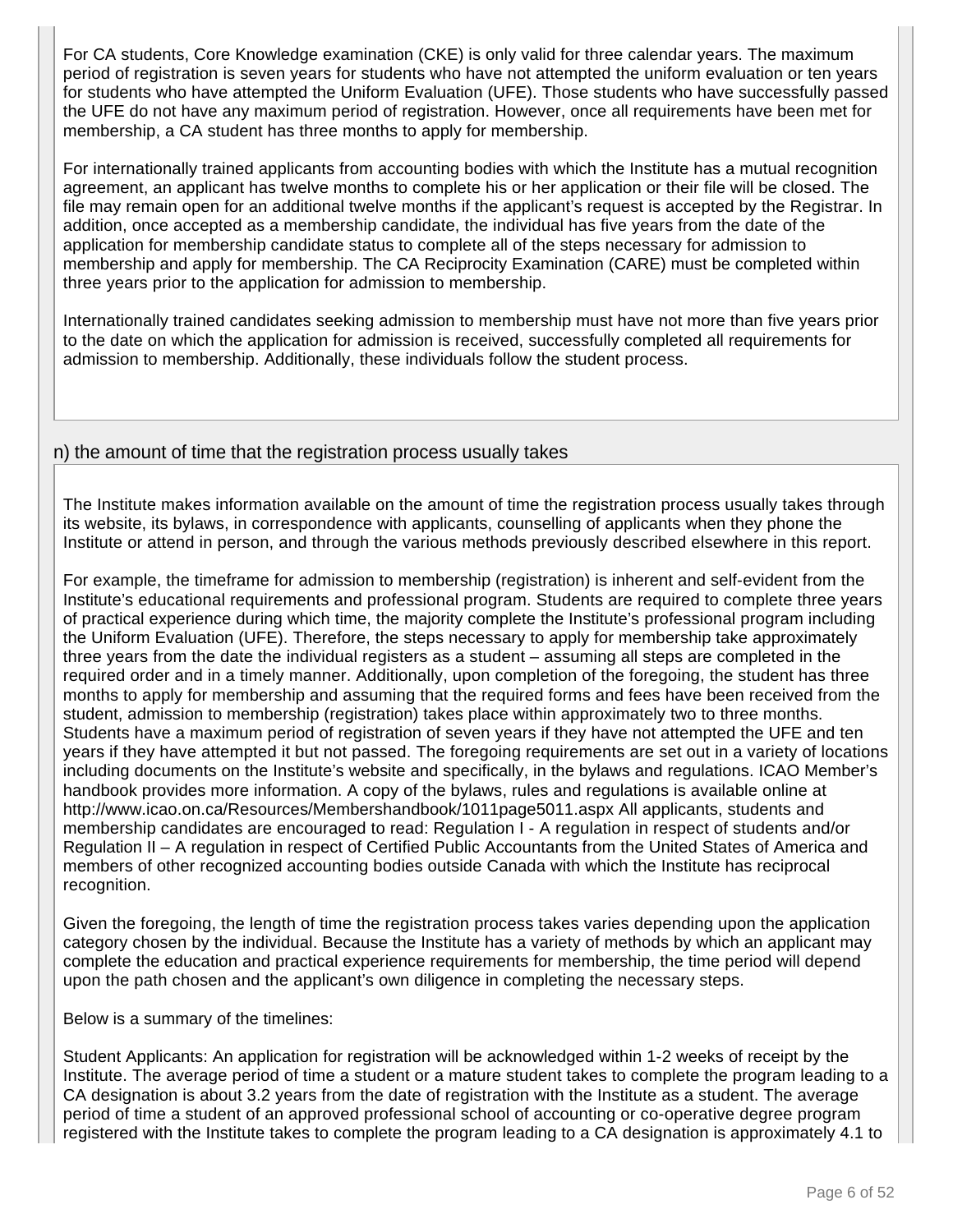#### 4.2 years.

Members of recognized accounting bodies: Applicants applying for membership from recognized accounting bodies are called membership candidates once their application is accepted by the Applications Committee. It takes an average of 11 months to complete the process leading to the CA designation, including passing the CA reciprocity examination (CARE), which is held annually in October.

Members of a non-recognized accounting body: These applicants are registered with the Institute as students and they take an average time of 2.7 years to complete the student process and become a CA. These applicants may request exemptions from some of the education and/or experience requirements. Such requests are reviewed by the Applications Committee.

Members of a non-assessed accounting body: These applicants are usually required to complete all the requirements of the Ontario program to qualify for membership in the Institute, an average time of 3.2 years. These applicants are registered with the Institute as students and they may request an individual assessment of their qualifications and those of their accounting body to determine if the Institute's Applications Committee will grant any education and/or examination exemptions.

Accounting Body Review: A review of a non-assessed accounting body will be done by the Institute upon written request. A review, conducted at no cost to the applicant, will determine if exemptions from any education and/or examination requirements of the CA program can be granted. Due to the detailed information required from the accounting body and the in-depth nature of this review, this takes an average of 1 year. The applicant will be sent a written status update of the assessment's progress at 6 months. An applicant may be registered as a student, but may not attempt any examinations until this review has been completed.

Assessment of Qualifications: Applicants who require a hearing to apply for exemptions should allow approximately 2 – 5 months for scheduling a hearing once their file is complete. The decision made by the committee will be delivered orally at the conclusion of the hearing. Written confirmation of the decision takes approximately 1 – 2 weeks following the hearing date. A detailed document which outlines the reasons for the committee's decision is prepared within 3-4 months.

Non-Canadian Transcript Assessment: In order to determine eligibility to register as a student with the Institute, transcripts from non-Canadian universities must be assessed to determine if the 4 year or equivalent degree requirement has been met. Also courses must be assessed to determine which courses will be recognized for credit towards the 51 credit hours. This preliminary assessment costs \$480 plus GST and takes an average of six months. A portion of the assessment cost \$380 is credited towards the student registration fees if the student registers within three years of the preliminary assessment.

Non-Ontario Transcript Assessment: Courses taken at universities outside of Ontario must be assessed to determine if the 4 year or equivalent degree requirement has been met. Also courses must be assessed to determine which courses will be recognized for credit towards the 51 credit hours. A preliminary assessment costs \$100 plus GST and takes an average of 3 – 5 months. If the student is registering with the Institute, the assessment is included as part of the registration.

Ontario Transcript Assessment with a mix of Ontario universities and/or college transfer credits: Transcripts with course mixes from different Ontario universities have to be assessed for overlapping or missing course content. A preliminary assessment costs \$50 plus GST and takes an average of 8-16 weeks. If the student is registering with the Institute, the assessment is included as part of the registration.

Ontario Transcript Assessment: Transcripts from an Ontario university takes an average of 4-6 weeks to assess. A preliminary assessment costs \$50 plus GST. If the student is registered with the Institute, the assessment is included as part of the registration.

Admission to Membership: Those registered as students with the Institute and who are within a month of their estimated completion date and have completed all other education requirements and examination requirements, will be sent a request to file a final experience certification report. After any additional leaves of absence are taken into consideration and the estimated completion date is confirmed, the student will be sent a personalized application for admission to membership form. The fee for admission to membership is \$525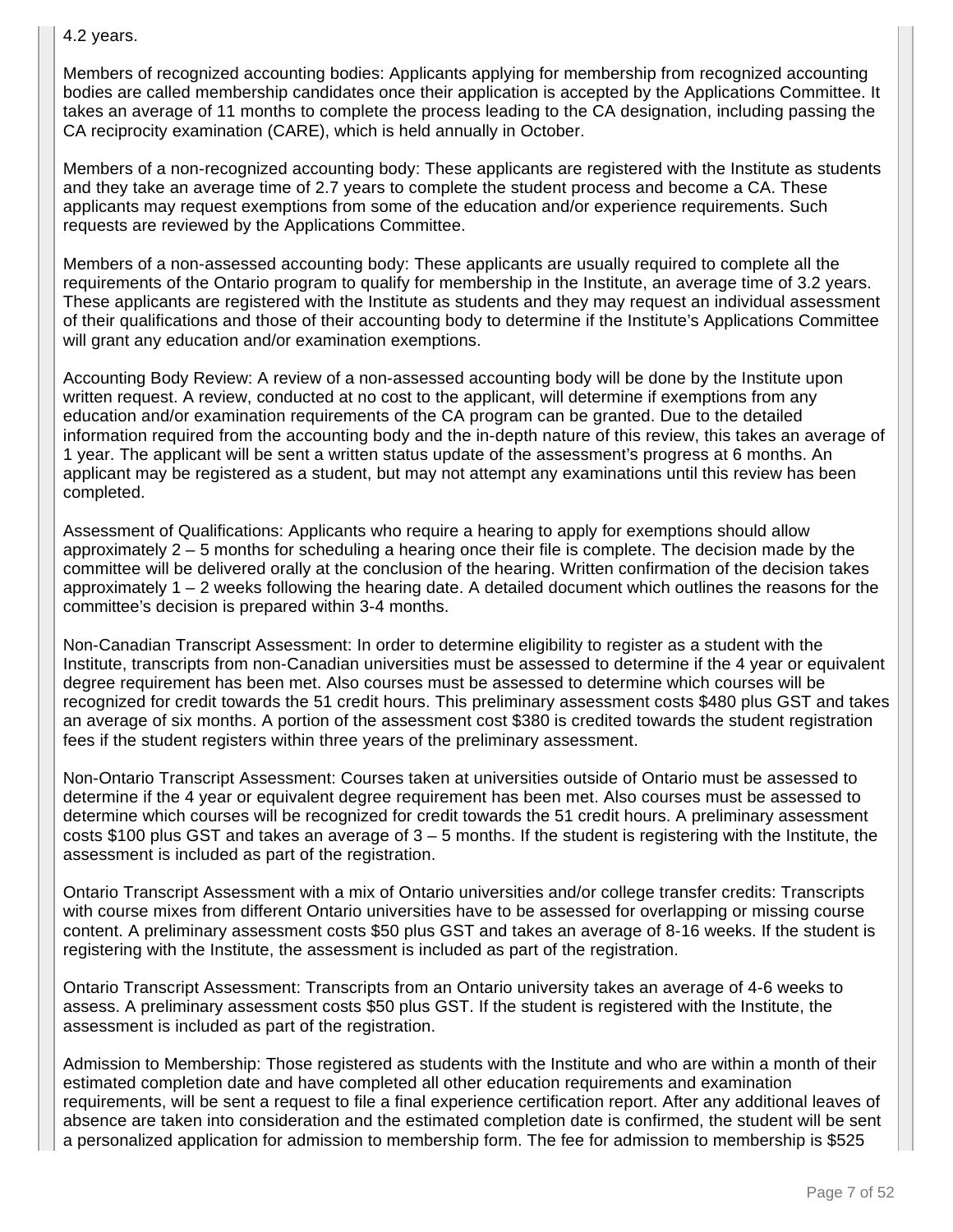(\$500 plus \$25 GST). This is separate from the Annual Membership fees. Upon the Institute's receipt of the application for admission to membership students who are not ready for admission to membership will be sent notification of their revised estimated completion date. Students who are ready for membership are sent to the next membership committee meeting for consideration. This will take an average of 1 – 2 months depending upon the timing of the meetings. Following the membership committee meeting, new members are advised of their admission to membership by e-mail within 2-4 days of the meeting. The membership certificate including a congratulatory letter confirming their admission to membership will be mailed to the new member within  $3 - 4$ weeks following admission to membership. The Annual Membership fee will be sent out 2 weeks after admission to membership.

o) information about all fees associated with registration, such as fees for initial application, exams and exam rewrites, course enrolment or issuance of licence

Information regarding fees is provided as part of the application process and is available on the Institute's website as well as in correspondence to applicants and through other methods such as Career Information. A fee schedule is readily available to applicants and those seeking information about the Institute. The fees are:

Student registration fee \$100

Student annual maintenance of registration fee \$250

Chartered Accountants Student Association of Ontario (CASAO) annual fees \$30

Assessment/Course Assessment (all courses attended at accredited universities outside Canada are assessed for this one-time fee) \$480

Membership Candidate registration processing fee \$100

Membership Candidate maintenance of registration fee (where period of registration is less than 4 years) \$250

Membership Candidate maintenance of registration fee (where period of registration is 4 years or more) \$500 Membership Candidate admission fee (after passing the CARE) \$500, effective March 1, 2009 Upon admission to membership after fulfilling the student requirements (admission fee) \$500

Initial Public Accountants Council (PAC) application fee \$190

PAC renewal fee for public accountant's licence \$190

Institute of Chartered Accountants of Ontario (ICAO) annual membership fee \$500

Canadian Institute of Chartered Accountants (CICA) annual membership fee \$460

Course and Examination Fees

School of Accountancy including the core-knowledge exam and the end-of-school exam \$1,450 Uniform Evaluation (UFE) \$1,350

Chartered Accountants Reciprocity Exam (CARE) \$800

Chartered Accountants Reciprocity Exam Preparation Course \$1050

The fees listed above are Institute fees and may be subject to change. Other fees may apply depending on your individual situation. For example, if an applicant requires language training or any university courses, he or she is responsible for paying for them. Also, if an applicants appeal a decision made by the Applications Committee the cost of a transcript of your hearing may be about \$200, depending on the length of the hearing.

### p) accommodation of applicants with special needs, such as visual impairment

A student or applicant with a physical or medical disability likely to affect performance on an examination may, prior to the date of the examination, request special arrangements for attempting it. Such requests generally fit into the following three categories:

1. those from students with permanent or long-term disabilities who were given special consideration in writing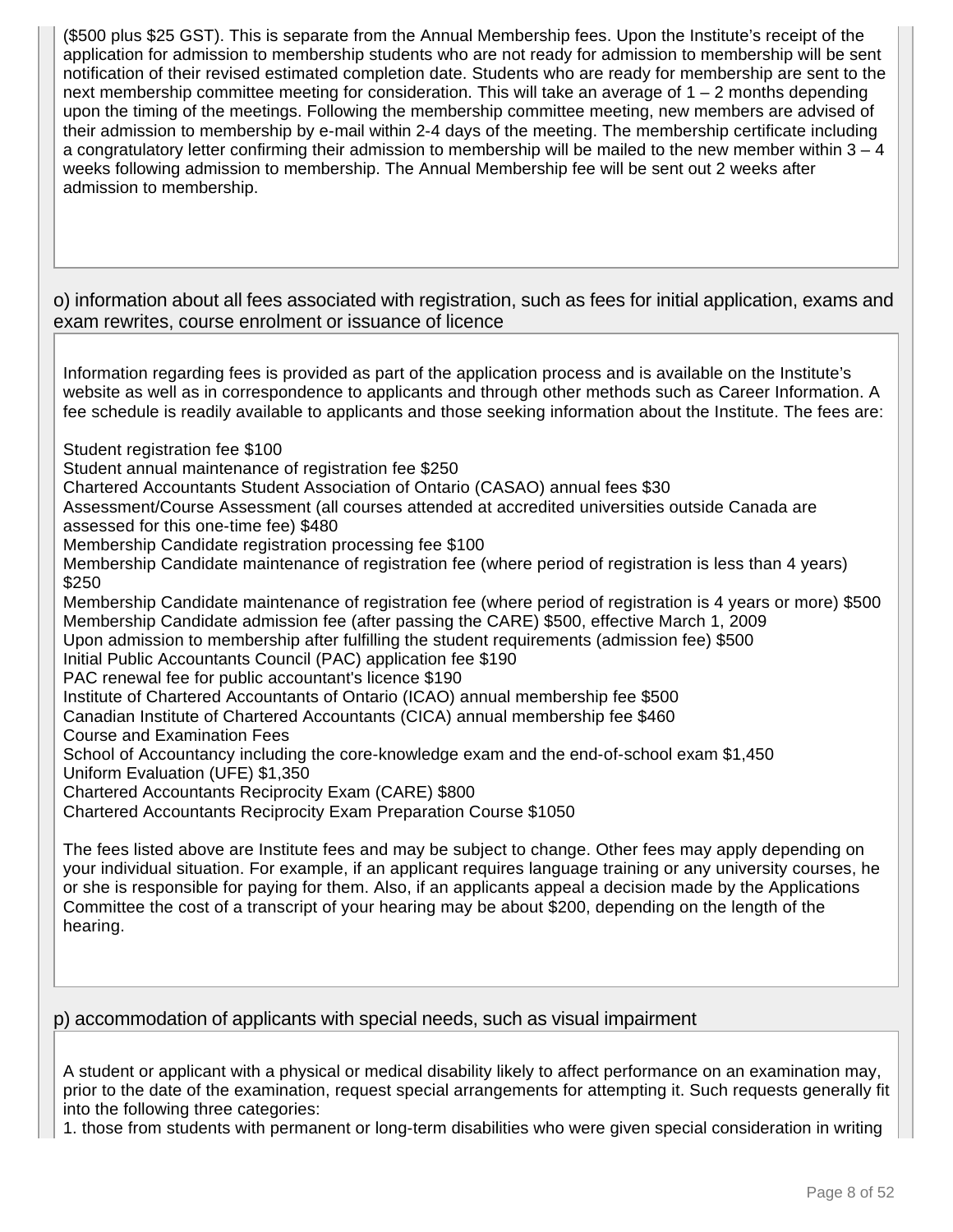university examinations;

2. those from students whose physical or medical disabilities were not previously assessed by a university or have occurred more recently and, therefore, were not present while attending university; or 3. those from students who have been diagnosed with otherwise invisible medical conditions, such as lung disorders, diabetes, epilepsy and heart and circulatory disorders, which may be aggravated under examination conditions and potentially cause distress to both the student and others writing in the same centre.

The special consideration granted will depend on the specific circumstances and ranges from granting extra writing time to permission to make use of special equipment. In most cases, any student granted special consideration is required to write examinations at a special writing centre. In all cases, an Accommodation Eligibility Questionnaire available from the Institute must be completed by the student at least six weeks prior to the date of the examination. Earlier notification is preferred to allow the Institute sufficient time to obtain independent confirmation of documentation, and to evaluate and approve the request. The request must be accompanied by appropriate documentation, such as confirmation of disability from at least one doctor who is a specialist in the particular field. The Institute reserves the right to request a second opinion from a specialist of the Institute's choosing.

The Director of Education at the ICAO, along with representatives from the other provinces and CICA form a committee to assess these special considerations. A psychologist also helps with these assessments. If further medical specialty is required to make a decision, this information is sought.

Information on the foregoing is available through the Education department and through the Institute's ongoing efforts to keep students and applicants informed.

Please identify and explain the changes in your registration practices relevant to this section that occurred during the reporting year.

During 2009 the Institute enacted amendments to Regulation II. Applicants to whom the amendments applied received correspondence advising them of the relevant change and its affect on their application. In summary, the amendments related to timelines for applicants to complete their application and timelines by which a membership candidate must complete the process for membership. Other amendments related to possible extensions of these timelines upon request.

**BACK TO INDEX**

### **Amount of Fees (2 / 13)**

Are any of the fees different for internationally trained applicants? If yes, please explain.

The fees for membership candidates are different from the standard CA student fees. The fees reflect the different stage of the membership process for the applicant and reflect the fact that such applicants are normally able to qualify within a shorter period of time than domestically trained students.

Please identify and explain the changes in your registration practices relevant to this section that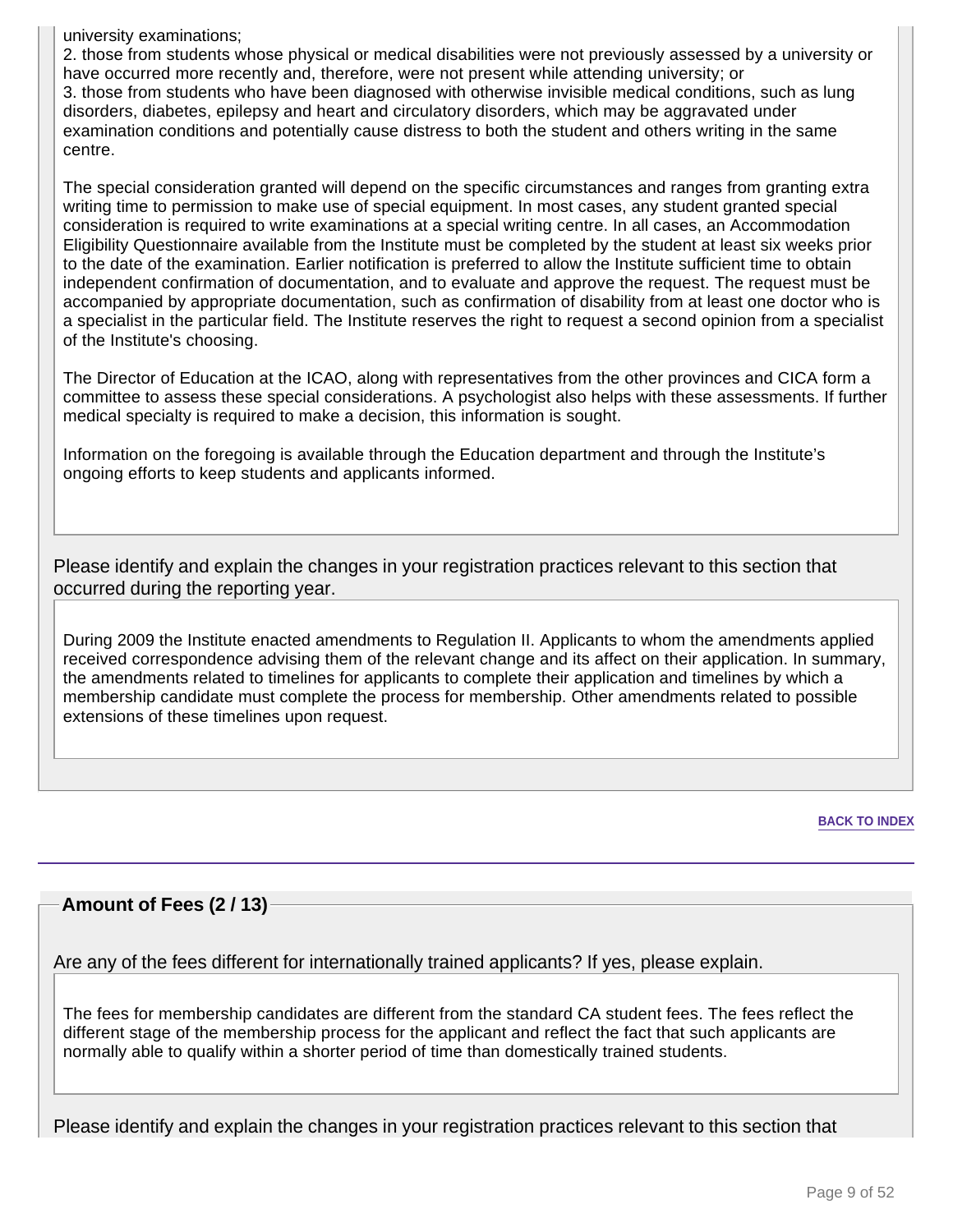occurred during the reporting year.

**BACK TO INDEX**

### **Provision of Timely Decisions, Responses and Reasons (3 / 13)**

#### a) What are your timelines for making registration decisions?

The term "registration decisions" is not entirely applicable to the Institute's processes because once either a student or membership candidate has successfully completed all of the required steps for admission to membership, admission (or registration) is normally granted. Nevertheless, below is a summary of the more pertinent timelines:

Student Applicants: An application for registration will be acknowledged within 1-2 weeks of receipt by the Institute. The average period of time a student or a mature student takes to complete the program leading to a CA designation is about 3.2 years from the date of registration with the Institute as a student. The average period of time a student of an approved professional school of accounting or co-operative degree program registered with the Institute takes to complete the program leading to a CA designation is approximately 4.1 to 4.2 years.

Members of recognized accounting bodies: Applicants applying for membership from recognized accounting bodies are called membership candidates once their application is accepted by the Applications Committee. It takes an average of 11 months to complete the process leading to the CA designation, including passing the CA reciprocity examination (CARE), which is held annually in October.

Members of a non-recognized accounting body: These applicants are registered with the Institute as students and they take an average time of 2.7 years to complete the student process and become a CA. These applicants may request exemptions from some of the education and/or experience requirements. Such requests are reviewed by the Applications Committee.

Members of a non-assessed accounting body: These applicants are usually required to complete all the requirements of the Ontario program to qualify for membership in the Institute, an average time of 3.2 years. These applicants are registered with the Institute as students and they may request an individual assessment of their qualifications and those of their accounting body to determine if the Institute's Applications Committee will grant any education and/or examination exemptions.

Accounting Body Review: A review of a non-assessed accounting body will be done by the Institute upon written request. A review, conducted at no cost to the applicant, will determine if exemptions from any education and/or examination requirements of the CA program can be granted. Due to the detailed information required from the accounting body and the in-depth nature of this review, this takes an average of 1 year. The applicant will be sent a written status update of the assessment's progress at 6 months. An applicant may be registered as a student, but may not attempt any examinations until this review has been completed.

Assessment of Qualifications: Applicants who require a hearing to apply for exemptions should allow approximately 2 – 5 months for scheduling a hearing once their file is complete. The decision made by the committee will be delivered orally at the conclusion of the hearing. Written confirmation of the decision takes approximately 1 – 2 weeks following the hearing date. A detailed document which outlines the reasons for the committee's decision is prepared within 3-4 months.

Non-Canadian Transcript Assessment: In order to determine eligibility to register as a student with the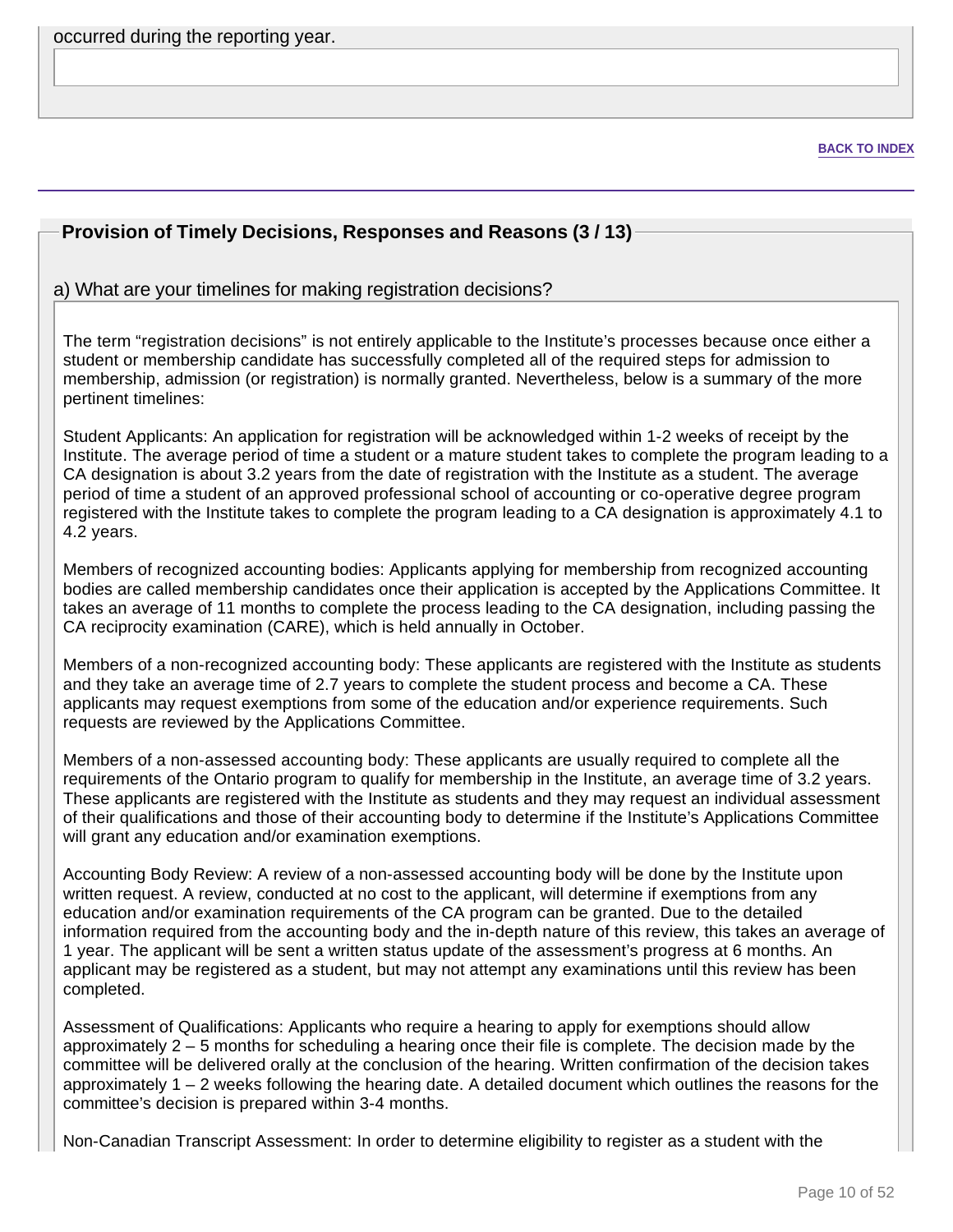Institute, transcripts from non-Canadian universities must be assessed to determine if the 4 year or equivalent degree requirement has been met. Also courses must be assessed to determine which courses will be recognized for credit towards the 51 credit hours. This preliminary assessment costs \$480 plus GST and takes an average of six months. A portion of the assessment cost \$380 is credited towards the student registration fees if the student registers within three years of the preliminary assessment.

Non-Ontario Transcript Assessment: Courses taken at universities outside of Ontario must be assessed to determine if the 4 year or equivalent degree requirement has been met. Also courses must be assessed to determine which courses will be recognized for credit towards the 51 credit hours. A preliminary assessment costs \$100 plus GST and takes an average of  $3 - 5$  months. If the student is registering with the Institute, the assessment is included as part of the registration.

Ontario Transcript Assessment with a mix of Ontario universities and/or college transfer credits: Transcripts with course mixes from different Ontario universities have to be assessed for overlapping or missing course content. A preliminary assessment costs \$50 plus GST and takes an average of 8-16 weeks. If the student is registering with the Institute, the assessment is included as part of the registration.

Ontario Transcript Assessment: Transcripts from an Ontario university takes an average of 4-6 weeks to assess. A preliminary assessment costs \$50 plus GST. If the student is registered with the Institute, the assessment is included as part of the registration.

Admission to Membership: Those registered as students with the Institute and who are within a month of their estimated completion date and have completed all other education requirements and examination requirements, will be sent a request to file a final experience certification report. After any additional leaves of absence are taken into consideration and the estimated completion date is confirmed, the student will be sent a personalized application for admission to membership form. The fee for admission to membership is \$525 (\$500 plus \$25 GST). This is separate from the Annual Membership fees. Upon the Institute's receipt of the application for admission to membership students who are not ready for admission to membership will be sent notification of their revised estimated completion date. Students who are ready for membership are sent to the next membership committee meeting for consideration. This will take an average of 1 – 2 months depending upon the timing of the meetings. Following the membership committee meeting, new members are advised of their admission to membership by e-mail within 2-4 days of the meeting. The membership certificate including a congratulatory letter confirming their admission to membership will be mailed to the new member within 3 – 4 weeks following admission to membership. The Annual Membership fee will be sent out 2 weeks after admission to membership.

### b) What are your timelines for responding to applicants in writing?

Applicants who write to the Institute are usually responded to within two weeks depending upon the nature of the enquiry. Telephone calls are usually responded to within one to two business days depending upon the volume of messages received. Email is responded to as soon as practical - usually with a few days.

c) What are your timelines for providing written reasons to applicants about all registration decisions, internal reviews and appeal decisions?

The timeline for providing written reasons vary depending on the complexity of the issue and whether the matter must proceed through a committee or other decision making processes.

For example, an applicant who appears before the Applications Committee for membership candidate status or other decision will be provided with a verbal answer to their request at the end of the hearing. A letter summarizing the decision of the Committee is normally sent in about a week. Formal written reasons for the decision are sent usually within three to four months depending upon the complexity of the matter considered.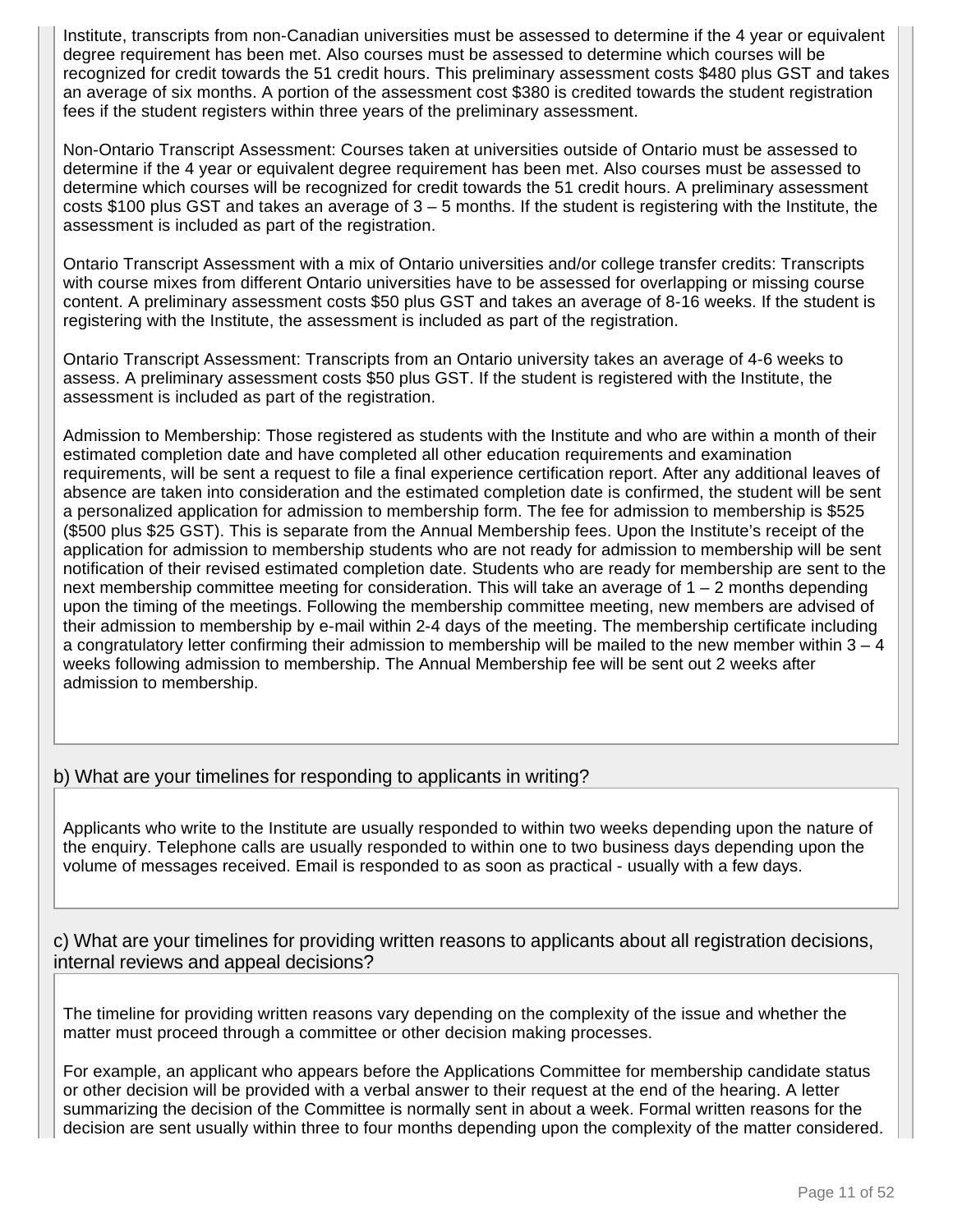The timing of other written communications depends upon the nature of the issue and how the matter may be considered. If the matter is straightforward and administrative in nature, a written reply will usually be sent in a week or two. If the matter requires further information or consideration because of its complexity or other factors, the answer may be provided in few more weeks. Matters that require further information or clarification from the individual will take longer and the timing will ultimately depend upon the response received to the Institute's enquiries.

### d) Explain how your organization ensures that it adheres to these timelines.

The Institute provides timely responses to enquires and strives to meet its timelines by means of internal formal and informal policies and procedures. Deviations from these policies or procedures may occur if the issue is complex or if additional information is required.

Written decisions issued by Institute Committees may require time to write due to the complexity of the issues (some of which are legal in nature) and the need to ensure a complete and accurate record in the event of an appeal. Appeals considered by the Institute's Appeals Committee for example, require a hearing under the Statutory Powers Procedure Act. These decisions are therefore, by their nature, quasi-judicial in nature and are not put on a timeline beyond the requirements of the common law. Moreover, the volume of requests may also affect the timelines for providing written decisions.

Please identify and explain the changes in your registration practices relevant to this section that occurred during the reporting year.

**BACK TO INDEX**

### **Access to Records (4 / 13)**

a) Describe how you give applicants access to their own records related to their applications for registration.

It should be noted that the majority of an applicant's file is provided by the applicant and therefore, a request for access is very rare. Nevertheless, applicants have access to their records upon request and online by virtue of their student profile. There is no charge for access. Records, including university transcripts, a copy of the applicant's birth certificate, passport or driver's license etc. may be obtained from the ICAO.

Internal notes of a purely administrative nature are kept in the Institute's database. Access to the applicant's examination papers is described below.

b) Explain why access to applicants' own records would be limited or refused.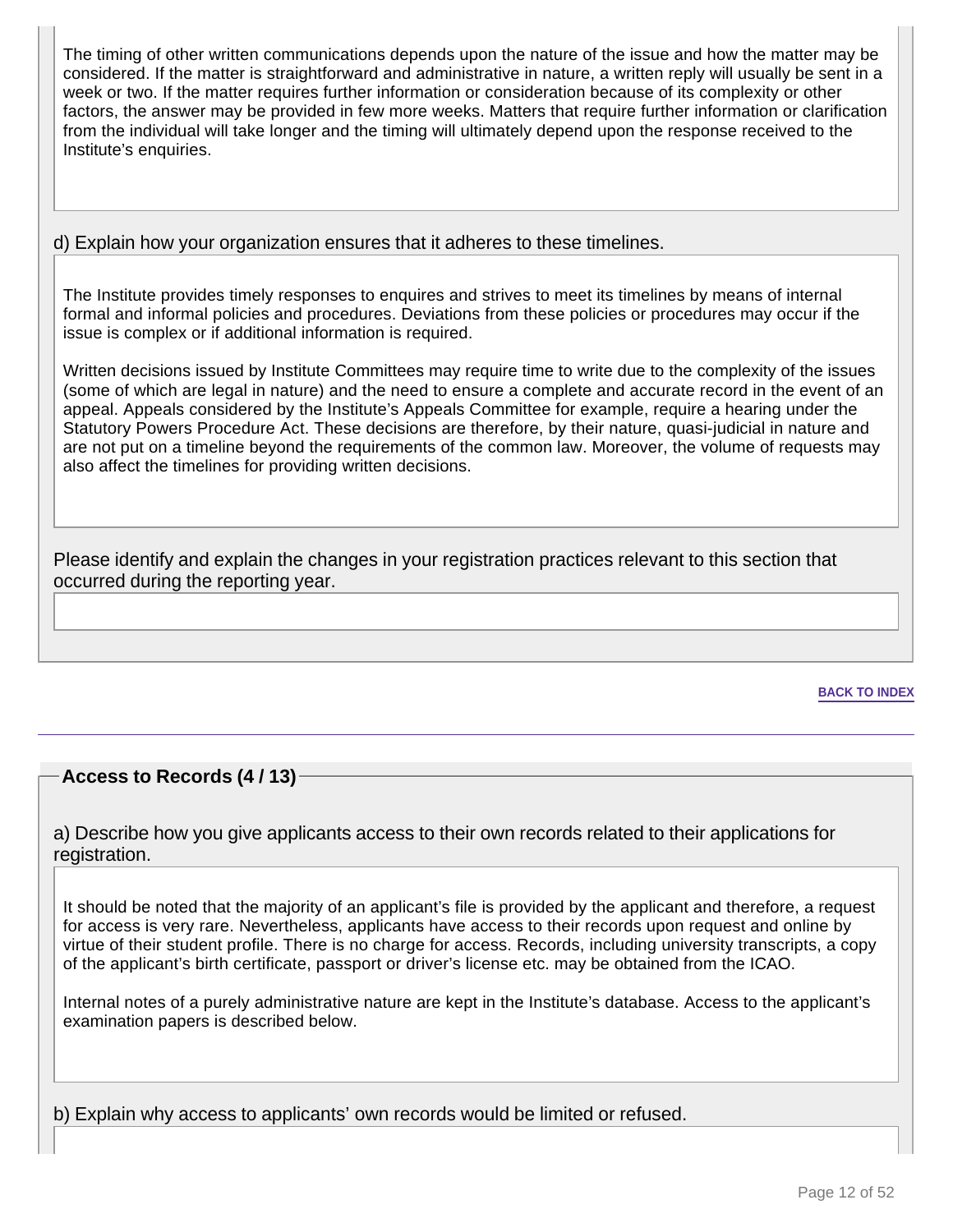Assuming that an applicant's examination(s) are considered to be a part of the "applicant's record", the Institute provides limited access to examinations as described below. There are three examinations.

1) The Core-Knowledge examination (CKE) is a non-disclosed multiple choice examination. Up to 50% of the questions on this examination (which is held in January and May each year) are taken from a previous examination. We therefore do not allow students to take the question paper or question answers home. Students also sign a waiver stating that they will not discuss the contents of the examination with anyone. Students may request a mechanical check of their examination if the student is unsuccessful. A \$60 fee (plus GST) applies. The examination is computer scored, so if a mechanical check is requested, an Associate Director in the Education department marks the examination by hand to see if there is a discrepancy. An Institute regulation states that the examination answer papers, once submitted, are the property of the Institute and that they are retained by the Institute for a period of 60 days from the date of the release of the results and are then destroyed.

2) The School of Accountancy (SOA) examination is an analytical examination comprised of multi-competency questions. However, there is no direct testing of core knowledge on this examination. It focuses instead on competencies and the application of competencies in various scenarios. Students are permitted to keep the examination questions, but may not have access to their responses once they are submitted. Again, this falls under the Institutes' regulations. In view of the thorough process of marking and re-marking at the School of Accountancy marking centre, there is no provision for further reviews of candidates' answers. However, candidates may request a mechanical check of their paper. The cost to request a mechanical check is \$60 plus GST. The mechanical check involves a tracing of the assessment through the audit log files of the computer system used to accumulate marker assessments and a re-computation of your score and result.

Students do have access via the ICAO web site to suggested solutions, evaluation guides and general markers comments. Private preparation programs are also available.

The Uniform Evaluation (UFE) is a national examination. A student's own examination paper containing their answers will not be returned or made available after being submitted for marking. Evaluation papers are retained by the Board of Evaluators of the Canadian Institute of Chartered Accountants (CICA) Qualifications Committee for a period of 60 days from the final date for requesting a review of the results and are then destroyed. Students may keep their examination questions. Students may appeal their results and / or ask for a Performance Analysis Review (PAR). The PAR is a detailed review of the candidate's responses. Markers used to evaluate the evaluation are used by the CICA to prepare these reviews. Students also have access, via the ICAO web site to the UFE report. This report is prepared by the CICA's Board of Evaluators and includes suggested solutions, evaluation guides and comments from the Board of Evaluators.

#### c) State how and when you give applicants estimates of the fees for making records available.

There is no charge for accessing student records. Fees relating to examinations are set out above. Students are informed of this upon request.

#### d) List the fees for making records available.

There is no charge for accessing student records. However, a student may request an official ICAO transcript, which would be produced for a fee of \$15.00 plus GST

e) Describe the circumstances under which payment of the fees for making records available would be waived or would have been waived.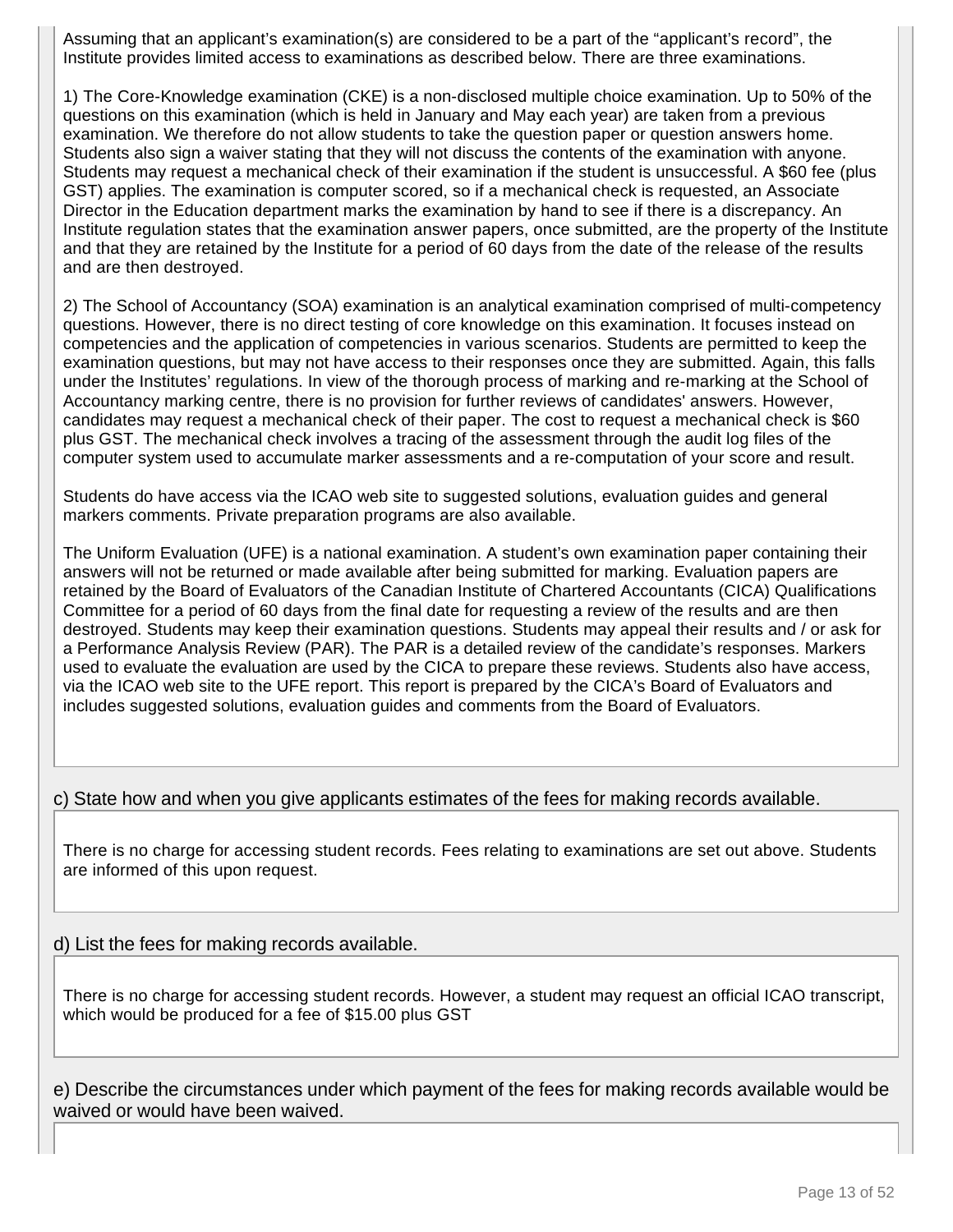There is no charge for accessing student records.

Please identify and explain the changes in your registration practices relevant to this section that occurred during the reporting year.

**BACK TO INDEX**

### **Resources for Applicants (5 / 13)**

a) List and describe any resources that are available to applicants, such as application guides, exam blueprints or programs for orientation to the profession.

Applicants have access to past SOA and UFE examinations on the Institute's website. The questions and suggested solutions, along with evaluation guides are also available on the Institute's website. Students may also use privately available preparation materials.

The CKE is a non-disclosed examination, so past examinations are not available. Sample questions are however, available on the website.

The CA Reciprocity Examination (CARE) is the means by which the provincial and territorial CA institutes measure the professional competence, in a Canadian context, of members of accounting bodies outside Canada assessed by the International Qualifications Appraisal Board as having education, examination and experience requirements substantially equivalent to the Canadian CA qualification program. The CARE examines candidates on their knowledge of Canadian accounting and assurance standards, the rules of professional conduct, Canadian taxation and Canadian business law. Copies of the examination and solutions are available on the Institute's website.

The Institute's Career Information department is a liaison with the various universities and high schools to provide information to potential applicants. Information on the profession and requirements is also available on the Institute's website.

The UFE Candidate's Competency Map is available from the Institute via its website and printed copies are also available. Likewise, the CA Practical Experience Requirements document is available from the Institute via the website and printed copies.

b) Describe how your organization provides information to applicants about these resources.

As discussed above, information is provided through the website and Career Information Department. If applicants have specific questions, our Customer Service department helps answer their questions or directs them to the appropriate department and individual.

Please identify and explain the changes in your registration practices relevant to this section that occurred during the reporting year.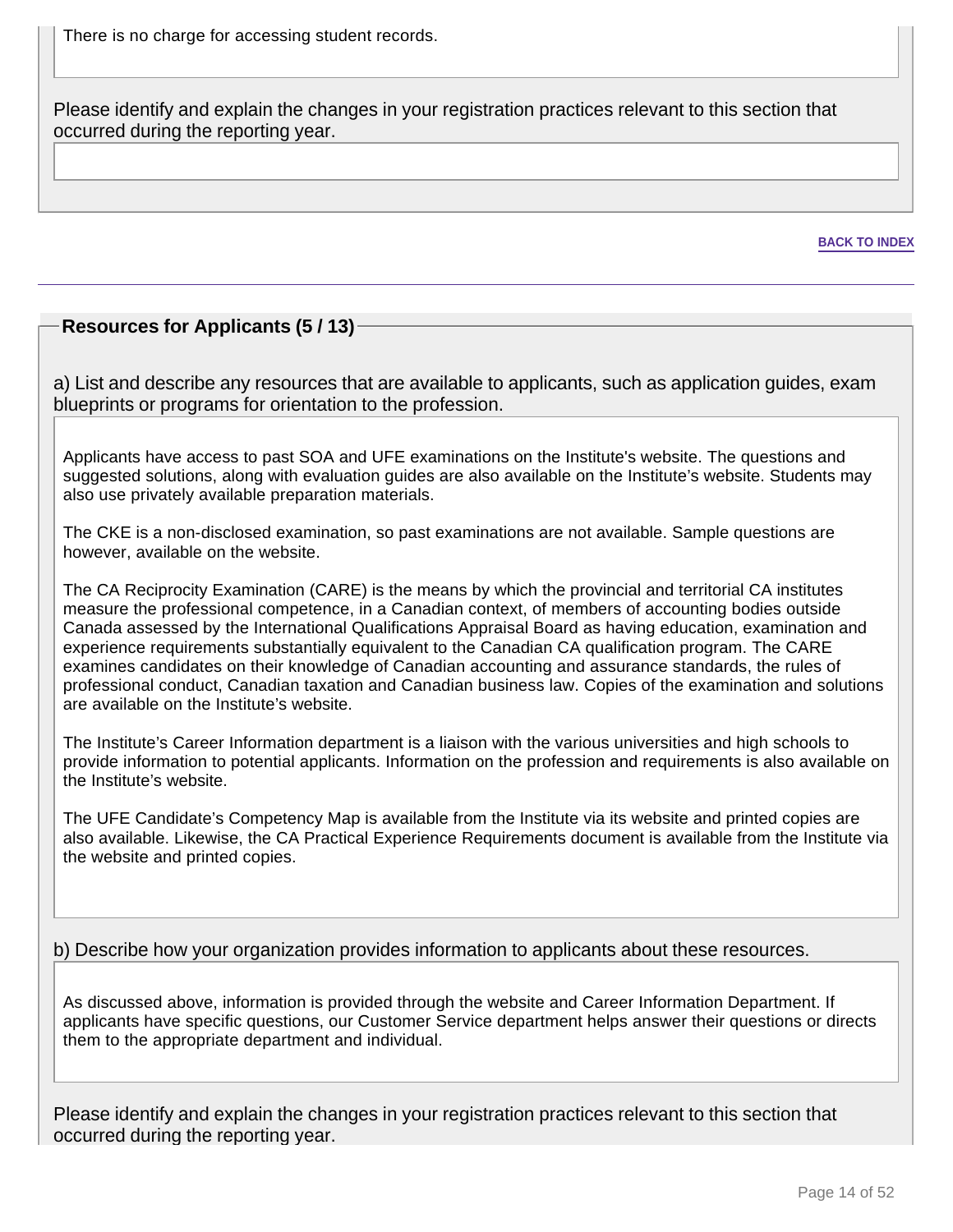### **Internal Review or Appeal Processes (6 / 13)**

In this section, describe your internal review or appeal process. Some regulatory bodies use these two terms (*internal review* and appeal) for two different processes, some use only one of these terms, and some use them interchangeably. Please use the term that applies to your profession. If you use both terms (for two different processes), please address both.

#### a) List your timelines for completing internal reviews or appeals of registration decisions.

The term "registration decisions" is not entirely applicable to the Institute's processes. Assuming that the individual has successfully completed all of the prerequisites to attain membership, it is almost a foregone conclusion that the "registration decision" will be favourable and the individual will become a member.

Nevertheless, the timeline for completing an internal review or appeal of decisions made concerning prerequisite conditions for membership depends upon the nature of the initial decision or issue. Some matters may be processed administratively within a few days or a few weeks depending upon their complexity and the information provided by the individual. For example, a request for a review of a decision of the Registrar will normally be considered by the Applications Committee at its next regular meeting. The Applications Committee usually meets monthly, and if the request is received in enough time to have the documents distributed to the Committee, the review may be completed within a month. If the documents are not received in time, the matter will be held until the next meeting - once all materials are received. A letter advising of the Committee's decision is usually sent within a week following a Committee meeting.

Other issues require a hearing by a committee of the Institute. In such cases, the timing of the consideration is dependant upon the schedule of the committee, the applicant's ability to provide required information or submissions prior to any consideration and other factors relating to the nature of the request and the scheduling of the hearing.

If the matter in question requires a hearing before the Applications Committee, an appeal of the Applications Committee's decision will take longer. The written reasons for the decision of the Applications Committee normally take three or four months to write, given the volume of the hearing before the Committee and the need to ensure that there is a complete record in the event of an appeal. Any such appeal may be initiated by the applicant within thirty-days from the receipt of the written reasons for the decision. After the applicant has initiated the appeal, the matter will be scheduled with the Appeal Committee as soon as practical. The hearing usually takes place within three months from the date of the completion of the appeal materials and the availability of the appellant and the Appeal Committee members. These appeals are conducted under the Statutory Powers Procedure Act and as such, other issues of law may affect the timing of the hearing.

i. State the number of internal reviews or appeals of registration decisions that exceeded your timelines.

Given the foregoing, it is not possible to estimate the number of internal reviews that exceeded the timelines in 2009.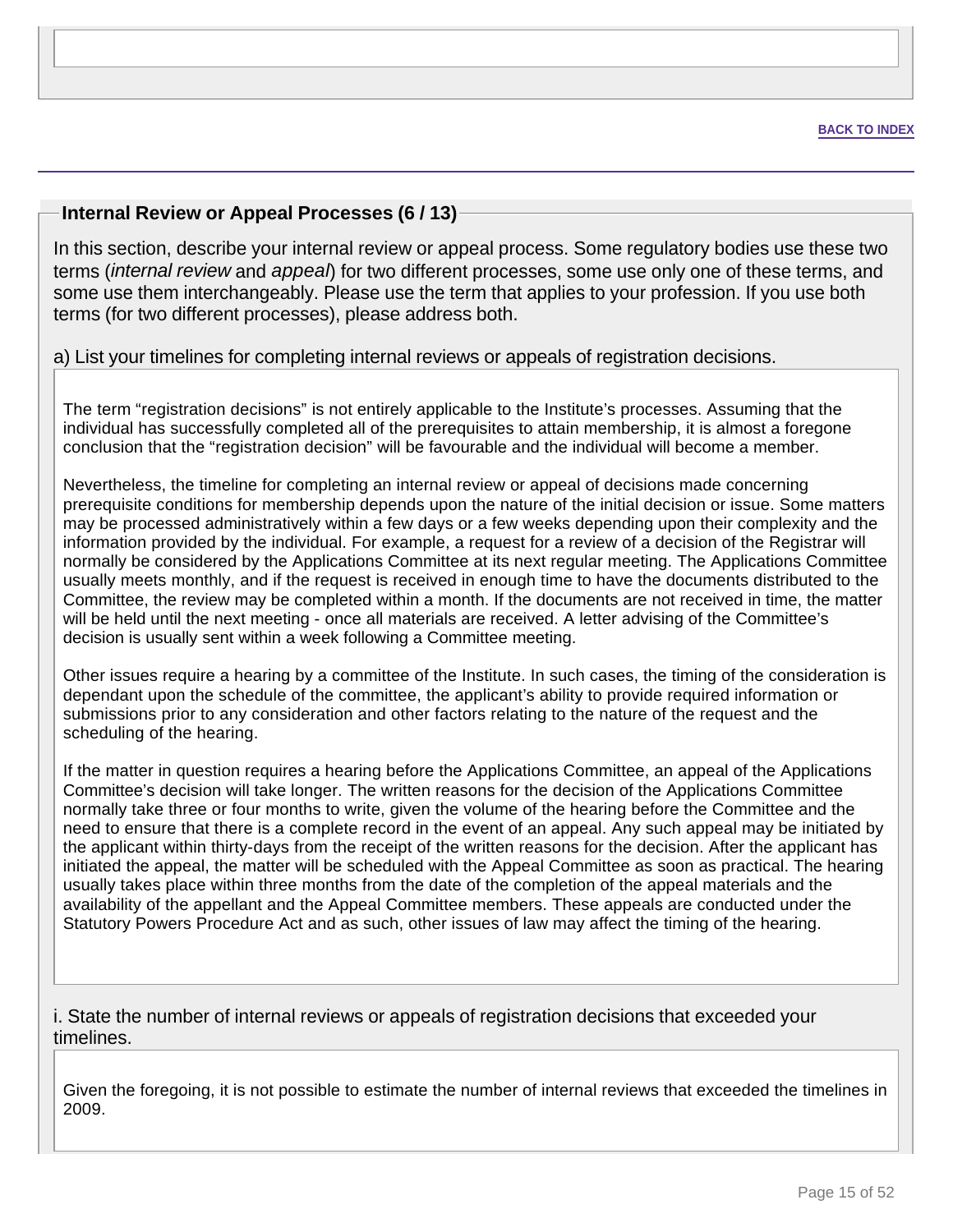ii. Among internal reviews or appeals that exceeded your timelines, state the number that were from internationally trained applicants.

Given the above-noted explanation, no internal reviews exceeded the timelines.

b) Specify the opportunities you provide for applicants to make submissions regarding internal reviews or appeals.

The nature of the submissions made by an applicant depends upon the nature of the issue under consideration. Some reviews are purely administrative in nature and are therefore, made by submitting a request in writing. The applicant may also submit any documentation that the applicant believes to be relevant. Other reviews or appeals will require the applicant to attend in person to provide submissions.

Appeals before the Appeal Committee are usually a combination of written and oral submissions because these hearings are held according to the Statutory Powers Procedure Act. Consequently, the making of submissions and the nature of these submissions are governed by this Act and the common law.

c) Explain how you inform applicants about the form in which they must make their submissions (i.e., orally, in writing or by electronic means) for internal reviews or appeals.

Information regarding appeals or reviews is communicated to the applicant in a number of ways. First, information is available from the Institute's website in the bylaws and regulations and in other documents. Second, information regarding any review or appeal mechanism is usually communicated to the applicant as part of the decision, depending upon the nature of the decision and the matter considered. Additional information and specific questions that the applicant may have are answered upon request if appropriate.

d) State how you ensure that no one who acted as a decision-maker in a registration decision acts as a decision-maker in an internal review or appeal of the same registration decision.

The Institute's Appeal Committee does not have overlapping membership with any of the Committee's of first instance. The Institute also has conflict of interest guidelines and policies to ensure that conflicts of interest do not arise. If an applicant is aware of a conflict of interest, he or she may ask that the Institute representative be removed for the purposes of the decision. Decisions made at first instance by staff are then reviewed by the Applications Committee and staff members are not voting members of this committee.

#### e) Describe your internal review or appeal process.

The internal review or appeal process depends upon the nature of the decision and the decision maker of first instance. The Institute's bylaws prescribe the process for many types of appeals or reviews.

Some decisions of a purely administrative nature or that centre on an interpretation of a bylaw or regulation are commonly dealt with by Institute staff. These requests are usually sent to the Institute's Registrar for determination. If a review of the Registrar's decision is requested, this usually proceeds to the Applications Committee for a determination. Normally, this is the end of the review process. However, some other decisions may be reviewed by the Institute's Council.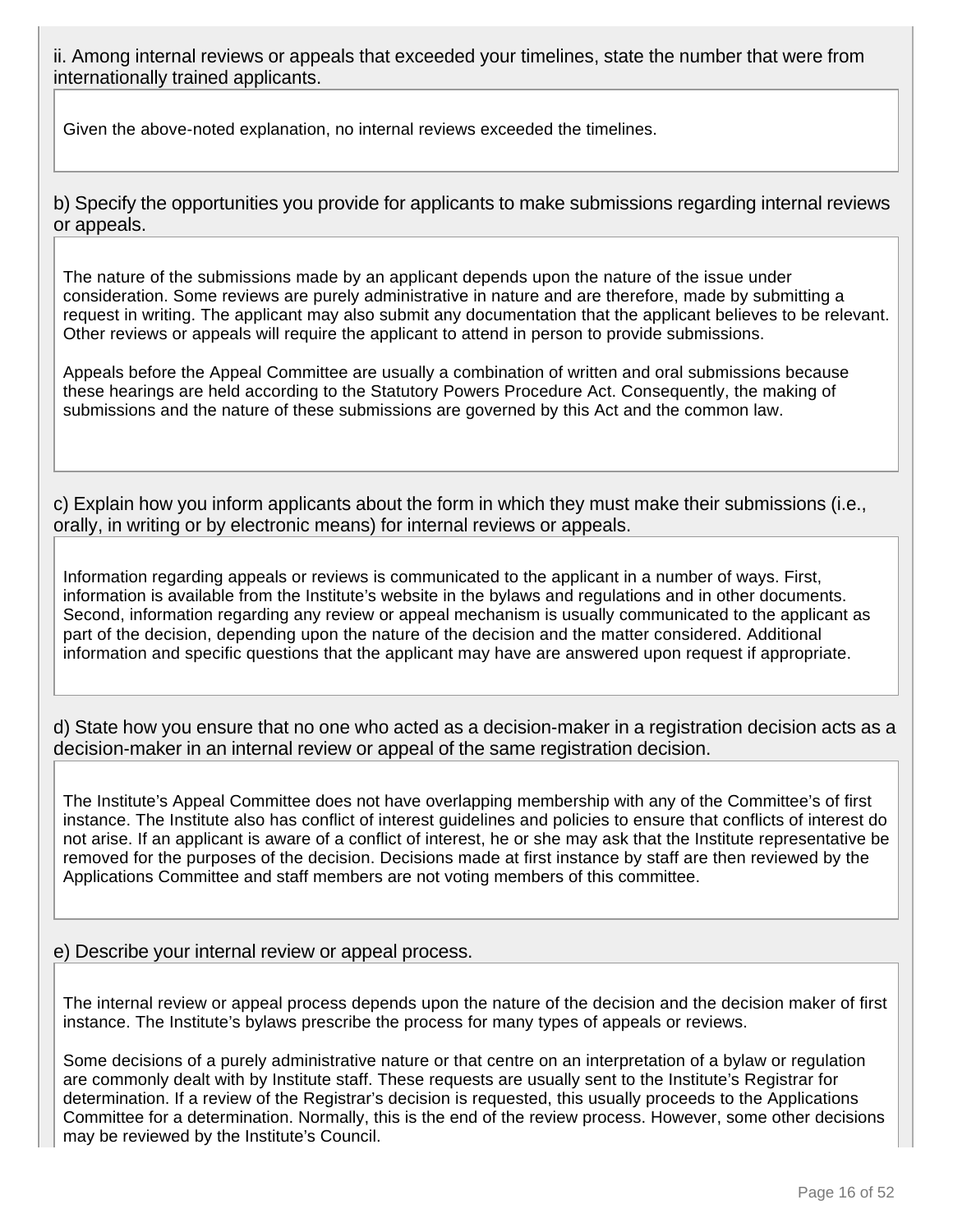Where the matter involves a hearing or other consideration by a committee of the Institute, the matter will generally be sent to the Appeal Committee or to Council in rare instances. In the case of the Applications Committee, an applicant who has had a hearing is entitled to appeal in accordance with the Institute's bylaws. This appeal may be initiated within thirty days (30) of receipt of the written reasons for the decision. As previously noted, such appeals are held under the Statutory Powers Procedure Act and are therefore, bound by the requirements of the Act.

f ) State the composition of the committee that makes decisions about registration, which may be called a Registration Committee or Appeals Committee: how many members does the committee have; how many committee members are members of the profession in Ontario; and how many committee members are internationally trained members of the profession in Ontario.

The Appeal Committee is composed of CAs and public representatives who have had no involvement in the initial assessments or decisions. It is made up of seventeen (17) CAs and three public representatives who are not CAs, for a total of 20 members. The membership of the Appeal Committee varies over time as members begin and end their term.

The Applications Committee is currently composed of 23 CAs and 6 public representatives. Currently there are 4 internationally trained CAs on the Committee. The Applications Committee's terms of reference state that ideally, the Committee will have not fewer than 20 members and not more than 30 members. Not fewer than 4 and not more than 8 members will be public representatives. There will also be a chair and at least two deputy chairs. In addition, the Institute strives to have the Committee composed of the following:

- 30% to 50% of members to be from national firms or professional corporation;
- 30% to 50% of members to be from local or regional firms or professional corporations;
- 20%-40% of members to from business, industry or government;
- 35%-65% of members to be from the Toronto area; and
- 35%-65% of members to be from outside of Toronto.

The decision to admit to membership is normally made by the Membership Committee acting on behalf of Council, in accordance with the Institute's bylaws and regulations. The Membership Committee is composed of four CAs and one public representative.

Please identify and explain the changes in your registration practices relevant to this section that occurred during the reporting year.

In February 2009 the Institute adopted bylaw amendments to provide the Registrar with greater authority to deal with registration matters, in accordance with any policies or procedures that may be adopted by Council. The registrar may upon receipt of satisfactory evidence, correct any error in the records of the Institute concerning members, students, firms or professional corporations. Notwithstanding the regulation governing students, the Registrar may also exercise discretion with regard to requests from students or applicants for: recognition of practical experience obtained prior to registration; maintaining registration and obtaining recognition of practical experience while employed outside Ontario; re-registering as a student after four unsuccessful uniform evaluation attempts (UFE); extending for a fixed period of time not to exceed two years the maximum registration date beyond the time permitted perusant to the regulations; permission for a student to proceed to write any examination or to complete any educational requirement in compassionate or extraordinary circumstances, without meeting the requirements as set out in the regulations; register as a student without employment in an approved training office; disregard an unsuccessful UFE attempt; or other administrative relief as may be required to give force and effect to the bylaws and regulations. A review of a decision made under this bylaw is considered by the Applications Committee and the Committee's decision is final.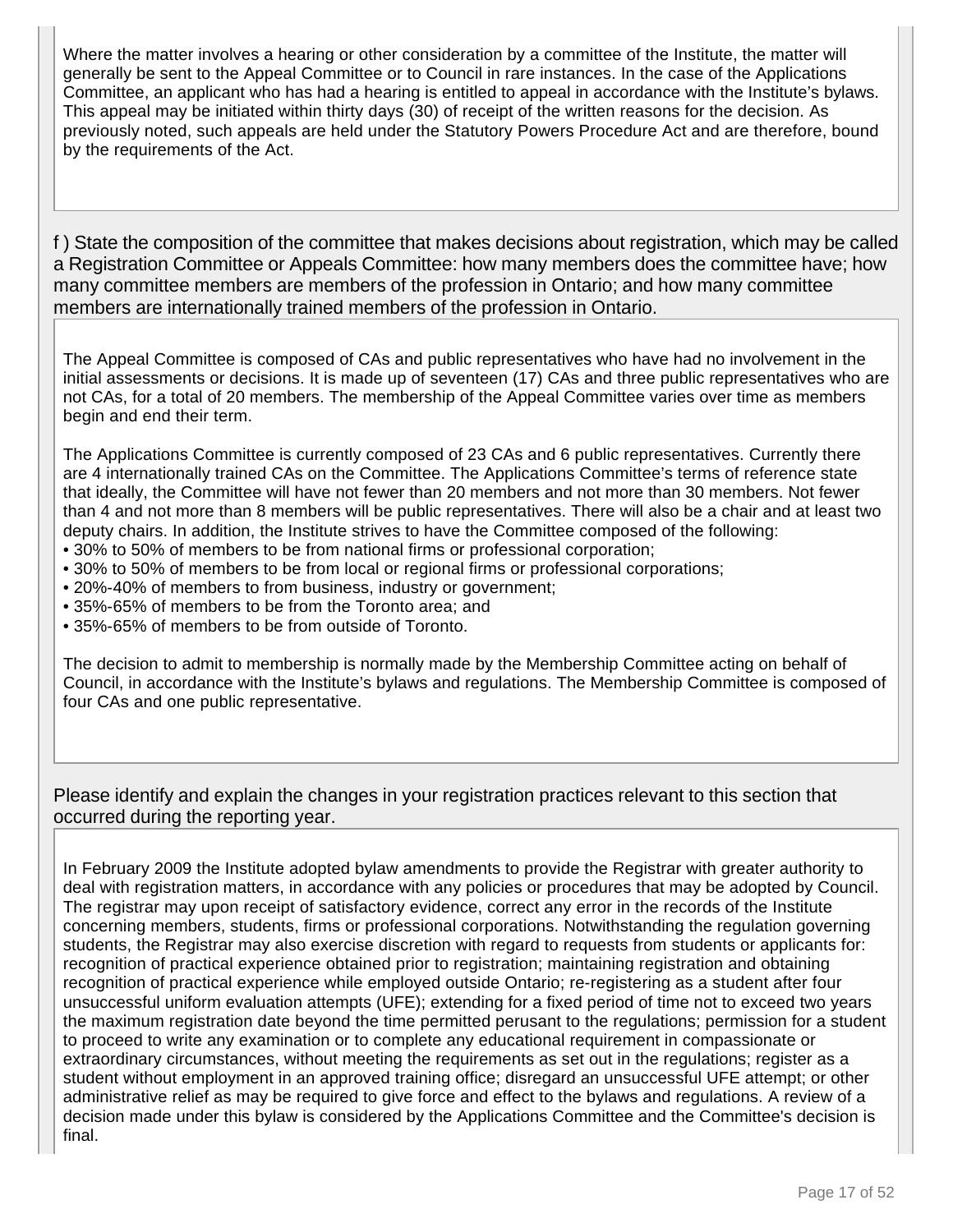### **Information on Appeal Rights (7 / 13)**

This section refers to reviews or appeals that are available after an internal review or appeal. Describe how you inform applicants of any rights they have to request a further review of or appeal from a decision.

Information regarding appeals or reviews is communicated to the applicant in a number of ways. First, information is available from the Institute's website through the Institute's bylaws. Second, information regarding any review or appeal mechanism may be communicated to the applicant as part of the decision, depending upon the nature of the decision and the matter considered. Letters advising the applicant of the decision normally contain information regarding the appeal process and any timeline for an appeal. Additional information or counselling is provided upon request and where appropriate.

Please identify and explain the changes in your registration practices relevant to this section that occurred during the reporting year.

**BACK TO INDEX**

#### **Assessment of Qualifications (8 / 13)**

This category covers your processes for assessing all qualifications, such as academic credentials, competencies, language ability or practical experience.

a) List the criteria that must be met in order for an applicant's qualifications to satisfy the entry-topractice requirements for your profession.

For students, becoming a CA in Ontario requires:

- a four-year university degree (or satisfactory equivalent)
- 17 specified courses (51 credit hours)
- three years of practical experience in an approved training office
- successful completion of the ICAO's Professional Program, which is composed of the Staff Training Program,
- the Core Knowledge Examination (CKE) and the School of Accountancy (SOA).
- Successful completion of the Uniform Evaluation (UFE).

For those applying with membership from a recognized accounting body with which the Institute has a mutual recognition agreement, the process may include a period of prescribed practical experience in an approved training office or other office if the individual's competencies are found not to be equivalent to those of an entry-level CA trained in Ontario. In addition, all such applicants must successfully complete the CA Reciprocity Examination (CARE).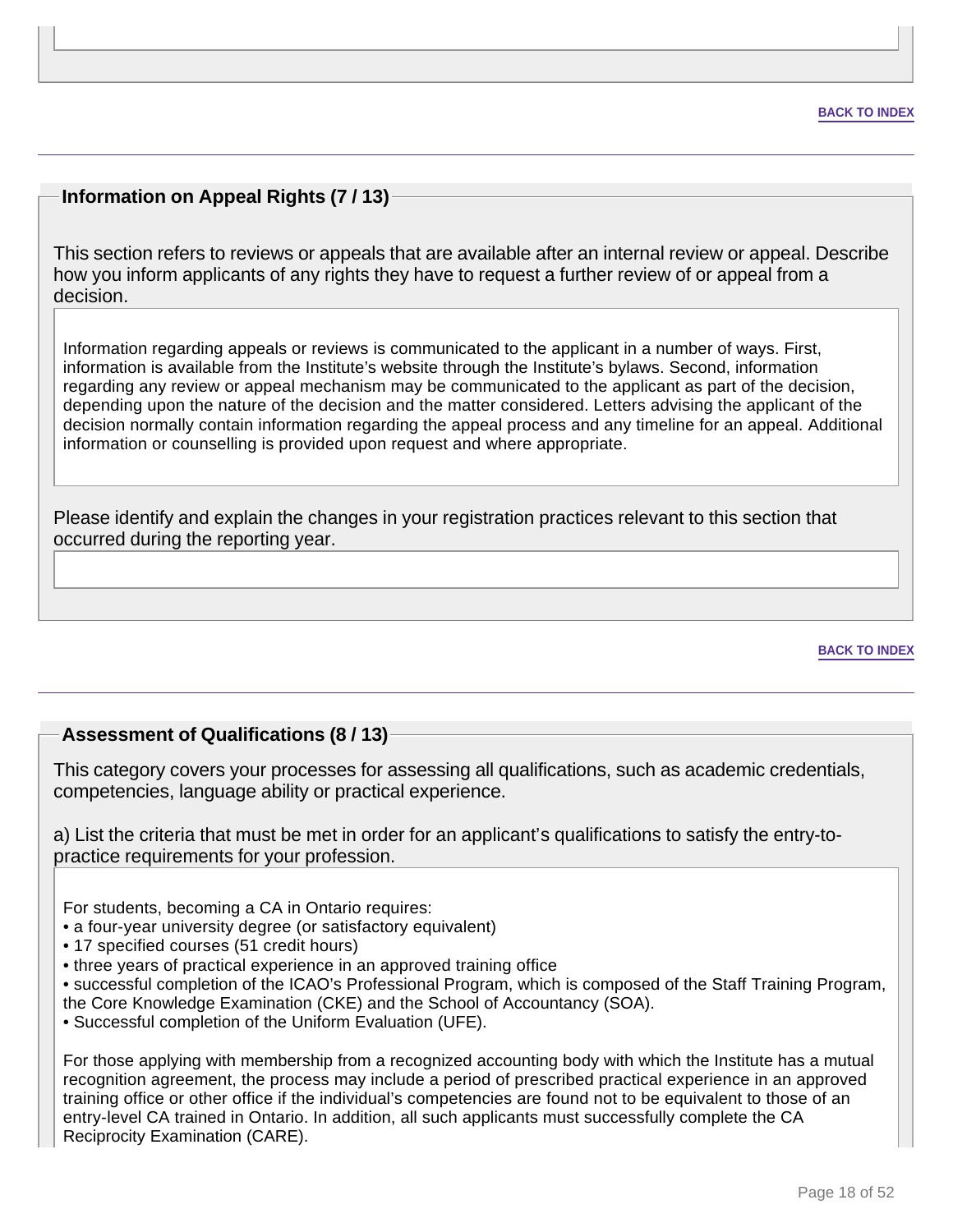An internationally trained individual from a non-recognized accounting body or a non-assessed accounting body must complete if no exemptions are granted:

• Three-years practical experience in an approved training office (unless the individual receives a reduction and/or and exemption from this requirement)

• Canadian business law (unless the individual receives a reduction and/or and exemption from this requirement)

• The Core Knowledge Examination (unless the individual receives a reduction and/or and exemption from this requirement)

• The School of Accountancy (unless the individual receives a reduction and/or and exemption from this requirement)

• The Uniform Evaluation. (no exemption from this requirement is available)

Regulation I, which governs students, provides that an applicant who is a member of a specified Canadian accounting body must have fulfilled the Institute's general education requirement for registration, namely a four-year degree from a designated university. Such applicants must also successfully complete the coursecredit requirement through successful completion of prescribed university degree-credit courses and the minimum average grade requirement in the courses included in the credit-hour requirement. These applicants may also appear before the Institute's Applications Committee and request an exemption from some or all of the practical experience requirement and those examinations for which an exemption may be permitted.

The Applications Committee will review the previous education, professional qualification(s) and accounting experience of an applicant seeking exemptions to determine whether, taken as a whole, they establish that the applicant has demonstrated, on a substantial equivalency basis, the required breadth and depth of competency development at the levels of proficiency required of an entry-level CA in Ontario, as specified in The UFE Candidates' Competency Map and the CA Practical Experience Requirements.

b) Describe the methodology used to determine whether a program completed outside of Canada satisfies the requirements for registration.

The International Qualifications Appraisal Board (IQAB) carries out reviews of professional accounting bodies outside Canada to determine whether the requirements for admission to membership in a professional accounting body, or for use of the accounting designation granted by an accounting body (education, examination and experience requirements) are substantially equivalent to the comparable requirements of the provincial institutes in Canada. The Institute and the Canadian Institute of Chartered Accountants (CICA) have entered into Mutual Recognition Agreements with professional accounting bodies based on an IQAB assessment that each such body has education, examination and experience requirements that are substantially equivalent to the comparable requirements of the provincial institutes in Canada.

When an IQAB review determines the requirements of a professional accounting body outside Canada are not substantially equivalent to comparable requirements of the provincial institutes in Canada, IQAB recommends that the Uniform Evaluation (UFE) be passed before CA qualification in Canada is achieved. Each provincial institute may set any other requirements that must be fulfilled. IQAB has, in some cases, recommended that the members of a particular accounting body also be granted exemption from the pre-UFE education requirements and/or some or all of the prescribed practical experience.

The IQAB has adopted a framework for mutual recognition between professional accounting bodies. What follows is a very brief summary of the lengthy process.

There are four primary components for the process of qulaifying as a member of a professional accounting body which IQAB examines. They are:

"X The characteristics of the professional accounting body; committed to the public interest; is independent and self-governing; has a code of conduct; and is committed to professional development. "X The intake into the qualification process for members; starts with firms recruiting the best candidates and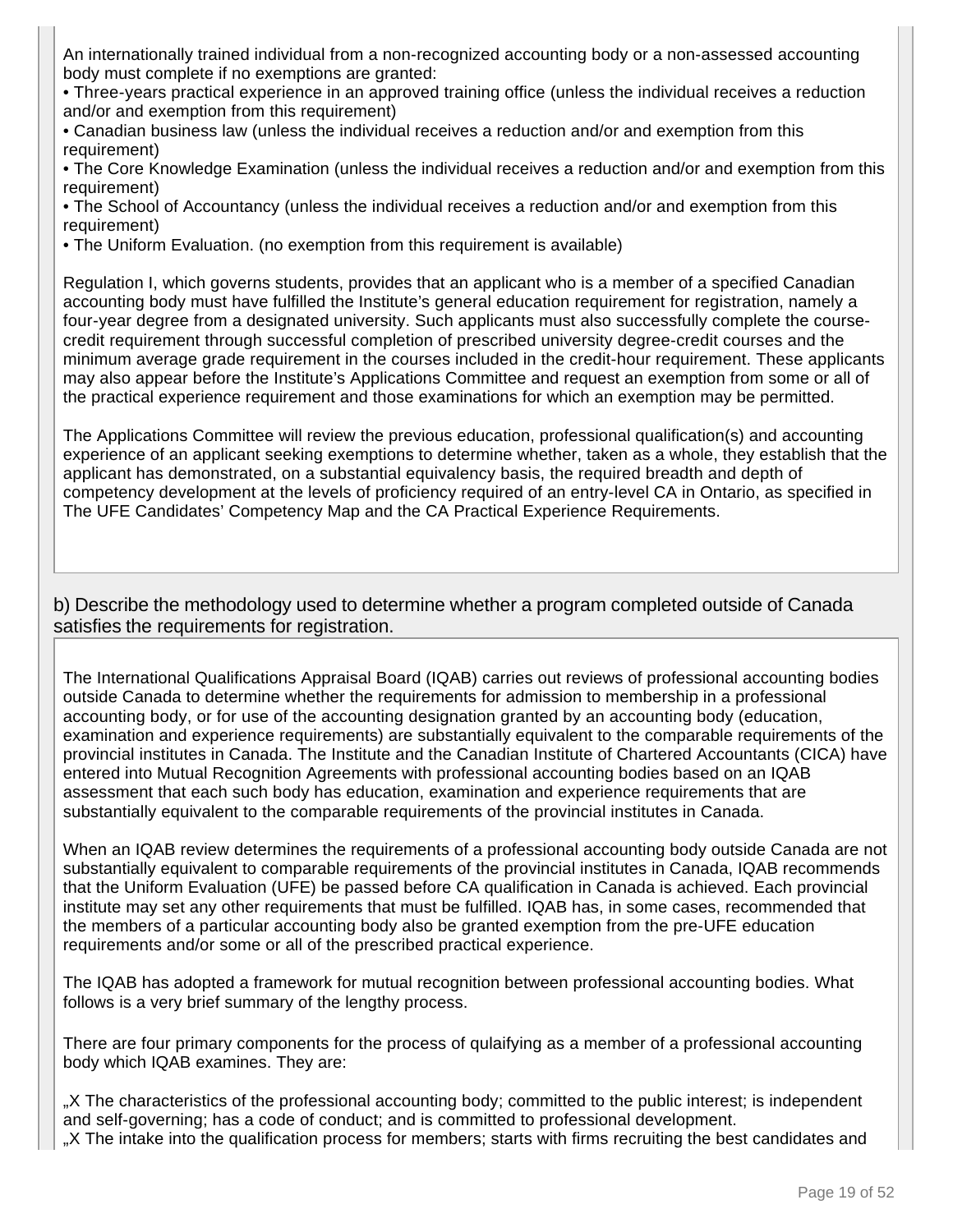the effect the quality intake has on an applicant having a realistic chance of qualifying as a member of the professional accounting body; a university degree requirement.

"X The learning process; and

"X The quality and consistency of the assessment system.

There is a common set of fundamental principles expected of a comparable qualification process and the professional accounting body. The principles include detailed reviews of the following topics:

- 1. The institute
- 2. The professional Education Programme
- 3. The assessment process
- 4. The work experience
- 5. The knowledge and skills outcomes to be achieved
- 6. The personal skills and capability framework

The framework for evaluation includes further detailed indicators and how these are applied.

Finally, the framework provides examples of the kind of information that a professional accounting body should be able to provide in support of an evaluation of their programme. The framework provides flexibility in terms of how these outcomes are achieved because it is noted that different accounting bodies may have different processes.

### c) Explain how work experience in the profession is assessed.

Work experience is assessed for both the domestically trained and the internationally trained against the UFE Candidate's Competency Map and the CA Practical Experience Requirements document. These document set out the specific competencies and proficiency levels that CA candidates are expected to demonstrate. CA education is competency-based and it is designed to ensure that the CA has the breadth and depth of knowledge in the required competency areas. It focuses on ensuring that every CA, on qualification, has the necessary level of underlying knowledge and the practical skills and experience to apply that knowledge effectively. It is a process that integrates:

• Formal, competency-based academic and professional education, acquired through recognized academic and professional education programs delivered by universities and by the profession's four regional delivery systems;

• Ongoing evaluation and simulation to help candidates develop competencies and assess their readiness for entry to the CA profession;

• Uniform Evaluation (the UFE) which all candidates must pass in order to enter the profession. The UFE challenges candidates to demonstrate competence by responding to simulations — business cases that are representative of the kinds of challenges faced by the entry-level CA; and

• Practical experience, acquired through a term of employment of a minimum of three years, including graduate-level professional education, with a CA Training Office recognized by the profession.

#### d) Describe how your organization ensures that information used in the assessment about educational systems and credentials of applicants from outside Canada is current and accurate.

IQAB assessments are done as needed to ensure that existing mutual recognition agreements are current and meet the required standards. This is done at intervals set by the IQAB and in keeping with its policies and procedures. Ongoing reviews of this if needed, are done in keeping with applications received. A fuller description of IQAB and its processes is found elsewhere in this report. A fuller description of the education assessment process is found elsewhere in this report.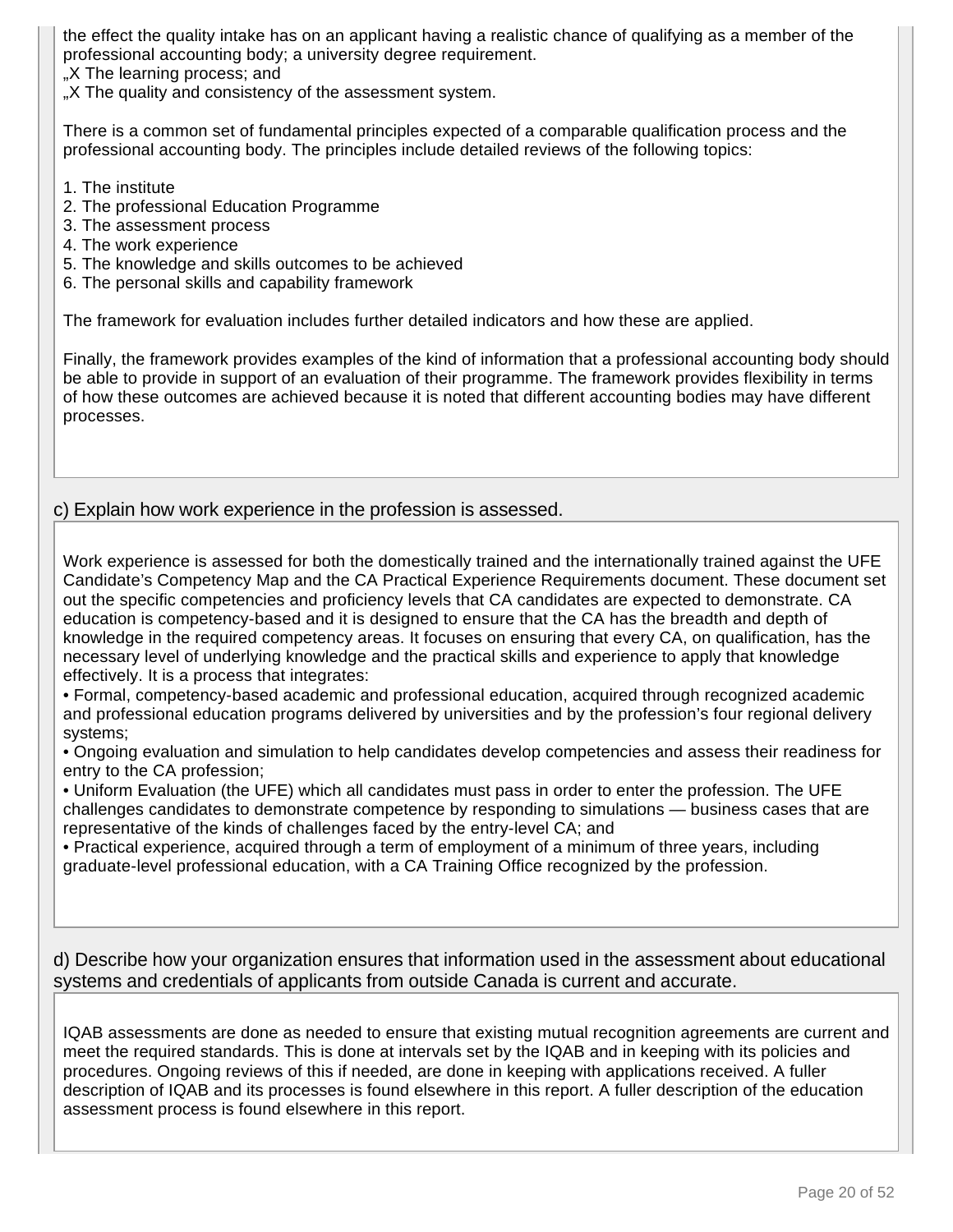e) Describe how previous assessment decisions are used to assist in maintaining consistency when assessing credentials of applicants from the same jurisdictions or institutions.

Because the assessment is based on the accounting body, the list of recognized, non-recognized and nonassessed bodies remains fairly consistent.

The assessment of individuals is undertaken against the UFE Candidates' Competency Map and the CA Practical Experience Requirements document and is an individual assessment based upon the criteria found in the map as compared to the individuals' employment history, demonstrated skills, level of proficiency and other requirements. The criteria for individual assessments is based on the Competency Map which provides a reference point for ensuring that all such decisions are based upon its requirements. Precedent decisions are available to the Committee and the public.

In addition, all members of the Applications Committee meet at least once per year to discuss trends and precedents in decision making. Issues that arise during the year are considered by the Committee and updating and training takes place during this meeting.

f ) Explain how the status of an institution in its home country affects recognition of the credentials of applicants by your organization.

This is not entirely applicable because the accounting body is assessed against the requirements for domestically trained CAs and this assessment is conducted by IQAB. Therefore, the institution is not assessed for its status within its home country.

Notwithstanding this, the accounting body must be a member of the International Federation of Accountants and also must adhere to the principles found in Section A (items 1 to 6) as set out in the IQAB requirements. See S. 8(b) of this report.

g) Describe how your organization accommodates applicants with special needs, such as visual impairment.

A physical or medical disability is not a deciding factor in assessing qualification, academic credentials, competencies, language ability or practical experience. The accommodations that the Institute makes in this regard for applicants and students are described in Part 1 (p) as they relate to examination writing and preparation.

h) State the average length of time required to complete the entire registration process, from when the process is initiated to when a registration decision is issued.

This question is answered elsewhere in this report. However, generally the timelines are as follows:

Student Applicants: An application for registration will be acknowledged within 1-2 weeks of receipt by the Institute. The average period of time a student or a mature student takes to complete the program leading to a CA designation is about 3.2 years from the date of registration with the Institute as a student. The average period of time a student of an approved professional school of accounting or co-operative degree program registered with the Institute takes to complete the program leading to a CA designation is approximately 4.1 to 4.2 years.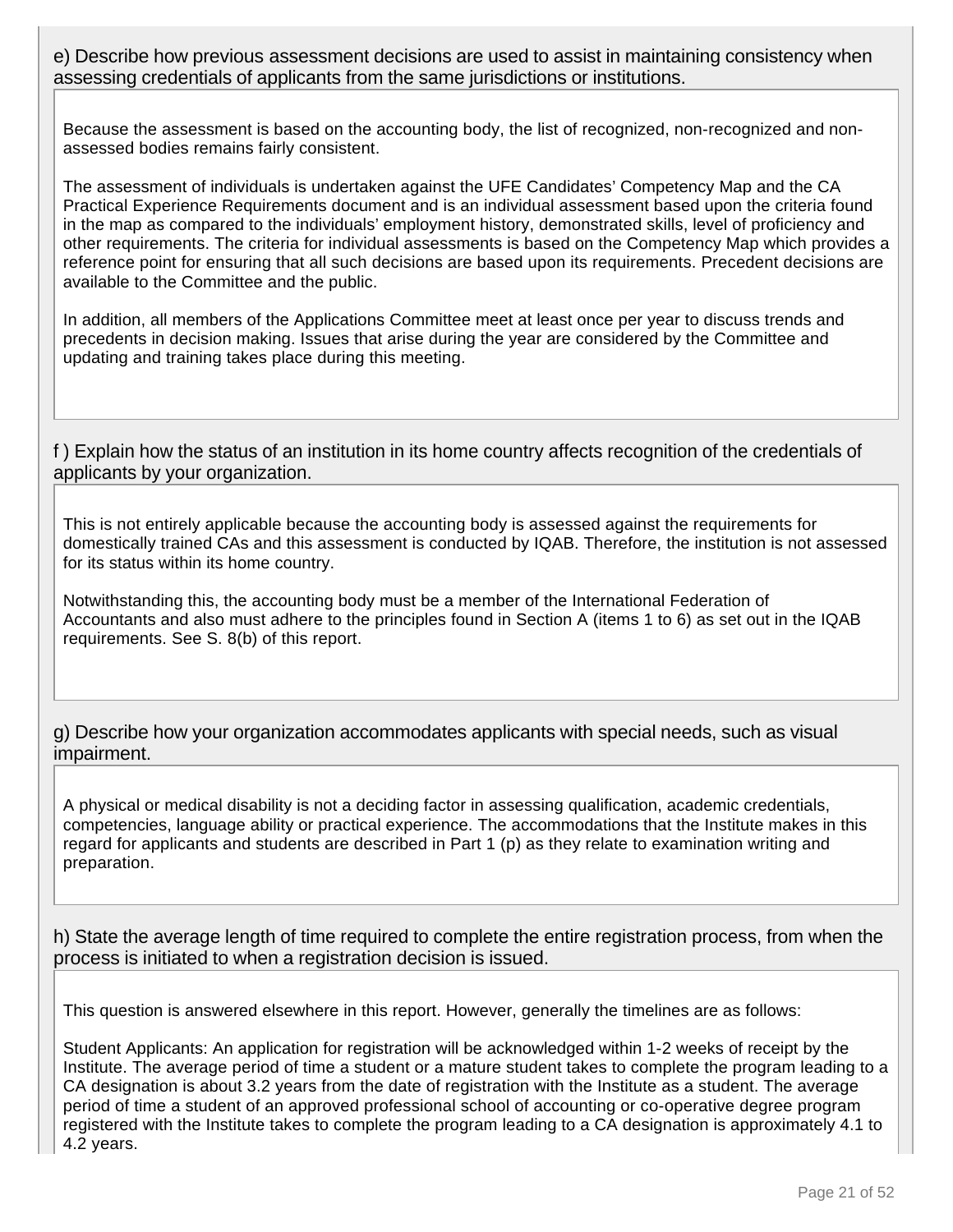Members of recognized accounting bodies: Applicants applying for membership from recognized accounting bodies are called membership candidates once their application is accepted by the Applications Committee. It takes an average of 11 months to complete the process leading to the CA designation, including passing the CA reciprocity examination (CARE), which is held annually in October.

Members of a non-recognized accounting body: These applicants are registered with the Institute as students and they take an average time of 2.7 years to complete the student process and become a CA. These applicants may request exemptions from some of the education and/or experience requirements. Such requests are reviewed by the Applications Committee.

Members of a non-assessed accounting body: These applicants are usually required to complete all the requirements of the Ontario program to qualify for membership in the Institute, an average time of 3.2 years. These applicants are registered with the Institute as students and they may request an individual assessment of their qualifications and those of their accounting body to determine if the Institute's Applications Committee will grant any education and/or examination exemptions.

Accounting Body Review: A review of a non-assessed accounting body will be done by the Institute upon written request. A review, conducted at no cost to the applicant, will determine if exemptions from any education and/or examination requirements of the CA program can be granted. Due to the detailed information required from the accounting body and the in-depth nature of this review, this takes an average of 1 year. The applicant will be sent a written status update of the assessment's progress at 6 months. An applicant may be registered as a student, but may not attempt any examinations until this review has been completed.

Assessment of Qualifications: Applicants who require a hearing to apply for exemptions should allow approximately 2 – 5 months for scheduling a hearing once their file is complete. The decision made by the committee will be delivered orally at the conclusion of the hearing. Written confirmation of the decision takes approximately 1 – 2 weeks following the hearing date. A detailed document which outlines the reasons for the committee's decision is prepared within 3-4 months.

Non-Canadian Transcript Assessment: In order to determine eligibility to register as a student with the Institute, transcripts from non-Canadian universities must be assessed to determine if the 4 year or equivalent degree requirement has been met. Also courses must be assessed to determine which courses will be recognized for credit towards the 51 credit hours. This preliminary assessment costs \$480 plus GST and takes an average of six months. A portion of the assessment cost \$380 is credited towards the student registration fees if the student registers within three years of the preliminary assessment.

Non-Ontario Transcript Assessment: Courses taken at universities outside of Ontario must be assessed to determine if the 4 year or equivalent degree requirement has been met. Also courses must be assessed to determine which courses will be recognized for credit towards the 51 credit hours. A preliminary assessment costs \$100 plus GST and takes an average of 3 – 5 months. If the student is registering with the Institute, the assessment is included as part of the registration.

Ontario Transcript Assessment with a mix of Ontario universities and/or college transfer credits: Transcripts with course mixes from different Ontario universities have to be assessed for overlapping or missing course content. A preliminary assessment costs \$50 plus GST and takes an average of 8-16 weeks. If the student is registering with the Institute, the assessment is included as part of the registration.

Ontario Transcript Assessment: Transcripts from an Ontario university takes an average of 4-6 weeks to assess. A preliminary assessment costs \$50 plus GST. If the student is registered with the Institute, the assessment is included as part of the registration.

Admission to Membership: Those registered as students with the Institute and who are within a month of their estimated completion date and have completed all other education requirements and examination requirements, will be sent a request to file a final experience certification report. After any additional leaves of absence are taken into consideration and the estimated completion date is confirmed, the student will be sent a personalized application for admission to membership form. The fee for admission to membership is \$525 (\$500 plus \$25 GST). This is separate from the Annual Membership fees. Upon the Institute's receipt of the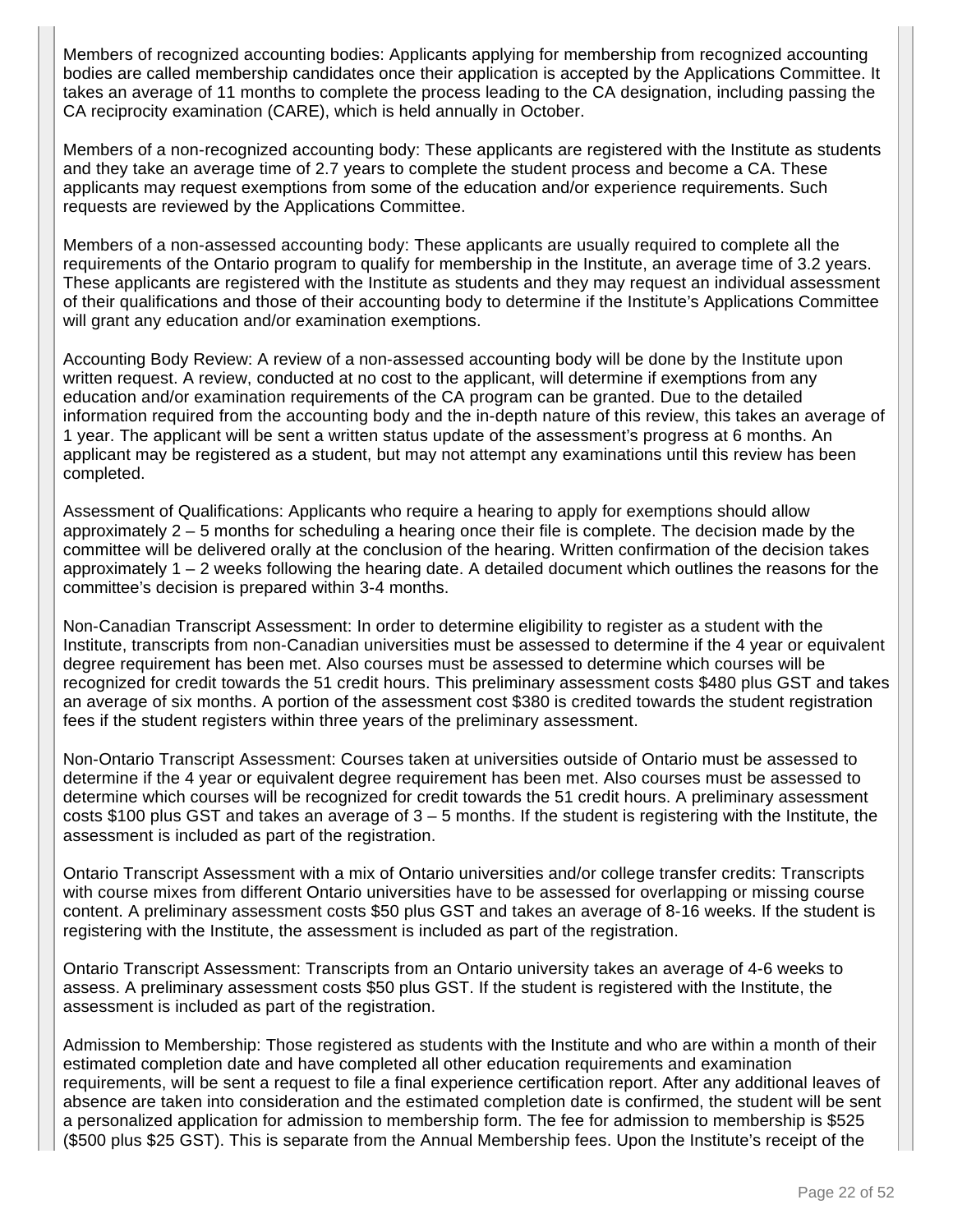application for admission to membership students who are not ready for admission to membership will be sent notification of their revised estimated completion date. Students who are ready for membership are sent to the next membership committee meeting for consideration. This will take an average of 1 – 2 months depending upon the timing of the meetings. Following the membership committee meeting, new members are advised of their admission to membership by e-mail within 2-4 days of the meeting. The membership certificate including a congratulatory letter confirming their admission to membership will be mailed to the new member within  $3 - 4$ weeks following admission to membership. The Annual Membership fee will be sent out 2 weeks after admission to membership.

ICAO Member's handbook provides more information. A copy of the bylaws, rules and regulations is available online at http://www.icao.on.ca/Resources/Membershandbook/1011page5011.aspx

All applicants, students and membership candidates are encouraged to read: Regulation I - A regulation in respect of students and/or Regulation II – A regulation in respect of Certified Public Accountants from the United States of America and members of other recognized accounting bodies outside Canada with which the Institute has reciprocal recognition.

### i. State whether the average time differs for internationally trained individuals.

The average time may differ for internationally trained individuals depending upon whether the individual is or was a member in good standing with either a recognized accounting body or a non-recognized accounting body, or a non-assessed accounting body. As noted elsewhere in this report:

Members of recognized accounting bodies: Applicants applying for membership from recognized accounting bodies are called membership candidates once their application is accepted by the Applications Committee. It takes an average of 11 months to complete the process leading to the CA designation, including passing the CA reciprocity examination (CARE), which is held annually in October.

Members of a non-recognized accounting body: These applicants are registered with the Institute as students and they take an average time of 2.7 years to complete the student process and become a CA. These applicants may request exemptions from some of the education and/or experience requirements. Such requests are reviewed by the Applications Committee.

Members of a non-assessed accounting body: These applicants are usually required to complete all the requirements of the Ontario program to qualify for membership in the Institute, an average time of 3.2 years. These applicants are registered with the Institute as students and they may request an individual assessment of their qualifications and those of their accounting body to determine if the Institute's Applications Committee will grant any education and/or examination exemptions.

Three factors influence the length of time for the process. First, the process is largely dependant upon the applicant submitting the information required in order to make an assessment. Once a complete and accurate package of information has been received, the timelines set out elsewhere in this report generally are followed. Second, the examinations that applicants are required to write are held at fixed times during the year. An applicant may have to wait to write an examination depending upon the timing of the application. Finally, the applicant may have to complete any practical experience requirements. The timeliness of this process depends upon the applicants' ability to fulfill the prescribed practical experience.

ii. If the average time differs for internationally trained individuals, state whether it is greater or less than the average for all applicants, and the reasons for the difference.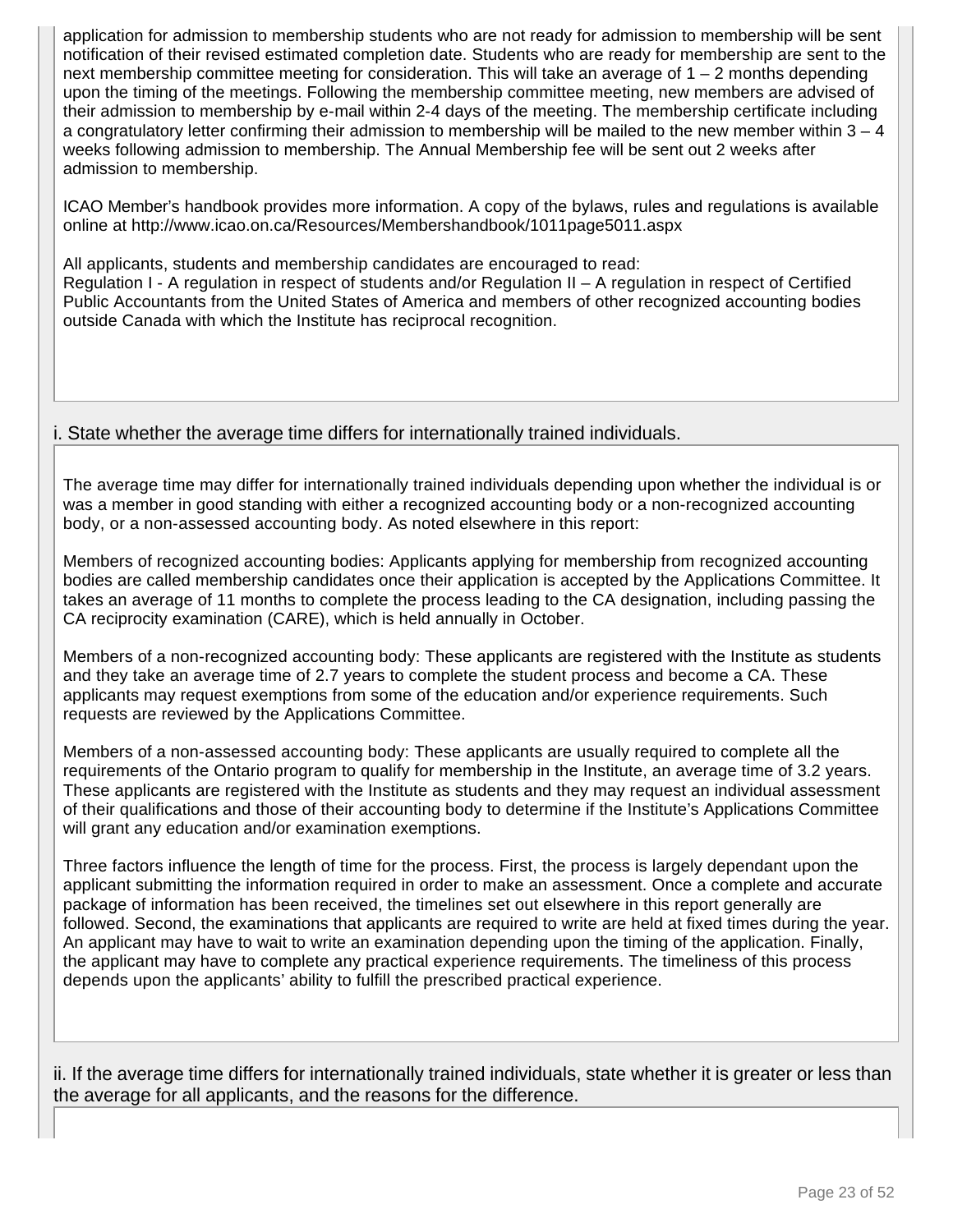The average time will usually be less for individuals from a recognized accounting body. This averages 11 months verses 3.2 years for the domestically trained CA. The shorter period of time is the result of the individual being or having been a member of an accounting body whose qualifications processes are substantially similar to the CA process in Ontario. Thus, these individuals have completed a program of education and experience that is similar to the process used to train Ontario CAs. The length of time it takes to become a member in the Institute is therefore, shorter. However, this may vary depending upon the applicant's ability to demonstrate that he or she meets the prerequisites for membership.

A somewhat shorter period of time will likely be necessary for those from non-recognized accounting bodies (assuming that they meet the educational and practical experience prerequisite). Again, this is the result of the individual already having undertaken an educational program and a practical experience program that provides the applicant with some or all of the prerequisites for membership. Generally speaking, members of non-recognized accounting bodies can become members in approximately 2.7 years.

For those from non-assessed accounting bodies, the period will be approximately the same as for a domestically trained individual if again, the applicant meets the prerequisites. The timing of the application decision will vary depending on whether any additional practical experience is required. Members of nonassessed accounting bodies take approximately 3.2 years to become a member.

i) If your organization conducts credential assessments:

i. Explain how you determine the level (e.g., baccalaureate, master's, Ph.D.) of the credential presented for assessment.

The Institute uses the International Handbook of Universities in conjunction with a review of the official transcript provided by the applicant and a review of the course content and consider its equivalency to the educational programs and courses offered for the domestically trained.

ii. Describe the criteria that are applied to determine equivalency.

As previously described elsewhere in this report.

iii. Explain how work experience is taken into account.

Work experience is not a factor in assessing an educational credential. The assessment of work experience is described elsewhere in this report.

j) If your organization conducts competency assessment:

i. Describe the methodology used to evaluate competency.

The competency requirements for CA qualification are grouped into six competency areas: Performance Measurement and Reporting **Assurance** Taxation Governance, Strategy and Risk Management Management Decision-Making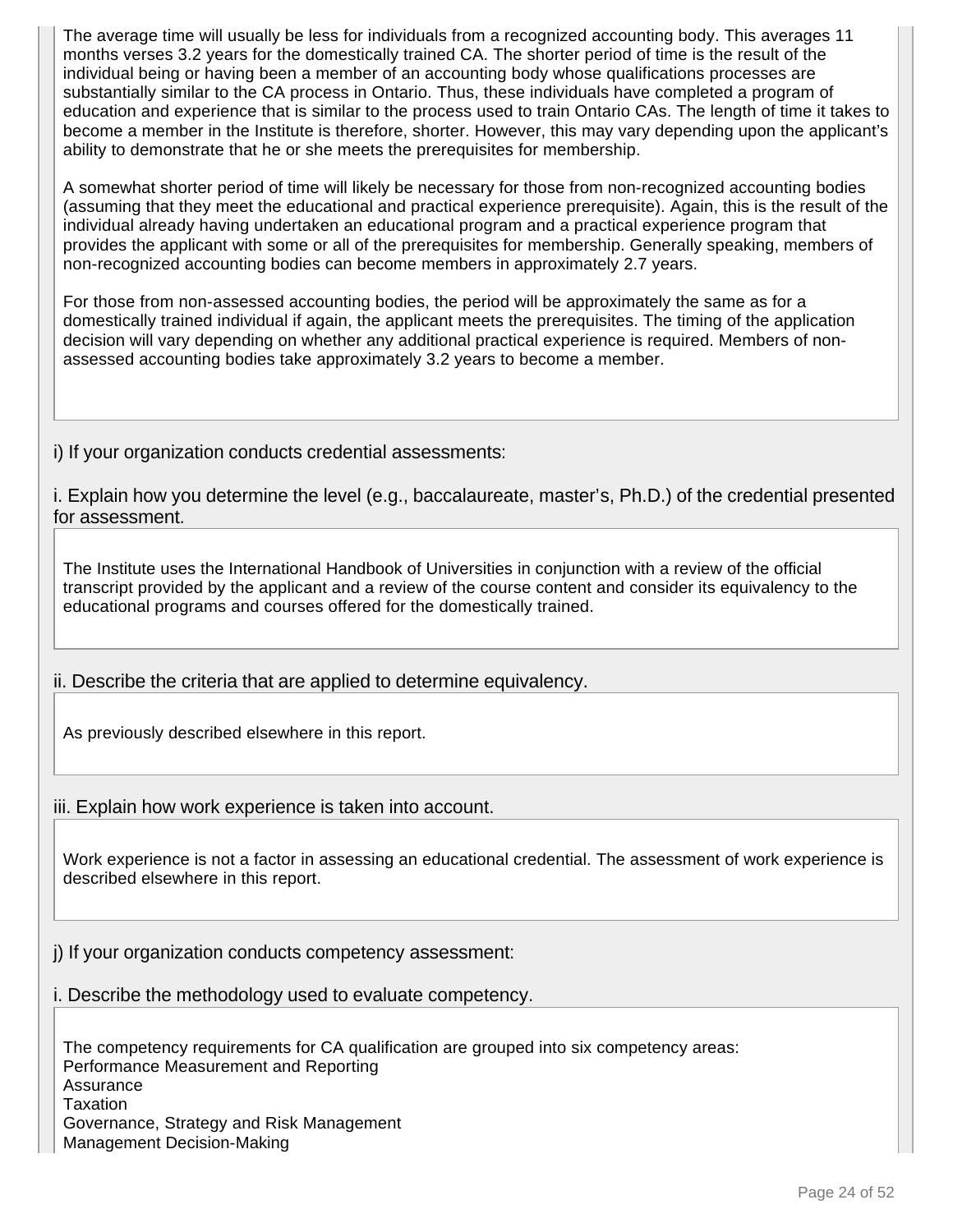#### Finance

Specific competencies have been identified within each of the six competency areas.

Qualifying practical experience is defined in terms of both the duration of the practical experience (i.e. the number of years) and the breadth and depth of competency development during the period(s) of practical experience. The minimum term of accounting experience that an applicant must have completed is three years. Below is a summary of the competencies.

#### **Performance Measurement and Reporting Competencies**

Analyzes financial reporting needs and establishes the necessary systems (Internal, external financial and non-financial)

• Performs research, attends meetings with senior personnel and others, completes interviews and observes activities, to assess the needs of the users, and provides a summary of the analysis afterwards. (This can be for internal or external, financial or non-financial reporting.)

Develops (or evaluates) reporting processes to support the financial reporting infrastructure

• Collaborates with others to develop or improve an existing chart of accounts or a database that generates financial information. (For other reporting needs, it could be "data fields").

#### Develops reliable information

• Works with others, and reviews processes to help develop (or improve) schedules that leave no unexplained differences. i.e., bank reconciliation, customer or supplier accounts, general ledger activity, etc.; reviews month end reconciliations prepared by others; provides input into systems being developed to generate financial information, ensuring the proper controls are built in.

#### Develop/evaluate accounting policies

• Completes research and analysis of issues, following GAAP where appropriate (CICA Handbook-Accounting), considering stakeholder needs and alternative approaches; Consults those within the entity with more expertise if necessary.

#### Accounts for all the entity's transactions, including non-routine transactions

• Prepares or reviews accounting entries, ensuring the reports provide information that complies with GAAP and considers the external and internal information (could be activities for non-financial reporting); For non-routine transactions assists in determining the proper accounting entries to be booked.

#### Prepares or reviews financial statements and accompanying notes

• Prepares or reviews month-end, interim or year-end financial statements for reasonableness and follows up on any unusual balances; prepares adjusting entries where necessary; drafts accompanying financial statement notes; Ensures filing deadlines are met.

#### Explains financial statement results and balances to stakeholders

● Gathers material and prepares presentation; Orally presents and clearly explains the financial information at an appropriate level of sophistication.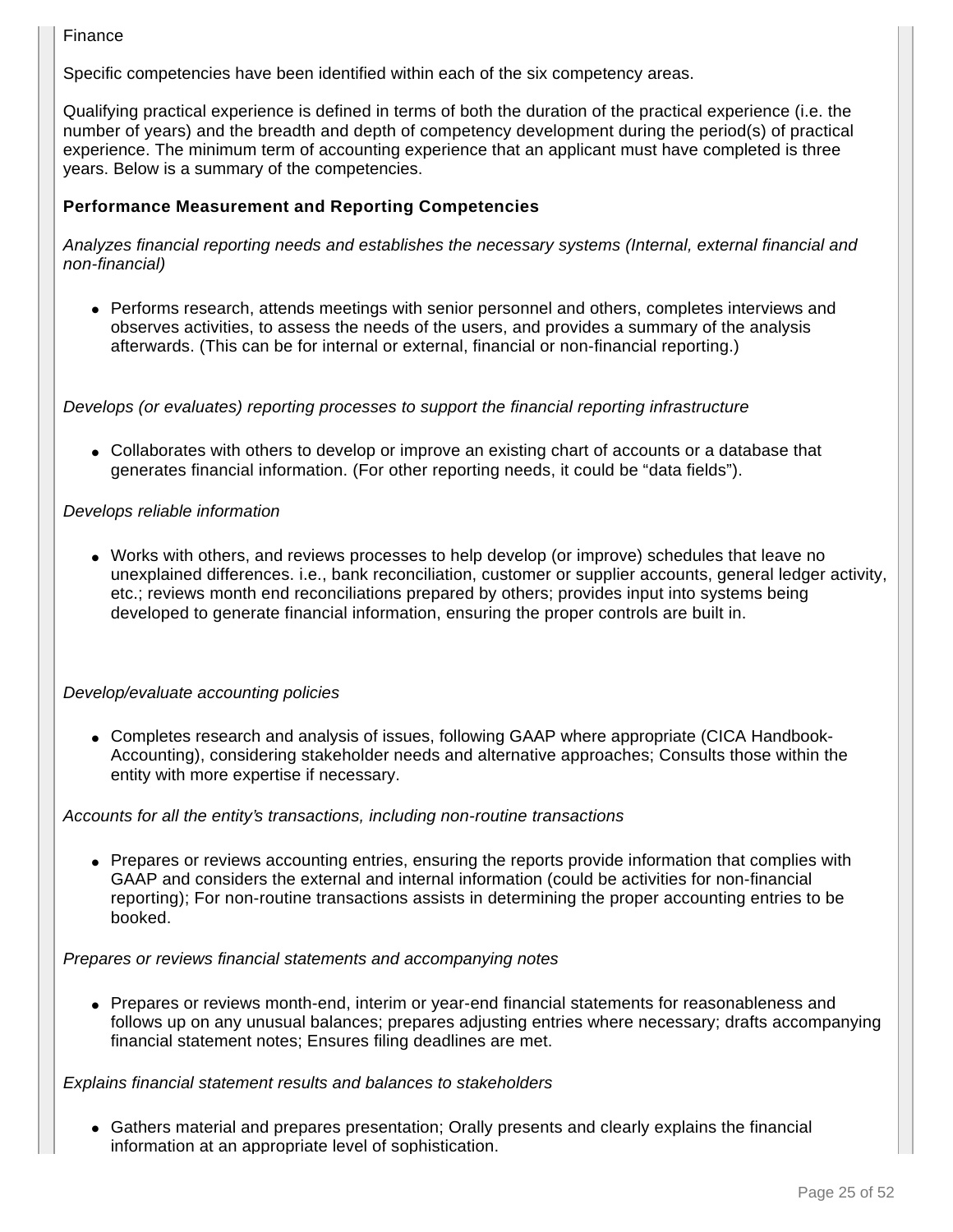Maintains awareness of emerging financial reporting topics

• Stays abreast of current financial reporting matters and considers how they apply to the entity's particular circumstances.

#### **Assurance Competencies**

Analyzes, evaluates and advises on assurance needs (external or internal)

• As part of an assurance team, discusses the assurance services options that are available to an entity, given the circumstances, and then presents those options to the client (external or internal); explains to the client how the particular assignment will proceed.

Considers issues related to accepting an assignment

• As part of an assurance team, ensures the assignment is staffed with people that are independent, competent and objective by making appropriate enquiries; contributes to the discussion of whether to accept a particular assignment through the discussion of particular risk factors, clearly explaining rationale; communicates with predecessor who worked on the assignment if appropriate.

#### Evaluates the implications of key risks for the assignment

• Through observation, discussion and analysis, assesses the entity and identifies the specific risks that could result in material misstatement or fraud/illegal acts; assesses the impact of findings on the work to be performed.

#### Evaluates internal control (IT or other)

• Through observation, inquiry and analysis, documents the entity's key business process and key controls (including IT controls); as part of a team, evaluates the adequacy of the controls in place and suggests improvements where deficiencies are identified; assesses whether existing internal controls are functioning properly or if additional controls are needed and communicates ideas to supervisor.

Designs a work plan and assurance procedures and executes and evaluates the results of the work plan (IT or other)

• Through discussion with colleagues and the entity, plans the assignment, including documentation of the rules to be followed, the materiality level to be used, the staffing requirements, the timing, etc; presents the plan to the client (external or internal) for confirmation and acceptance; clearly explains steps to team members; designs (or reviews the design) of valid procedures.

#### Draws conclusions and drafts a report

• Reviews the assignment documentation, critically evaluating the conclusions drawn against the applicable criteria/rules/regulations; analyzes and discusses the impact of errors with senior staff and the need for additional work; drafts an appropriate report.

#### Participates in a meeting with stakeholders

• Helps prepare and present critical assignment findings in meeting(s) with the stakeholder(s).

#### **Taxation Competencies**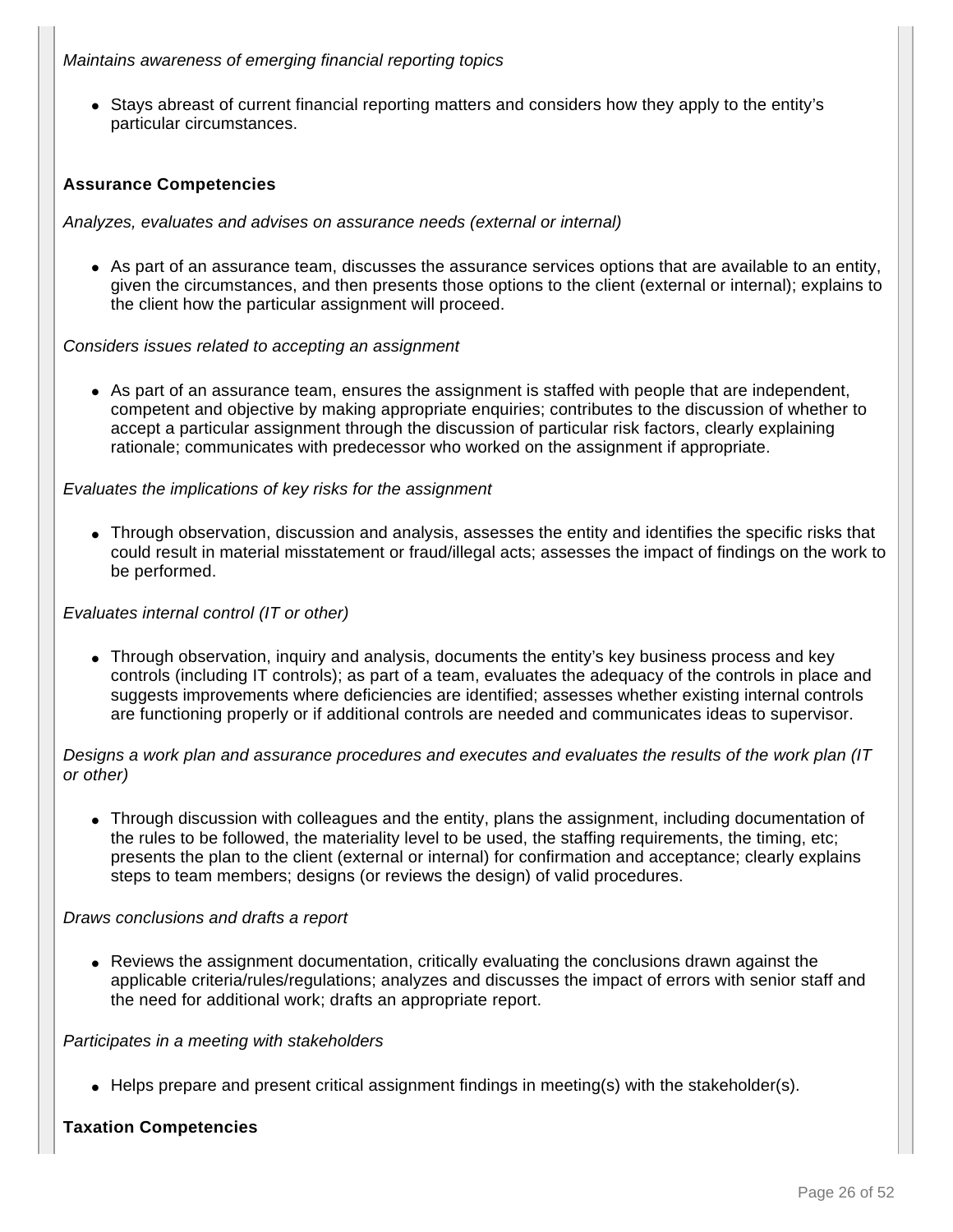#### Identifies and advises on compliance and filing requirements

- Be aware of and meet all tax deadlines foreseeing the need for internal controls processes to be put in place, and allowing for the time required for the various revisions, etc.
- Informs or counsels the employer or colleagues on the breach of specific tax rules and regulations (ethical and professional requirement).

Prepares and files personal and/or corporate tax returns

• Independently prepares basic tax returns for individuals and/or corporations, using the appropriate software; makes enquiries to obtain information where necessary to identify the tax treatments that apply to the situation; stays abreast of changes in the tax legislation and thinks about situations in the entity where the changes might apply.

Prepares information to file personal and/or corporate tax returns, responds to assessments, file objections or appeals

- Collaborate with others in researching and in documenting relevant information, identifying valid sources of reference material, taking into account that others may be a valid source of information.
- Demonstrate a strong understanding of GAAP and apply it, so that the required journal entries and adjustments required for future income taxes and taxes payables can be reconciled
- Since tax topics can be complex, communicate one's ideas clearly and precisely, with clients, colleagues or CRA representatives
- Consider additional tax services that could be offered to existing or potential clients (internal or external to the entity)

#### **Governance, Strategy and Risk Management Competencies**

Evaluates leadership processes of the board or other governing body

• Discusses the structure of the board with colleagues/the client to obtain an understanding of how the entity governs itself; help identify where processes can be improved.

Identifies and evaluates the audit committee's role in governance

● Observes how the entity's audit committee fulfils its role and discusses it with colleagues/client to assess where improvements can be made.

Understands the entity's strategic plan and planning processes and the mission, vision and strategies set out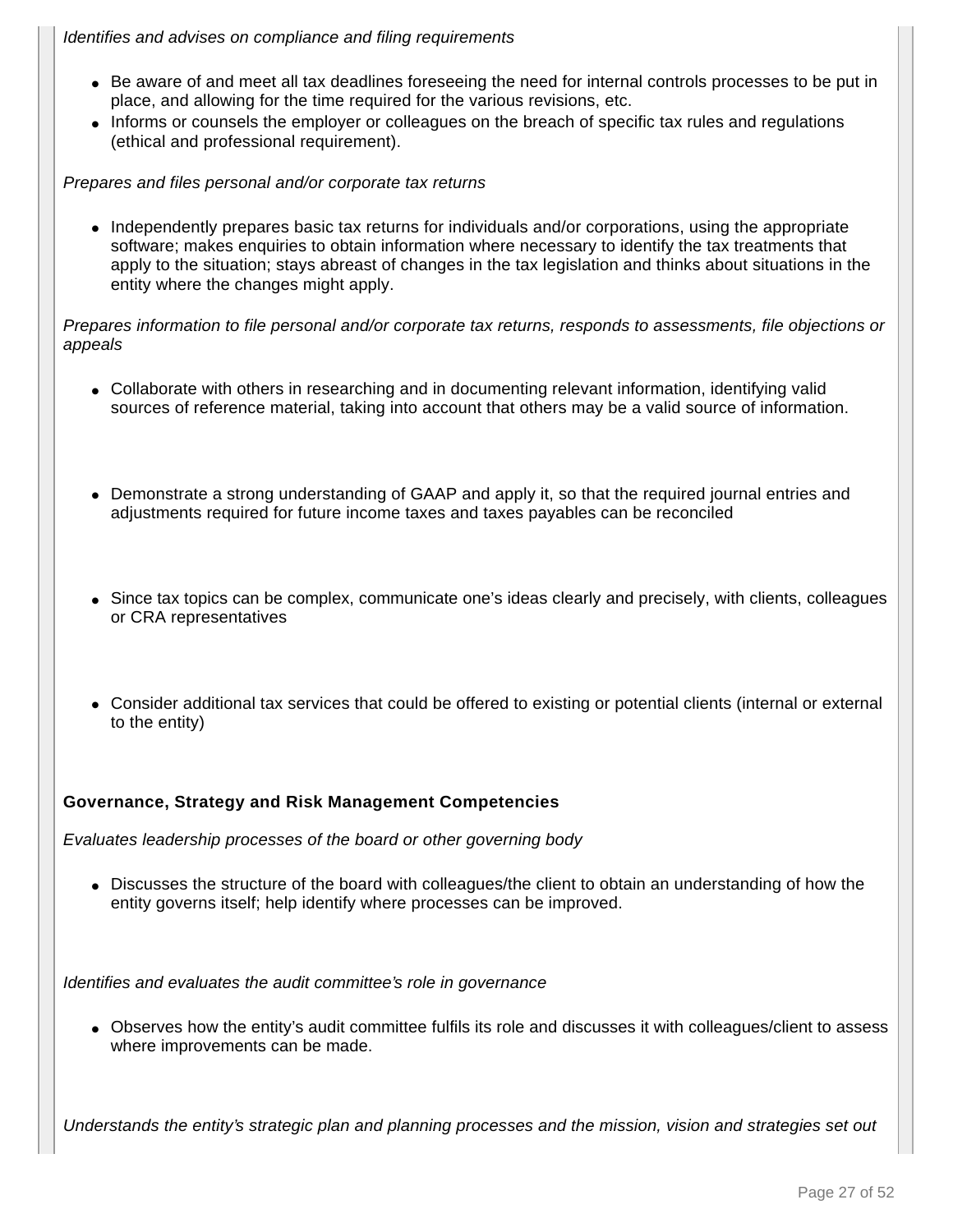• Based on a good understanding of the high level structure of the entity, discusses with colleagues/ client whether the entity's strategic plan is missing any critical elements; helps identify inconsistencies between the stated mission, vision and strategies and the entity's actual operating environment and processes.

#### Identifies and evaluates opportunities and risks within an entity

• Researches and gathers internal and external information to help identify the risks and opportunities that exist within the entity's operating environment and helps assess whether a certain courses of action should be pursued (e.g. evaluate a proposed deal); discusses potential risks and opportunities with colleagues/ client; presents findings.

#### Identifies the factors that impact the entity's financial strategies

• Researches and identifies the factors that affect the entity's strategy; discusses findings with colleagues/ client and assists in a making a presentation on the factors identified.

#### Evaluates the entity's performance measurement strategy

• As part of a team, observes and enquires to evaluate the approaches used by the entity/client to monitor performance; participates in meetings where the performance measurement strategy is discussed.

#### Helps evaluate an entity's plans for risk management

• Works with colleagues/client to identify the impact of changes in the entity's operating environment on risk management policy; contributes to the development of new policies and procedures that help manage risk levels.

Helps develop or manage courses of action to manage risks

• As part of a team, presents suggested methods to manage risk; watches for information suggesting that risk level should be reviewed and reports unexpected findings from ongoing monitoring of information to someone more senior; collaborates with colleagues in the management of specific risks.

Helps ensure the timely but safe access to information

• Collaborates with colleagues to assess who currently has access to what information; as part of team, communicates to the appropriate level of management possible ways the entity can improve its access to information.

#### **Management Decision-Making Competencies**

Participates in the identification of the key information needs of an entity

• Reviews internal and external sources of information to assess needs, takes needs into account in developing an organizational chart/process chart.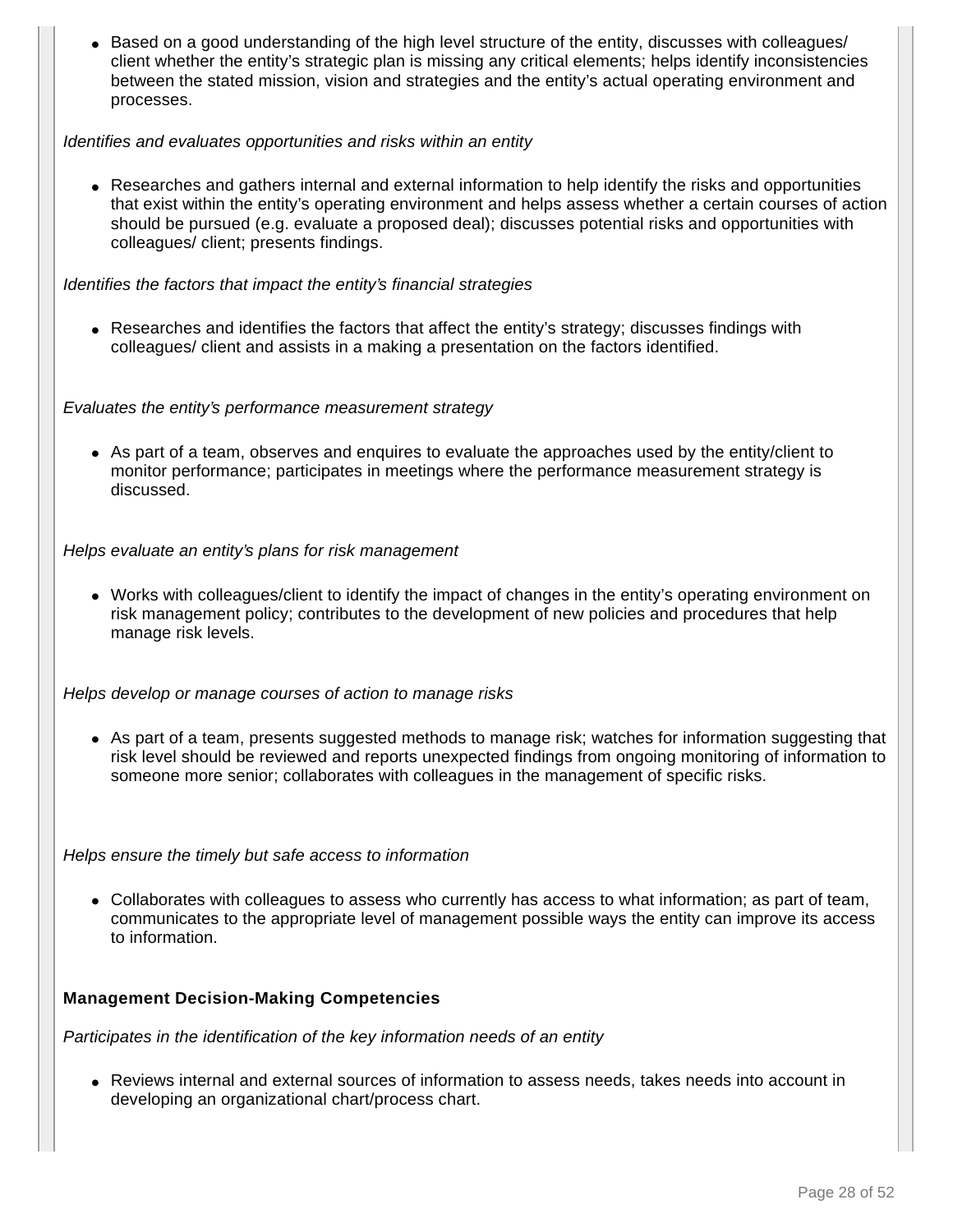#### Participates in the identification of the entity's key performance indicators

● Working alone or with others, performs external and internal research, interview, data collection to identify the key indicators or review existing indicators to ensure still appropriate.

Identifies and/ or evaluates acquisition or sourcing decision factors (IT or other)

- Participates in the preparation of a "business case" for an acquisition or sourcing of inputs, considering needs, cost/ benefit analysis quantitative and qualitative factors.
- Participates in the presentation for approval (oral or written), including the change process, if necessary, and the follow-up evaluation.

#### Monitors and evaluates product pricing and costing systems

• Participates in the analysis and discussion of data gathered to determine the cost of a product – including the allocation of costs.

#### Evaluates make-or-buy decision factors

• Collects data, assesses its reliability, prepares analysis, considering quantitative and qualitative factors – presents recommendation in report or orally.

#### Evaluates transfer-pricing options

• Assists others in evaluating the transfer pricing options within divisions or across separate entities by preparing relevant reports or discussing the implications of various approaches.

#### Analyzes variances within costing systems/budget

● Analyzes, interprets the findings from the analysis of variances in a complete and understandable form (oral and written). Seeks information from others to explain variances. Prepares and presents a report that documents the analysis. Assists in developing a plan to address unfavourable variances that can be improved or eliminated.

#### Prepares an entity's budget

• Participates in the development and prepares a budget for a "unit" of the entity. Assists in presenting/defending the budget.

#### Prepares a cash flow projection

• Helps gather data and assists in the preparation of a cash flow projection using the appropriate technological aids.

#### Improves the information gathering infrastructure

• Taking into account current trends in managerial accounting, identifies possible improvements to the information gathering infrastructure that exists or assists in the development of a new system.

#### **Finance Competencies**

Establishes or evaluates financial objectives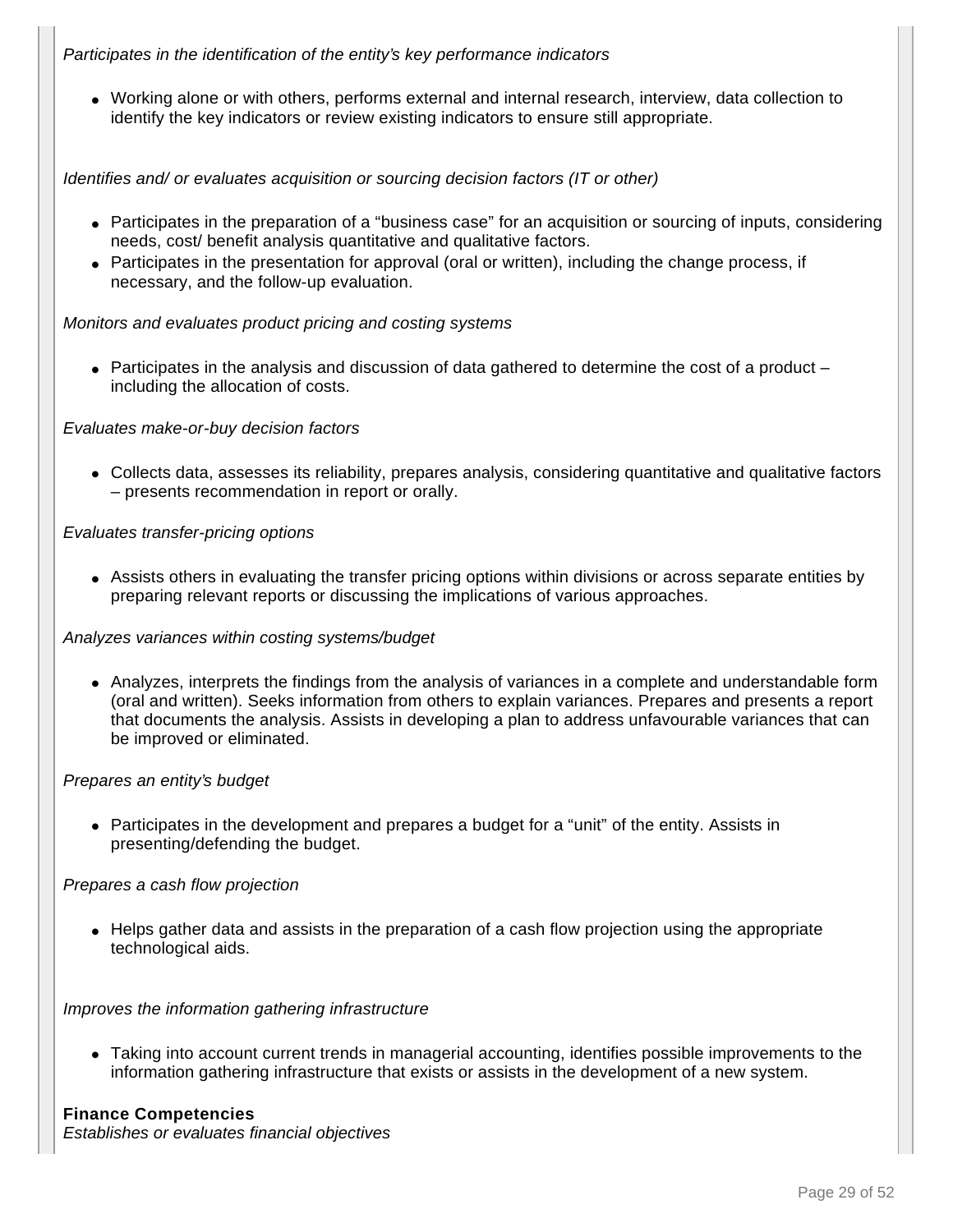• Obtains a clear understanding of the entity's strategic direction (obtained through discussion and research); ensures, as part of discussion with colleagues/client that the financial goals align with the strategic direction; monitors the financial situation and cash flow forecasts to see if they reflect what senior management is expecting, and communicating clearly when they don't.

#### Analyzes the entity's financial situation

• Provides insight into how the entity is operating and helps explain why the entity is in the position it is; participates in a presentation of the analysis.

#### Monitors cash flow

• Gathers necessary data and prepares a cash flow analysis to ensure sufficient liquidity; discusses when there may be a cash shortfall or excess funds and discusses possible action plans with others.

#### Analyzes the entity's working capital

• Analyzes and monitors the entity's current working capital position or components of it (accounts receivable or payable management); provides advice on optimizing the level of working capital.

#### Identifies and evaluates sources of funds, including financial instruments

• As part of a team, discusses possible sources of liquidity based on the needs of the entity, identified through the cash flow analysis; assesses the role, if any, of futures or forwards; participates in discussions with outside investors or lenders.

#### Develops or analyzes business plans or financial proposals

• Participates in the development and presentation of a business plan (could be a capital project or smaller decision) which includes strategic fit/financial benefits and cost/ alternative analysis/high-level risk analysis/ and a recommendation; critically reviews a business plan to ensure the assumptions are correct, that the information is complete and provide a recommendation on whether to accept or reject the plan.

#### Analyzes the purchase, expansion, or sale of a business

• As part of a team, helps assess the risks and implications to the entity of a proposed acquisition, divestiture, etc. Participates in the presentation of the findings to senior management.

#### ii. Explain how the methodology used to evaluate competency is validated, and how often it is validated.

The Canadian Institute of Chartered Accountants (CICA) prepares the UFE Candidates' Competency Map and the CA Practical Experience Requirements document. At regular intervals the documents are reviewed and updated. Much of this work is done on an annual basis. These documents outline the competency expectations of an entry-level CA. The CICA has a Competency Map Committee comprised of CA members working in academia, in accounting firms and in industry that are responsible for the Competency Map.

iii. Explain how work experience is used in the assessment of competency.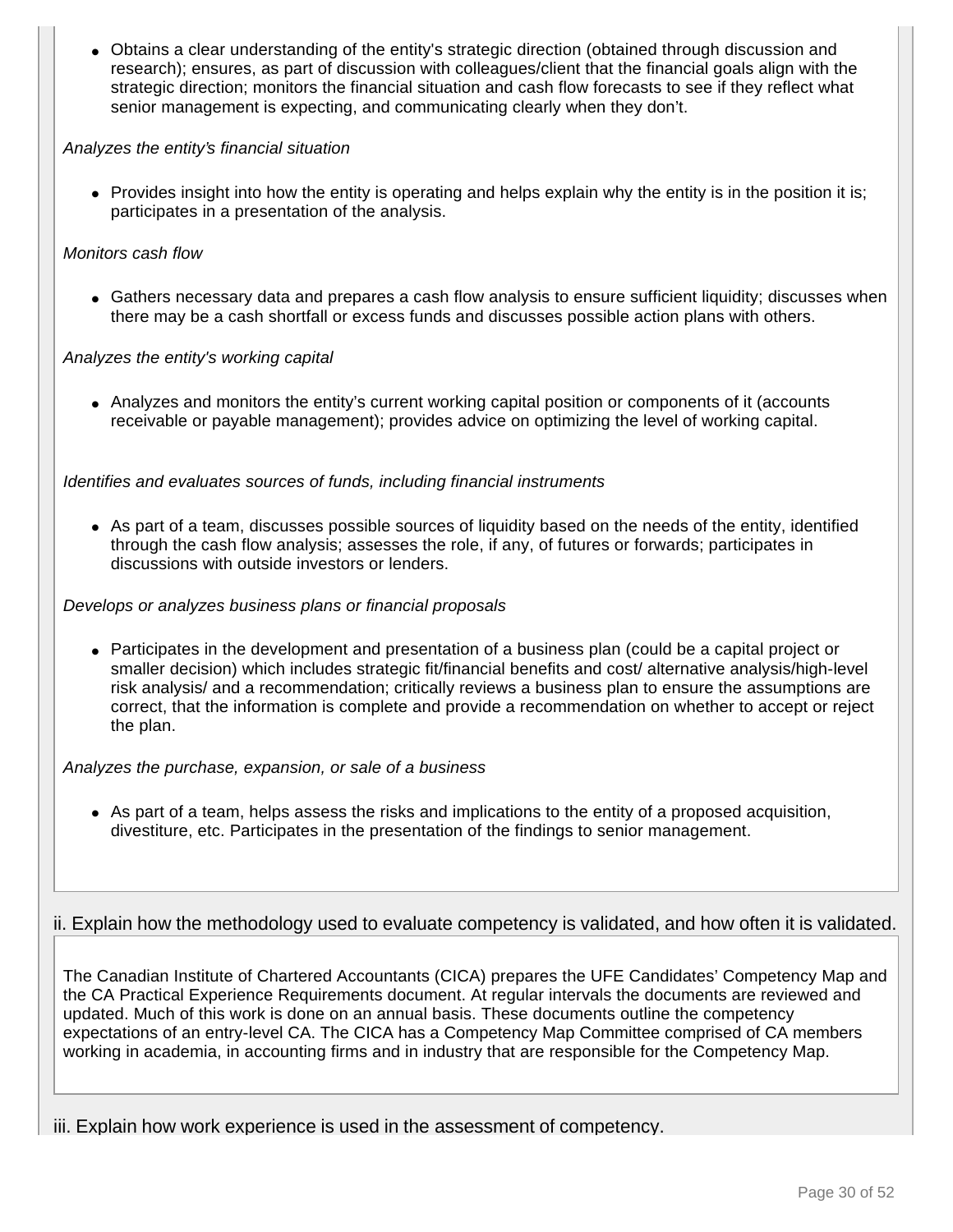The CA profession's approach to Qualification is competency-based, i.e. it focuses not just on what the CA Student knows, but also on what he or she can do with that knowledge. Thus the expectations of CA Students are expressed as "CA competencies" — the knowledge, skills and attitudes which are fully defined in The UFE Candidates' Competency Map. The emphasis in practical experience, as in all components of the Qualification process, is on ensuring the CA Student develops the competencies expected of an entry-level CA. During their terms of practical experience, CA Students are expected to acquire a wide range and significant depth of experience in the CA competencies.

The articulation of competencies creates an effective tool to help: Promote all elements of desired professional behaviour, extending beyond knowledge to include skills and professional attitude; Promote high performance standards; Measure performance; Incorporate emerging trends and changing needs; Respond to the work environment; Promote positive expectations; and Foster life-long and individual-centred learning.

For internationally trained individuals, the determination of how an applicant qualifies and whether an applicant qualifies to receive additional exemption(s) is to be competency-based, meaning the professional education and previous accounting experience of an applicant are to be considered both quantitatively and qualitatively when assessed (measured) against the competencies and the respective proficiency levels for an entry level CA in Ontario, as specified in The UFE Candidates' Competency Map and the CA Practical Experience Requirements. Again, however, the assessment process is different for those applicants who are or were members of recognized accounting bodies and non-recognized accounting bodies. Nevertheless, the competency requirements in both The UFE Candidates' Competency Map and the CA Practical Experience Requirements are grouped into six competency areas:

Performance Measurement and Reporting **Assurance Taxation** Governance, Strategy and Risk Management Management Decision-Making Finance

The substantial equivalency basis for determining whether an applicant qualifies for additional exemptions recognizes that the specific competencies required for membership in the particular accounting body outside Canada and acquired by the applicant as a result of post-qualification accounting experience may not match precisely with the competencies set out in The UFE Candidates' Competency Map and the CA Practical Experience Requirements. The determination to be made by the Applications Committee, therefore, is whether or not the Committee is satisfied that the applicant, through his or her professional education and qualification and previous accounting experience, when considered both quantitatively and qualitatively, has demonstrated breadth and depth of competency development that is substantially equivalent to that required of an entrylevel CA in Ontario.

### k) If your organization conducts prior learning assessment:

i. Describe the methodology used to evaluate prior learning.

For those internationally trained, the determination to be made by the Applications Committee is whether an applicant has acquired as a result of his or her previous education, professional qualification(s) and previously acquired experience in accounting, the depth and breadth of competency development and the levels of proficiency for the competencies that a candidate must demonstrate at the time of writing the Uniform Evaluation (UFE).

In the case of applicants how hold or held membership in a non-recognized or non-assessed accounting body, and taking into account that the accounting body is not a body that has been determined to have requirements for qualification for admission to membership that are substantially equivalent to the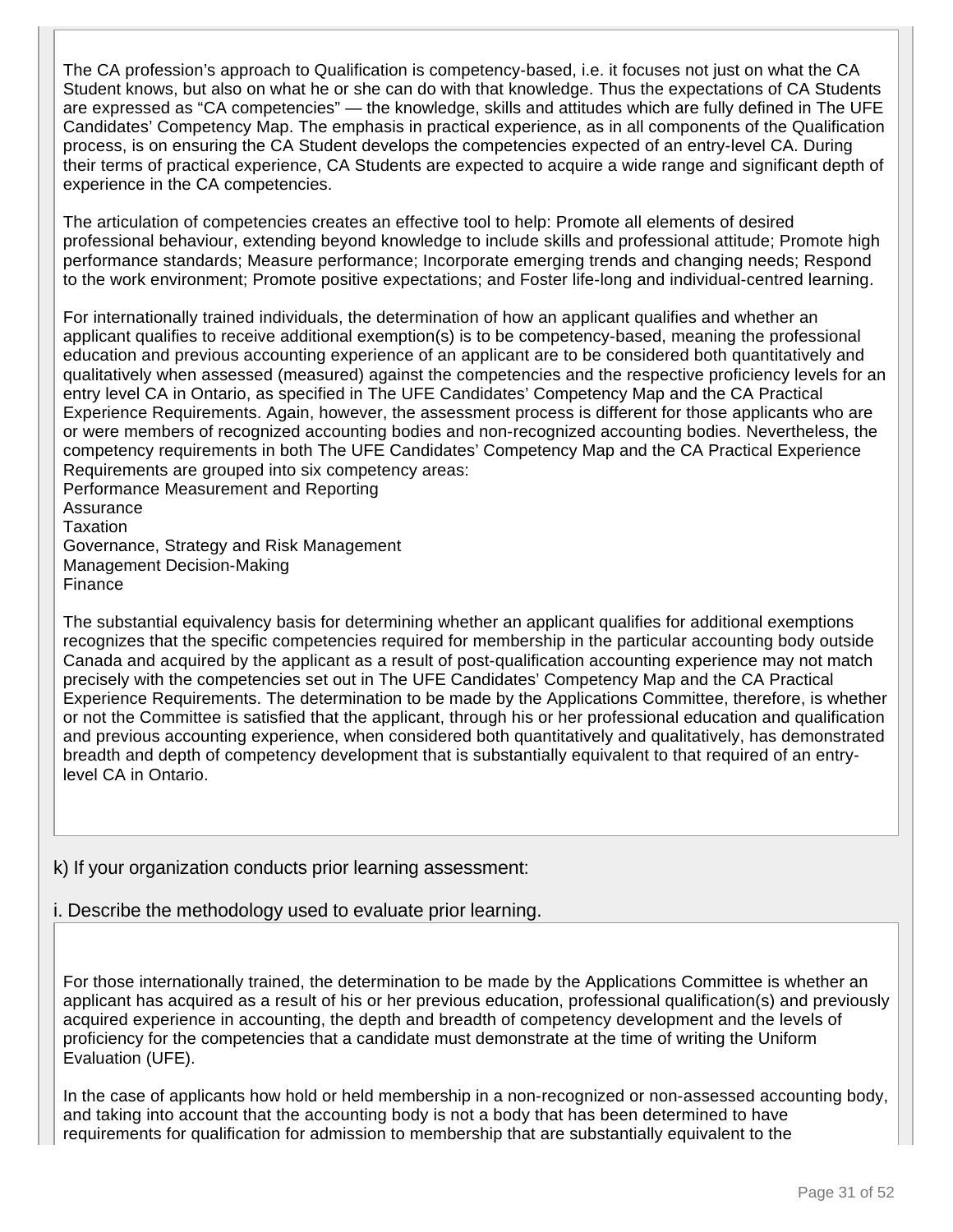requirements of the Institute, an applicant who seeks additional exemptions from education and/or examination requirements should ordinarily have completed in total more than three years of accounting experience, including experience obtained subsequent to admission to membership in the accounting body outside Canada. In addition, the applicant should have obtained such accounting experience in positions that enabled the applicant to progress to successively more senior positions and in respect of which the applicant demonstrated progressively higher levels of proficiency as well as greater breadth and depth of competency development. The levels of proficiency – the degree or expertise an individual is expected to exhibit in a competency as specified in The UFE Candidates' Competency Map and the CA Practical Experience Requirements – varies somewhat between the specific competencies. See also the answer to question 8(J)(i) for more detail.

ii. Explain how the methodology used to evaluate prior learning is validated, and how often it is validated.

There is no formal process for validation of the methodology beyond the establishment and updating of the required competencies as described elsewhere in this report.

iii. Explain how work experience is used in the assessment of prior learning.

The Applications Committee shall review the previous education, professional qualification(s) and accounting experience of an applicant seeking additional exemptions to determine whether, taken as a whole, they establish that the applicant has demonstrated, on a substantial equivalency basis, the required breadth and depth of competency development at the levels of proficiency required of an entry-level CA in Ontario. The details of this assessment are outlined elsewhere in this report.

l) If your organization administers examinations:

i. Describe the exam format, scoring method and number of rewrites permitted.

CA students must successfully complete three examinations before becoming a CA, as follows:

1) Core Knowledge Examination – CKE

The CKE is a four-hour, computer-scored, multiple-choice examination. It is a non-disclosed examination (no solutions are published and the question papers are to be collected at the writing centres). Students are not permitted to bring any reference sources to the CKE.

The CKE is comprised of approximately 100 multiple-choice questions (MCQs). The MCQs are arranged by competency area in the same order as the UFE Candidates' Competency Map (the Competency Map). The marks allocated to each competency area are as follows:

Governance, Strategy and Risk Management 5% Performance Measurement and Reporting 25% Assurance 30% Finance 10% Management Decision-Making 15% Taxation 15%

Marks are not deducted for wrong answers. Students are required to achieve a minimum level of performance on the CKE not more than three years prior to the commencement of the School of Accountancy (SOA) in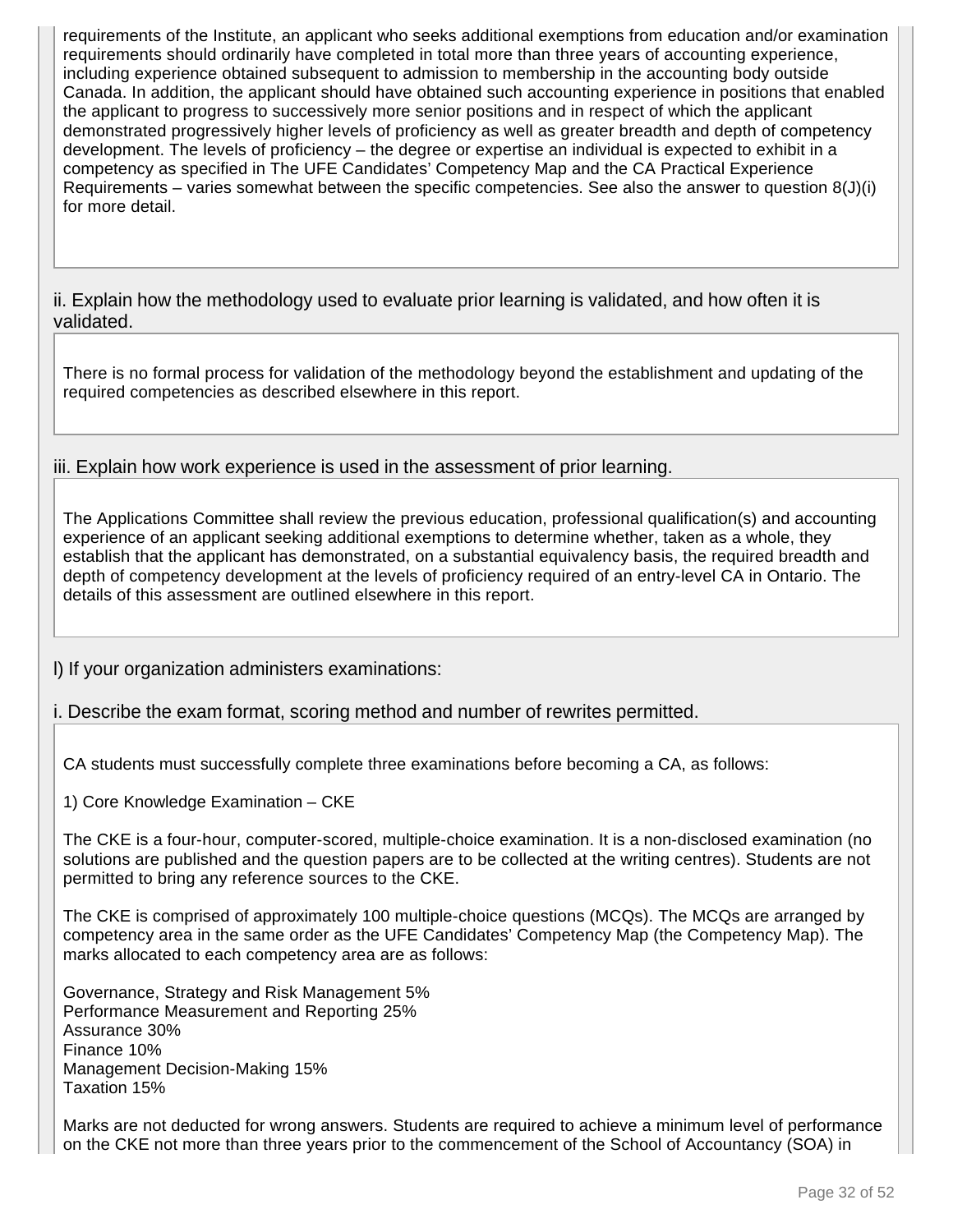order to proceed to the SOA and/or attempt the related SOA examination. Generally, it is expected that about seventy-five to eighty per cent of those who attempt the examination will meet or exceed this standard.

A student may write the examination twice a year in January and May. The student has seven years from his/ her registration date with the ICAO to successfully complete the CKE. If there are medical or compassionate reasons supporting the student's inability to successfully complete the CKE within these seven years, he/ she may petition the ICAO Applications Committee to be given permission to attempt the CKE again.

#### 2) School of Accountancy (SOA) Examination

The SOA Examination is an analytical examination comprised of multi-competency questions, however there is no direct testing of core knowledge on this examination. It focuses instead on competencies and the application of competencies in various scenarios.

The primary objectives of the Professional Program examinations (CKE and SOA) are to assess students' readiness to attempt the UFE and to provide those permitted to write the UFE with an assessment of the core knowledge and core competencies demonstrated on the examinations. The Competency Map describes the objectives, knowledge and skill expectations of the UFE and is used by the examinations committee in setting the scope of the examinations and the standards required to proceed to the UFE.

Those students who, through their CKE and SOA results, demonstrate a reasonable level of readiness to attempt the UFE, will be permitted to proceed. The passing standard will be determined for each Professional Program examination by the examinations committee in consultation with the director of the SOA and the supervisor of the examination marking centre.

A student has seven years from the date of registration with the ICAO to successfully complete the SOA examination. The SOA examination can be written once a year in June. If there are medical or compassionate reasons supporting the student's inability to successfully complete the SOA examination within these seven years, he/ she may petition the ICAO Applications Committee to be given permission to attempt the SOA examination again.

#### 3) Uniform Evaluation

In Ontario, students have four attempts at the UFE. A student must attempt the UFE within seven years of his/ her registration with the ICAO and successfully complete the UFE within ten years of his/ her registration with the ICAO. If there are medical or compassionate reasons supporting the student's inability to successfully complete the UFE within these ten years, he/ she may petition the ICAO Applications Committee to be given permission to attempt the UFE again.

The UFE is a three day national examination normally held in September. The purpose of the UFE is to assess whether candidates have acquired the competencies required of an entry-level CA through a uniform written evaluation that all CAs must pass in order to qualify for entry to the profession.

The CICA is responsible for the UFE through the Board of Evaluators. The Board of Evaluators (BOE or board) comprises a chair and nine members. The chair and one bilingual member are appointed by the Education & Qualifications Committee (EQC); the other eight are appointed by the provincial institutes. Board members are appointed for a three-year term and the chair for a two year term.

The BOE's responsibilities, as set out in its terms of reference, include:

- Setting the UFE in accordance with the CA Candidates' Competency Map (the Map) and other directions from the EQC.

- Submitting the UFE and the evaluation guides to the provincial institutes for review.

- Marking the candidates' responses and recommending to the provincial institutes the pass or fail standing that should be given to each candidate.

- Reporting annually on the UFE to the provincial institutes, in such form and detail and at such time as is satisfactory to the EQC.

Each board member is actively involved in the preparation of the UFE simulations, the setting of the passing profile, the preparation of evaluation guides, and the supervision of the evaluation process.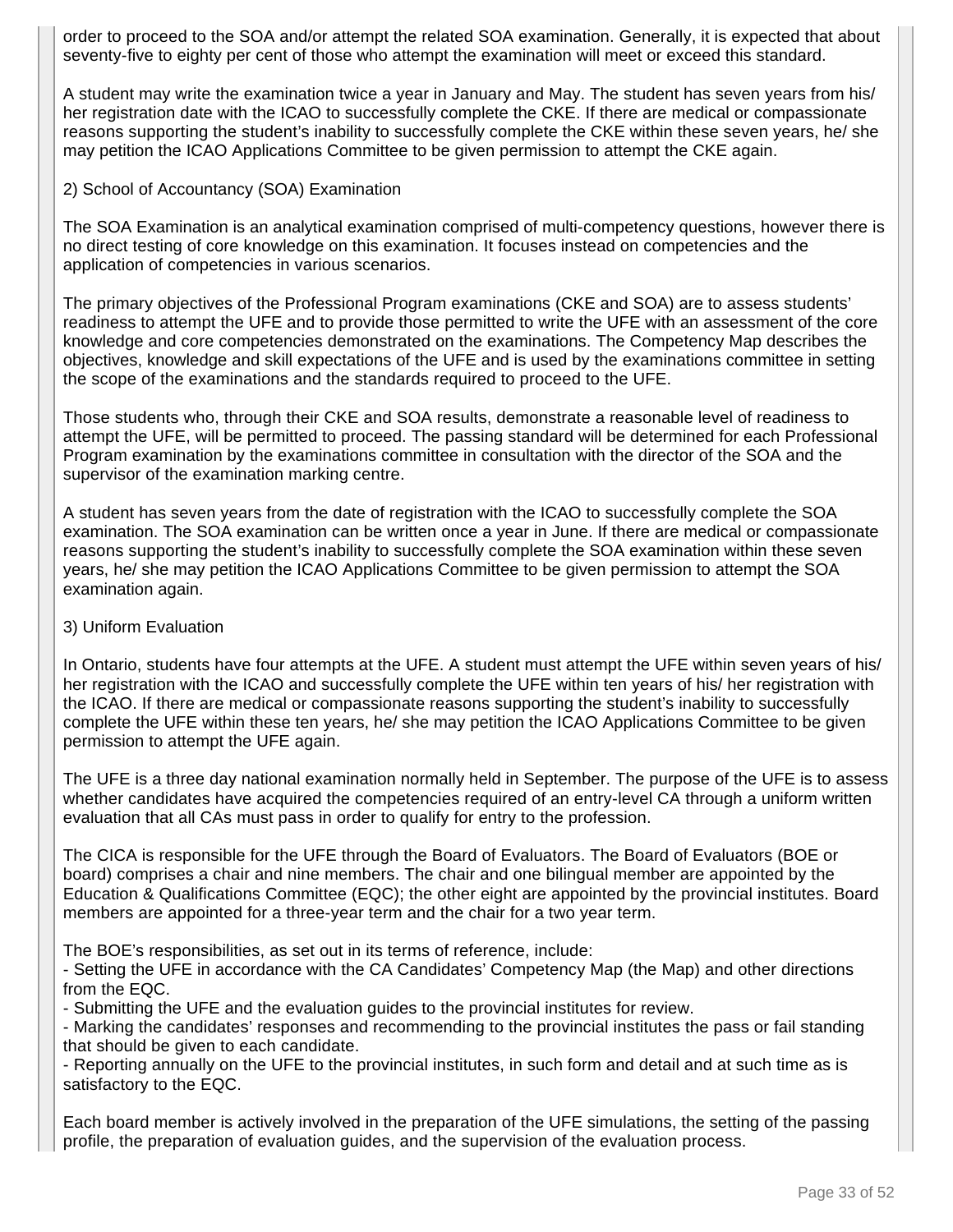Board members are jointly responsible for determining the passing standard.

### The Decision Model

The pass/fail decision model used by the board has three key decision points, or levels, are applied in reaching the pass/fail decision, as follows:

1) The response must be sufficient, i.e., the candidate must demonstrate competence on the primary indicators (Level 1). In assessing sufficiency, the board considered the number of times that a candidate achieved "Competent" and/or "Reaching Competence" across all primary indicators (both specific competencies and pervasive qualities).

2) The response must demonstrate depth in the areas of Performance Measurement and Assurance (Level 2). In assessing depth the board considered the number of times that a candidate achieved "Competent" in each of the Assurance and Performance Measurement primary indicators.

3) The response must demonstrate breadth across all areas of the Map, by not having avoided a particular competency area (Level 3). In assessing breadth the board considered the number of times that a candidate achieved "Reaching Competence" across primary indicators in each of the specific competency areas. If a candidate failed to demonstrate breadth on the basis of the primary indicators, the board considered the information provided by the secondary indicators for the deficient competency area.

#### Evaluation guides

The board applies evaluation procedures that enable it to decide which candidates demonstrate readiness to practise public accounting. An evaluation guide was prepared for each simulation included in the Uniform Evaluation. Besides identifying the primary and secondary indicators of competence, each evaluation guide includes carefully defined performance levels to assist markers in evaluating a candidate's competence relative to the indicators. Five categories of performance are given for each primary indicator. The candidate's performance must be ranked in one of the five categories, namely:

- Not addressed
- Nominal competence
- Reaching competence
- Competent
- Highly competent
- For each secondary indicator, the candidate's performance is ranked in one of three categories:
- Not addressed
- Nominal competence
- Competent

### Preparation and structure of the UFE

The CA Qualification staff of the Education Services department of the CICA maintains a pool of simulations sufficiently large and broad in scope to provide a variety of alternative simulations embracing all sections of the Map. The board provides guidance as to the content and nature of simulations to be included in the pool.

The board staff work in conjunction with authors to ensure that simulations achieve the overall intent and design objectives while adhering to the competencies and the proficiency levels specified in the Map. The board selects simulations from the pool maintained by the staff, and reviews and refines these simulations to make up the annual three-paper evaluation.

#### Setting the passing standard

In determining which candidates pass the UFE, the BOE uses a passing profile. A candidate is judged in relation to the board's pre-established expectations of an entry-level chartered accountant. To meet the passing profile, a candidate's response must meet the three levels defined earlier.

- In setting the passing profile, the board considers the following:
- The competency area requirements.
- The level of difficulty of each simulation.
- The level of difficulty of each competency indicator.
- The design and application of the evaluation guides.

- Comments from leaders and assistant leaders regarding any marking difficulties encountered or any time constraints noted.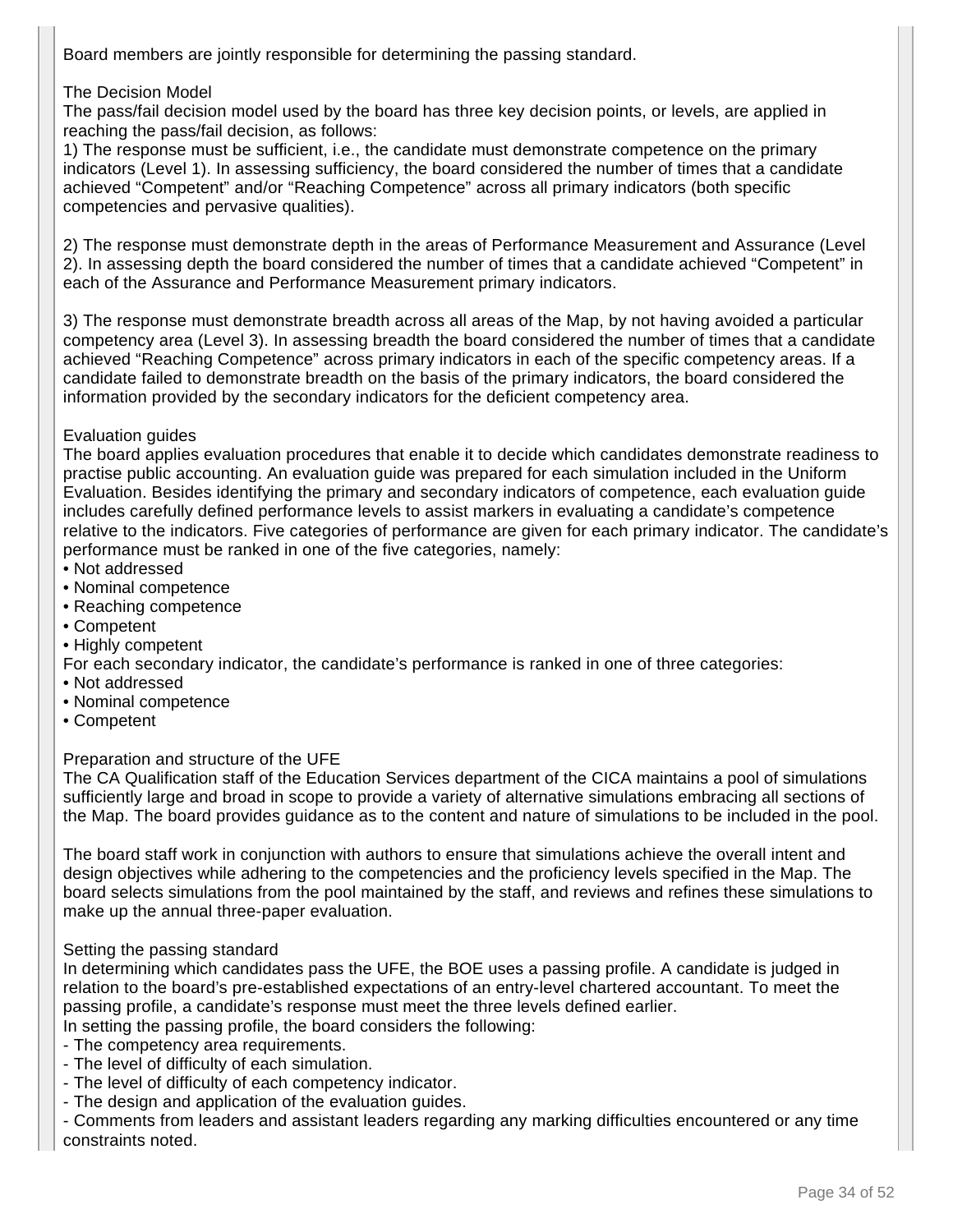- Possible ambiguity of wording or of translation of a simulation.

### Determining which candidates pass

Near the completion of the marking process, board members each read a sample of candidate responses for their assigned simulation to satisfy themselves that the markers had applied the judgments as intended. Based principally on these readings, and on the evaluation of each candidate made by the markers, the board reviewed its pre-established passing profile and set preliminary requirements for Level 2-depth in the areas of Performance Measurement and Assurance and for Level 3-breadth across all competency areas.

Prior to the fair pass meeting, board members each read a sample of candidate responses for their assigned competency area to satisfy themselves as to the requirements they had set for Levels 2 and 3. They finalized those Level 2 and 3 requirements at their fair pass meeting, taking into account the number of valid opportunities available to candidates to demonstrate their competence in each of the competency areas. The board then established the Level 1 requirement for the three-paper set. In establishing the Level 1 requirement, the board considered whether the results could be wholly or partially explained by any inconsistency in the evaluation or in the board's process.

In reaching its decision, the board determines which candidates pass on a national basis only, without regard to provincial origin or language. Similarly, the detailed comments are based on analyses of the performance of all candidates. The board leaves the interpretation of provincial results to the provincial institutes.

#### MEMBERSHIP CANDIDATES

Membership Candidates must successfully complete the CARE before becoming a CA

CA Reciprocity Examination – CARE

The CARE is the means by which the Institutes of Chartered Accountants (CA) in Canada and Bermuda measure the professional competence, in a Canadian context, of members of accounting bodies outside Canada that were assessed by the International Qualifications Appraisal Board as having education, examination and experience requirements substantially equivalent to the high standards of the Canadian CA qualification program.

The CARE examines membership candidates on their knowledge of Canadian accounting and assurance standards, the rules of professional conduct, Canadian taxation and Canadian business law.

The philosophy underlying the Institutes of CA in Canada and Bermuda's qualification processes is summarized as follows:

(i) the public interest must be protected and the integrity of the CA designation maintained by ensuring that members of accounting bodies outside Canada who apply for the CA designation in one of the Institutes of CA in Canada and Bermuda embody the high standards of education, technical competence and professionalism associated with CAs in Canada and Bermuda;

(ii) while the requirements to be completed by all those accepted by the Institutes of CA in Canada and Bermuda as membership candidates must be uniform, at the same time they must fully take into account the diverse academic and practical experience backgrounds of members of accounting bodies outside Canada; and

(iii) the qualification processes and the regulations on which they are based must be administered equitably. The CARE consists of two three-hour papers written over two consecutive days:

- Day 1 of the CARE tests knowledge of accounting (approximately 50 marks) and assurance standards (approximately 50 marks).

- Day 2 of the CARE tests knowledge of Canadian taxation (approximately 50 marks), rules of professional conduct/ethics (approximately 30 marks) and Canadian business law (approximately 20 marks).

The 2009 CARE syllabus comprises the following:

CICA Pronouncements to March 31 of the year in which the CARE is set:

- CICA Handbook - Accounting (including Accounting Guidelines, Emerging Issues Committee Abstracts and Exposure Drafts of proposed revisions);

- CICA Handbook - Assurance (including Assurance Guidelines, EDP Guidelines and Exposure Drafts of proposed revisions);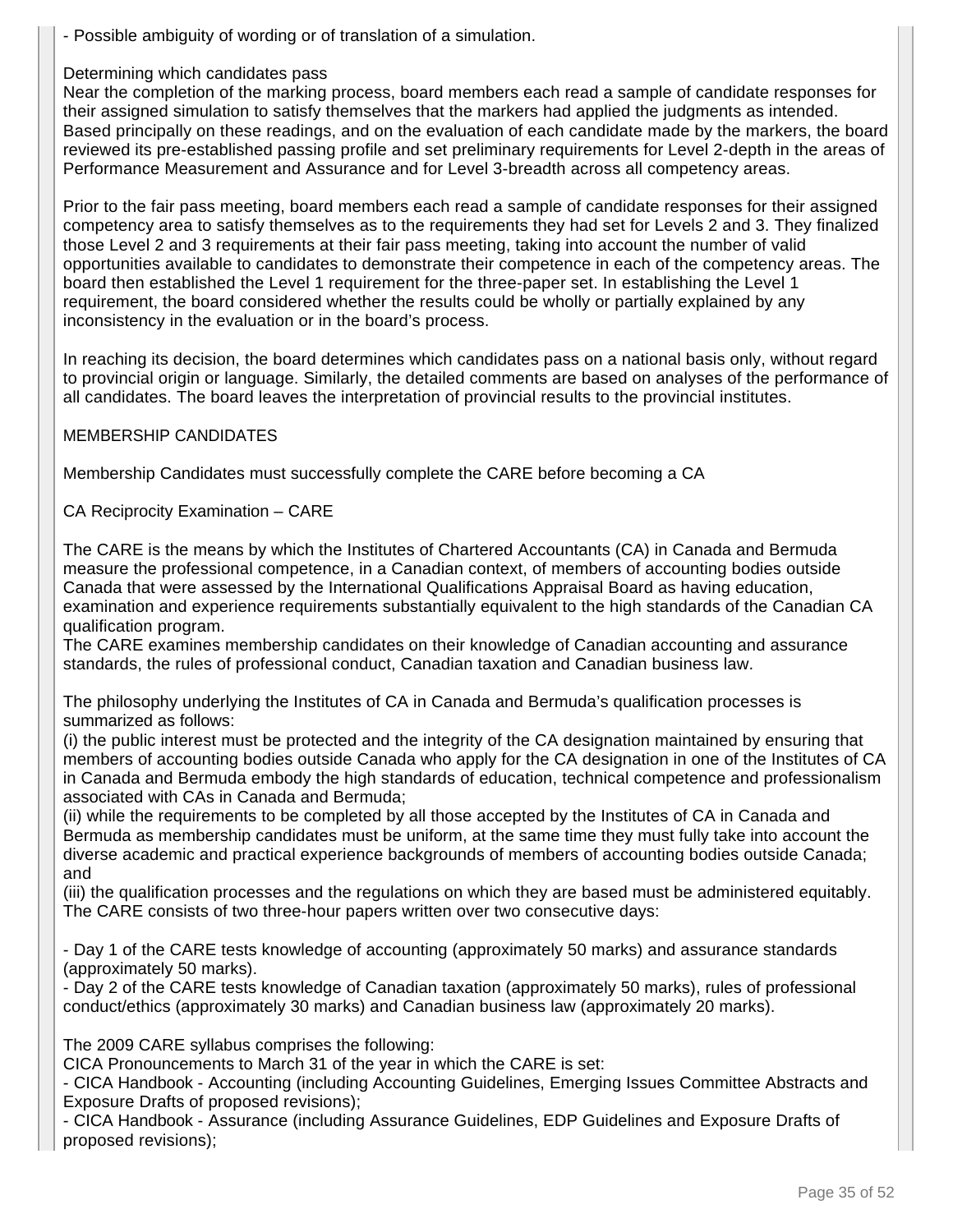- Public Sector Accounting Handbook (including Guidelines and Exposure Drafts of proposed revisions); and - Guidance of the Risk Management and Governance Board (formerly known as the Criteria of Control Board) (Guidance on Control, November 1995 and Guidance on Assessing Controls, April 1999); Federal Taxation Legislation enacted as of March 31 of the year in which the CARE is set; The Rules of Professional Conduct, and Canadian Business Law.

The Examinations Committee (EC) is responsible for the selection of examination topics (validity and relevance), the review and approval of the examination questions (difficulty and comparability with prior CARE offerings), the review and approval of the marking process (evaluation guide development, independent double marking and arbitration), and the review and approval of the examination results (passing standard and fairness).

CARE questions, evaluation guides and suggested solutions are prepared by external authors on topics recommended by the EC; the authors are CA specializing in the area of the questions commissioned to them; CA-Lawyer are preparing business law and rules of professional conduct questions.

The EC reviews the questions, evaluation guides and suggested solutions and ensure that the questions are relevant and the CARE is a valid test of the CARE's objectives. Any deficiencies in the design of the questions are resolved by the Associate Director of Education, in consultation with the authors of the questions. Revised questions and related materials are submitted to the EC for review and approval.

Markers are assigned to a team in their area of competency. A team is at least composed of two markers. Photocopies of sample papers are provided to markers to perform test marking prior to live marking. Each team debriefs its marking results and must reach a marking consensus on the application of the evaluation guides. Any deficiencies in the evaluation guide are resolved by the Associate Director of Education, and revised guides retested.

All answer papers are marked and earned marks noted on the evaluation guides only with not markings/comments on the answer papers. Checkers ensure that each page of the answers has been considered for marking and that marks have been properly tallied.

Results are analyzed and papers falling within a range are selected for second marking; usually 40% to 50% of all papers are selected for second marking, each paper being assigned to a different marker in the team. The same checks as in the first marking are performed to ensure completeness, accuracy and reliability of the result's data.

The results of the second marking are analyzed and compared to the first marking results. When discrepancies of more than one mark exist between first and second marking, the two markers meet to arbitrate the paper and reach a consensus on the final mark. When discrepancies of one mark or less exist, the final mark is determined by averaging the first and second marking results.

The EC also determines the passing standard for the CARE, in consultation with the Director of Education and the Associate Director in charge of the CARE marking centre. In determining the passing standard, papers around an estimated pass mark are selected, read and ranked by the Director and one or two Associate Director(s) of Education. The ranking is based on an overall assessment of the strengths and weaknesses of a given paper.

ii. Describe how the exam is tested for validity and reliability. If results are below desired levels, describe how you correct the deficiencies.

1. CKE

The Education department ensures that the following indicators are at acceptable levels for each CKE: the Spearman-Brown index, the Kuder-Richardson20 formula and the Kuder-Richardson21 formula. In addition, to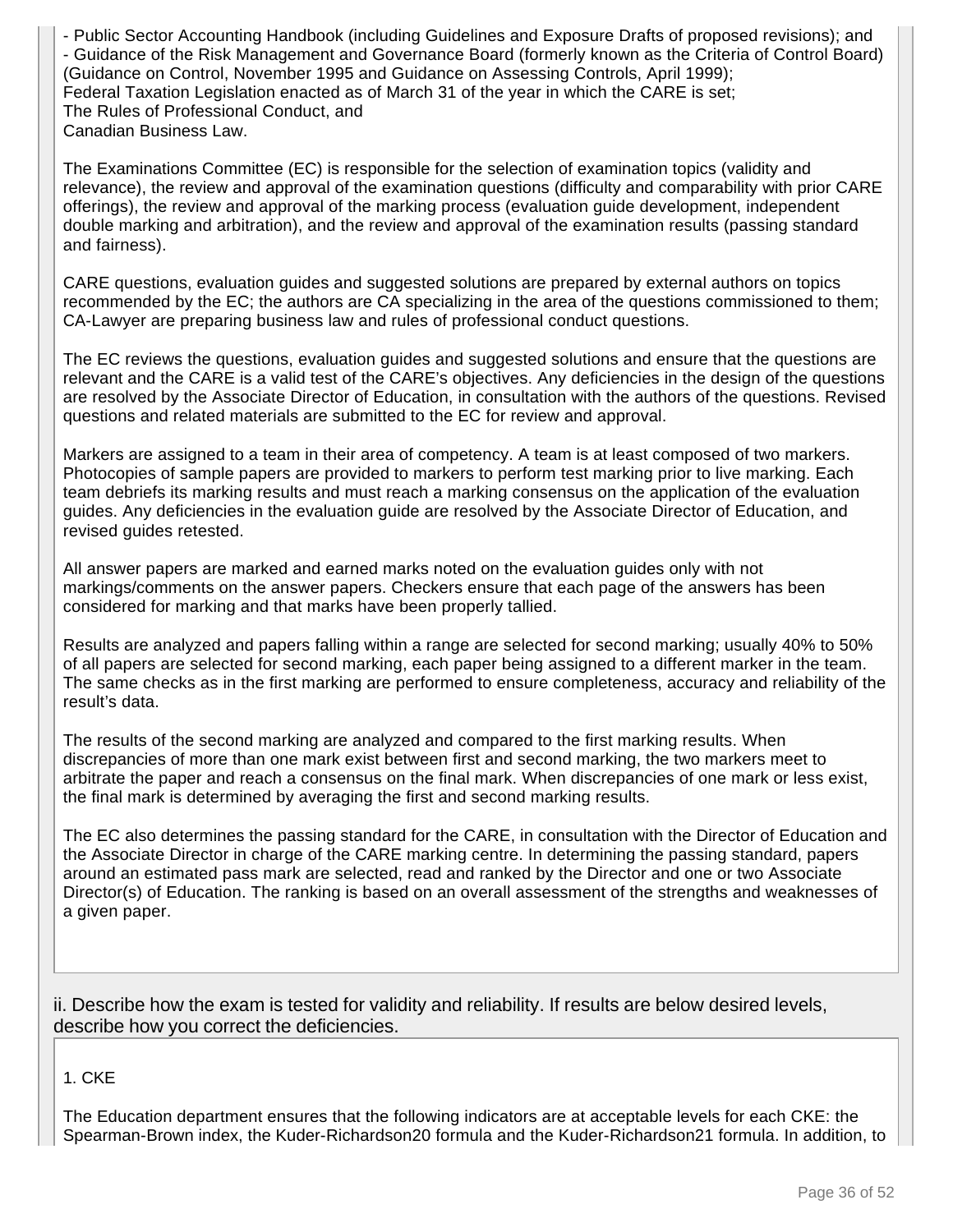ensure the answer key is valid, all questions with a negative bi-serial and questions where less than half of the students selected the correct answer are reviewed. If there is a problem with a question, all students are awarded that question as correct.

In order to determine the appropriate passing score, three steps are taken which are described below.

- A. Equate the performance on the repeat questions
- B. Reassess the level of difficulty based on actual results

The level of difficulty established for each question is set by the Examination Committee. Where actual results differ from the assessed value by >0.3 or <-0.2 the level of difficulty is revised where appropriate. As a result of the adjustments to the level of difficulty, the expected initial passing score is adjusted.

C. Changes by area for normative adjustments

Each competency area is assessed to see if an adjustment is required. The competency areas are as outlined by the UFE Candidates' Competency Map and are as follows:

- 1) Governance, Strategy and Risk management
- 2) Performance Measurement and reporting
- 3) Assurance
- 4) Finance
- 5) Management Decision-Making
- 6) Taxation

The actual assessment mark should be higher than the assessed mark value. If the difference is greater than 0.10, an adjustment is made to the assessed mark.

2. SOA Examination

Validity and reliability of how the exam is tested is the responsibility of the ICAO Education staff, the marking centre supervisor, the markers at the SOA marking centre and the Exam Committee. ICAO Education staff develops an evaluation guide for each question on the examination. The Exam committee approves the evaluation guides. Once the examination is written, the evaluation guides are tested by the markers to ensure they are valid and reliable. Each question has a team of markers to test the evaluation guide before the students' responses are marked. The candidate's performance must be ranked in one of the five categories, namely:

- Not addressed
- Nominal competence
- Reaching competence
- Competent
- Highly competent

The marking process is as follows:

Consistency Marking:

Each team marks and discusses a minimum of seven common papers (i.e., photocopies of the same response). The objective of this phase is to apply the preliminary evaluation Guide interpretations (as set by the Education staff and marking centre supervisor) to actual papers and to ensure that each indicator is being interpreted and applied similarly by each marker. Markers make comments on their master Guides to ensure that each indicator would be consistently applied during the live marking phase. Movement up the Guide "ladder" for each indicator on each paper is tracked to ensure that consistency among the markers could be confirmed. During discussions, care is taken to ensure that indicator levels are awarded consistently for the level of competency demonstrated by the student. The objective of this procedure is enhance consistency and to ensure that the application of the Guide would be consistent throughout the various phases of the centre.

Test Marking: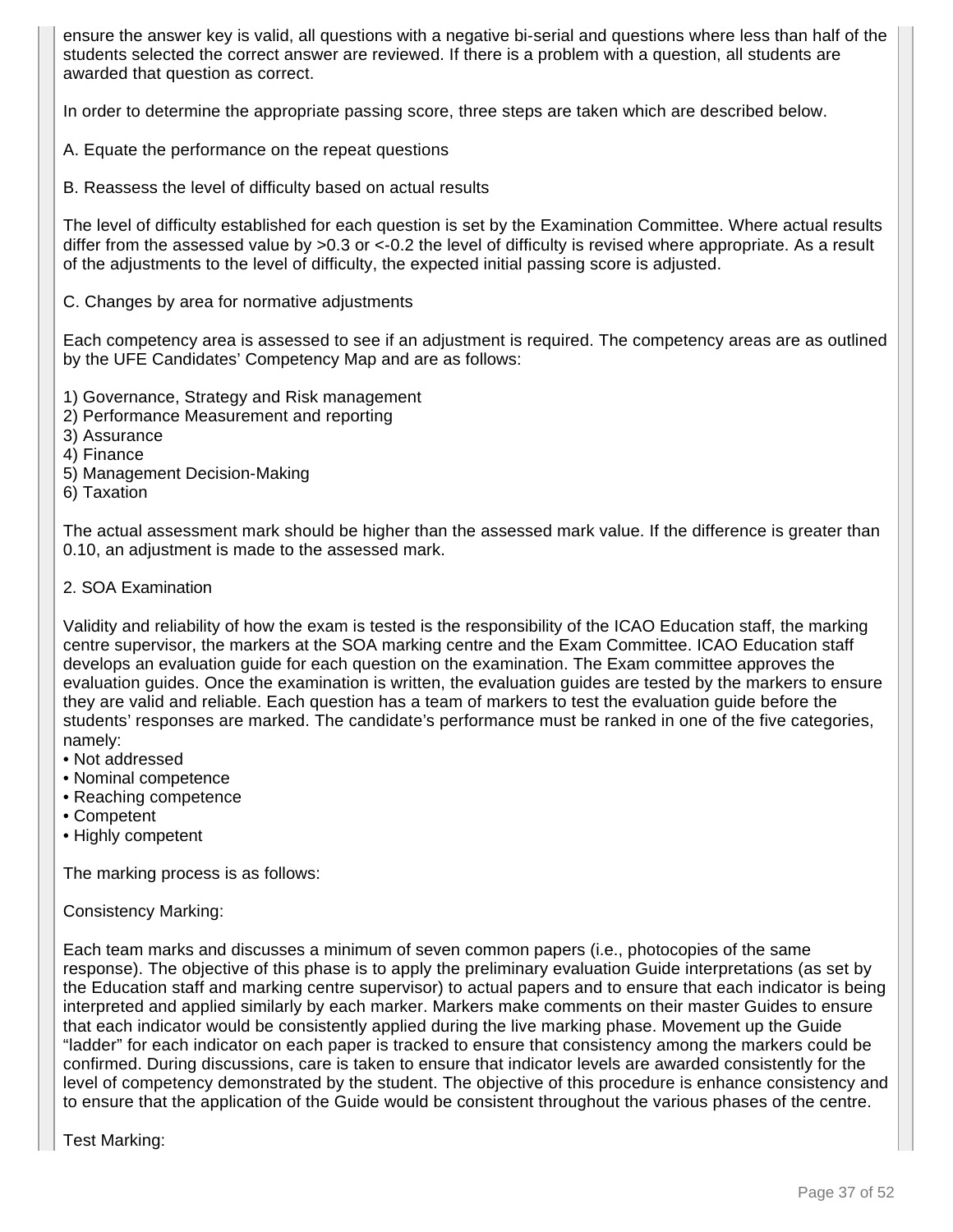Once the Team Leaders, of the ICAO Education staff, the marking centre supervisor are satisfied that general consistency had been attained, each team then marks a cumulative sample of between 170 and 200 papers. The marking system charts the number of times each level of competency is awarded for each indicator in total and by marker. The objectives of this phase are to:

- Identify valid considerations and alternative solutions not included in the solution;
- Assess whether the upper range of the available marks for each question is likely to be awarded;
- Ensure that a full range of marks is being awarded by each marker and to obtain a preliminary idea of the anticipated mean on each question;
- Identify areas where markers are not consistent in applying the Guides; and
- Obtain a number of test marks under simulated live marking conditions.

After the marking of the test papers, expectations are adjusted accordingly and amendments to the application of the Guides are made as necessary to ensure an appropriate range of marks. The team reviews the results with the ICAO Education staff and the marking centre supervisor. Each team then reviews the number of times each marker awards each level of competence for each indicator. Where significant disparities are noted between markers on individual indicators, interpretation is clarified. At this stage, an assessment is made as to whether the full range of the levels of competence (i.e., Not addressed to Highly Competent) is being used. The evaluation guide is then set and each team then marks additional common papers to apply the adjusted Guides to further enhance consistency. Being satisfied that all objectives had been met, live marking then commences.

#### Live Marking:

The following control procedures are in place during the live marking phase:

Both Team Leaders on each team remark papers of each other team member throughout the centre. Differences in the application of the Guide by individual markers are identified and discussed with the marker. Each team member is asked to discuss unusual responses or judgment issues with the Team Leader and the team if beneficial. As a result, the consistency of markers is monitored throughout the centre.

The frequency of competency levels awarded for each indicator comparing each marker to the team results are monitored throughout the live phase to identify any marker who appears to be deviating from the group norm or shifting in his or her application of the Guide.

Re-Marking:

Approximately 50% of the papers are selected for re-marks.

During the initial marking, all papers are marked in the marking system. The markers entered notes in the marking system for each indicator to provide a trail of the page numbers relevant to each indicator. No marks are made on the paper other than a marker's initial to indicate that each page has been read. The second marking is completely objective. The initials are checked 100% for completeness by ICAO contract staff after both the marking and re-marking phases.

Internal Consistency Checks and Arbitration:

The system compares the first and second marking and highlights any indicators where different assessments are made with the objective of ensuring internal consistency and to ensure that the candidates are assessed appropriately. On all questions, every difference noted on the indicators is reviewed. The marker arbitrating the differences arrives at an arbitrated final assessment for each indicator. Comments are also arbitrated.

#### 3. UFE

#### Evaluation guides

The board applies evaluation procedures that enable it to decide which candidates demonstrate readiness to practise public accounting. An evaluation guide was prepared for each simulation included in the Uniform Evaluation. Besides identifying the primary and secondary indicators of competence, each evaluation guide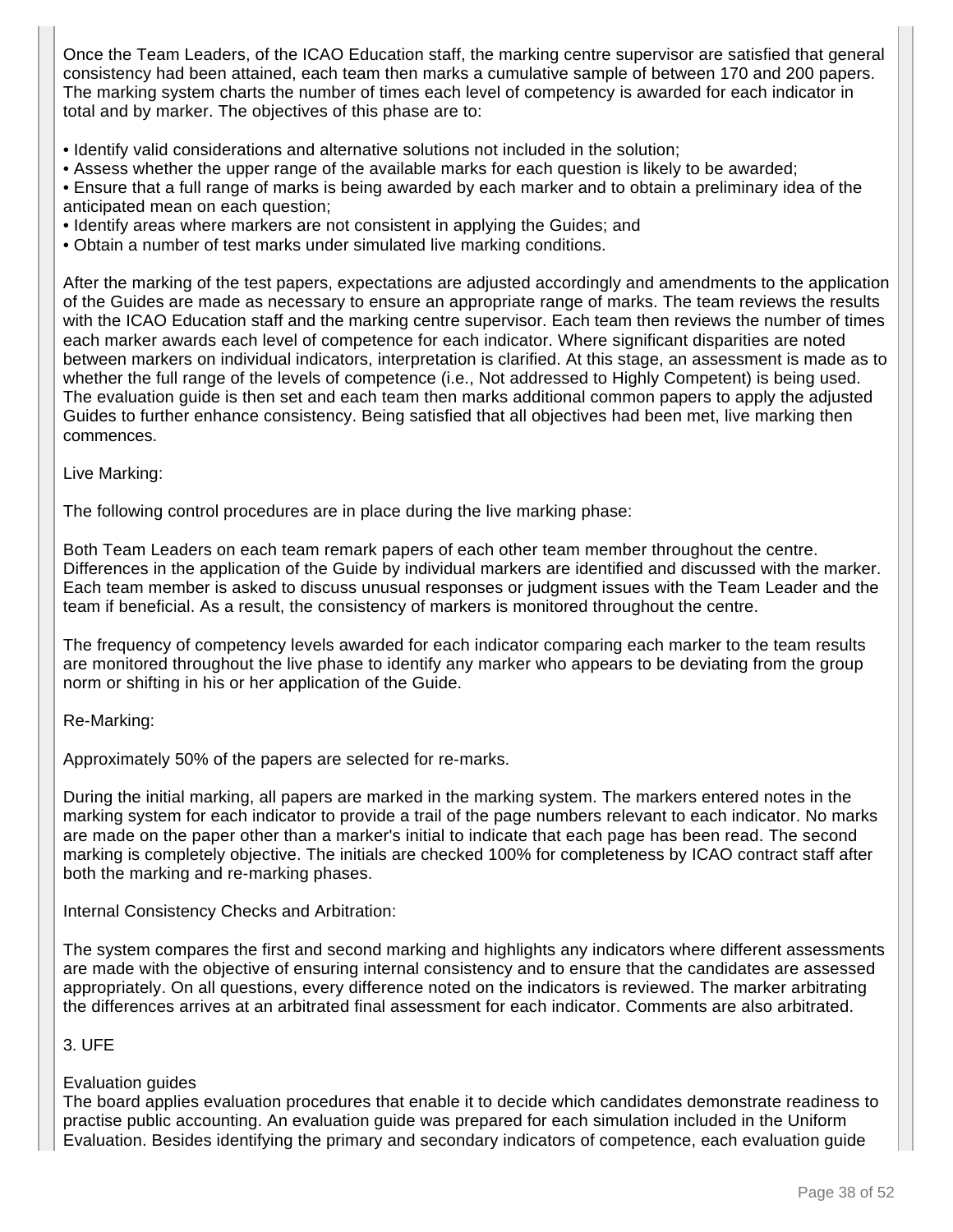includes carefully defined performance levels to assist markers in evaluating a candidate's competence relative to the indicators. Five categories of performance are given for each primary indicator. The candidate's performance must be ranked in one of the five categories, namely:

- Not addressed
- Nominal competence
- Reaching competence
- Competent
- Highly competent

For each secondary indicator, the candidate's performance is ranked in one of three categories:

- Not addressed
- Nominal competence
- Competent

#### Setting the passing standard

In determining which candidates pass the UFE, the BOE uses a passing profile. A candidate is judged in relation to the board's pre-established expectations of an entry-level chartered accountant. To meet the passing profile, a candidate's response must meet the three levels.

- In setting the passing profile, the board considers the following:
- The competency area requirements.
- The level of difficulty of each simulation.
- The level of difficulty of each competency indicator.
- The design and application of the evaluation guides.

- Comments from leaders and assistant leaders regarding any marking difficulties encountered or any time constraints noted.

- Possible ambiguity of wording or of translation of a simulation.

#### Determining which candidates pass

Near the completion of the marking process, board members each read a sample of candidate responses for their assigned simulation to satisfy themselves that the markers had applied the judgments as intended. Based principally on these readings, and on the evaluation of each candidate made by the markers, the board reviewed its pre-established passing profile and set preliminary requirements for Level 2-depth in the areas of Performance Measurement and Assurance and for Level 3-breadth across all competency areas.

Prior to the fair pass meeting, board members each read a sample of candidate responses for their assigned competency area to satisfy themselves as to the requirements they had set for Levels 2 and 3. They finalized those Level 2 and 3 requirements at their fair pass meeting, taking into account the number of valid opportunities available to candidates to demonstrate their competence in each of the competency areas. The board then established the Level 1 requirement for the three-paper set. In establishing the Level 1 requirement, the board considered whether the results could be wholly or partially explained by any inconsistency in the evaluation or in the board's process.

In reaching its decision, the board determines which candidates pass on a national basis only, without regard to provincial origin or language. Similarly, the detailed comments are based on analyses of the performance of all candidates. The board leaves the interpretation of provincial results to the provincial institutes.

#### 4. CARE

The Examinations Committee (EC) is responsible for the selection of examination topics (validity and relevance), the review and approval of the examination questions (difficulty and comparability with prior CARE offerings), the review and approval of the marking process (evaluation guide development, independent double marking and arbitration), and the review and approval of the examination results (passing standard and fairness).

CARE questions, evaluation guides and suggested solutions are prepared by external authors on topics recommended by the EC; the authors are CAs specializing in the area of the questions commissioned to them; a CA-Lawyer prepares business law and rules of professional conduct questions.

The EC reviews the questions, evaluation guides and suggested solutions and ensure that the questions are relevant and the CARE is a valid test of the CARE's objectives. Any deficiencies in the design of the questions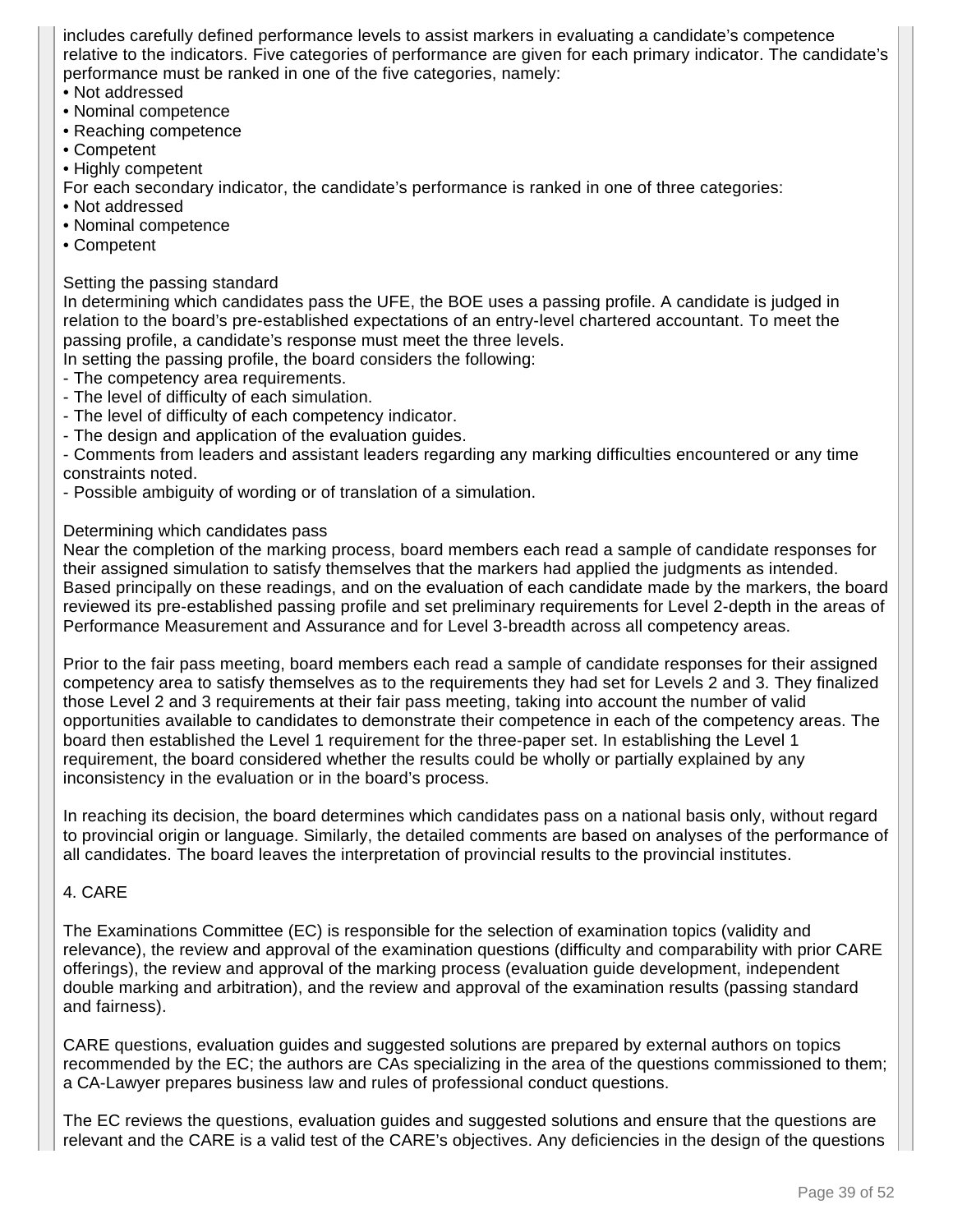are resolved by the Associate Director of Education, in consultation with the authors of the questions. Revised questions and related materials are submitted to the EC for review and approval.

CARE results are analyzed and papers falling within a range are selected for second marking; usually 40% to 50% of all papers are selected for second marking, each paper being assigned to a different marker in the team. The same checks as in the first marking are performed to ensure completeness, accuracy and reliability of the results' data.

The results of the second marking are analyzed and compared to the first marking results. When discrepancies of more than one mark exist between first and second marking, the two markers meet to arbitrate the paper and reach a consensus on the final mark. When discrepancies of one mark or less exist, the final mark is determined by averaging the first and second marking results.

The EC also determines the passing standard for the CARE, in consultation with the Director of Education and the Associate Director in charge of the CARE marking centre. In determining the passing standard, papers around an estimated pass mark are selected, read and ranked by the Director and one or two Associate Director(s) of Education. The ranking is based on an overall assessment of the strengths and weaknesses of a given paper.

iii. State how often exam questions are updated and the process for doing so.

#### CARE

The questions used in the CARE are updated annually. The Examinations Committee (EC) is responsible for the selection of examination topics (validity and relevance), the review and approval of the examination questions (difficulty and comparability with prior CARE), the review and approval of the marking process (evaluation guide development, independent double marking and arbitration), and the review and approval of the examination results (passing standard and fairness).

CARE questions, evaluation guides and suggested solutions are prepared by external authors on topics recommended by the EC; the authors are CA specializing in the area of the questions commissioned to them; CA-Lawyer are preparing business law and rules of professional conduct questions.

The EC reviews the questions, evaluation guides and suggested solutions and ensure that the questions are relevant and the CARE is a valid test of the CARE's objectives. Any deficiencies in the design of the questions are resolved by the Associate Director of Education, in consultation with the authors of the questions. Revised questions and related materials are submitted to the EC for review and approval.

#### **CKE**

Questions are updated at each offering. Repeat Questions are updated and new questions are reviewed by an ICAO Education Associate Director and then reviewed by the exam committee, another Associate Director and the Director to ensure they are technically correct at the time of the exam.

#### SOA

All questions are new for each offering and are reviewed by 2 Associate Directors, the Director, a subcommittee of the exam committee and 1 or 2 outside consultants to ensure they are technically correct.

#### UFE

All questions are new for each offering and are written in writing workshops far in advance of the examination date. The questions are reviewed by the Board of Evaluators (a ten person team) as well as CICA staff, provincial reviewers and outside technical reviewers. Questions are professionally edited for correct grammar and are translated into French by the CICA translation department.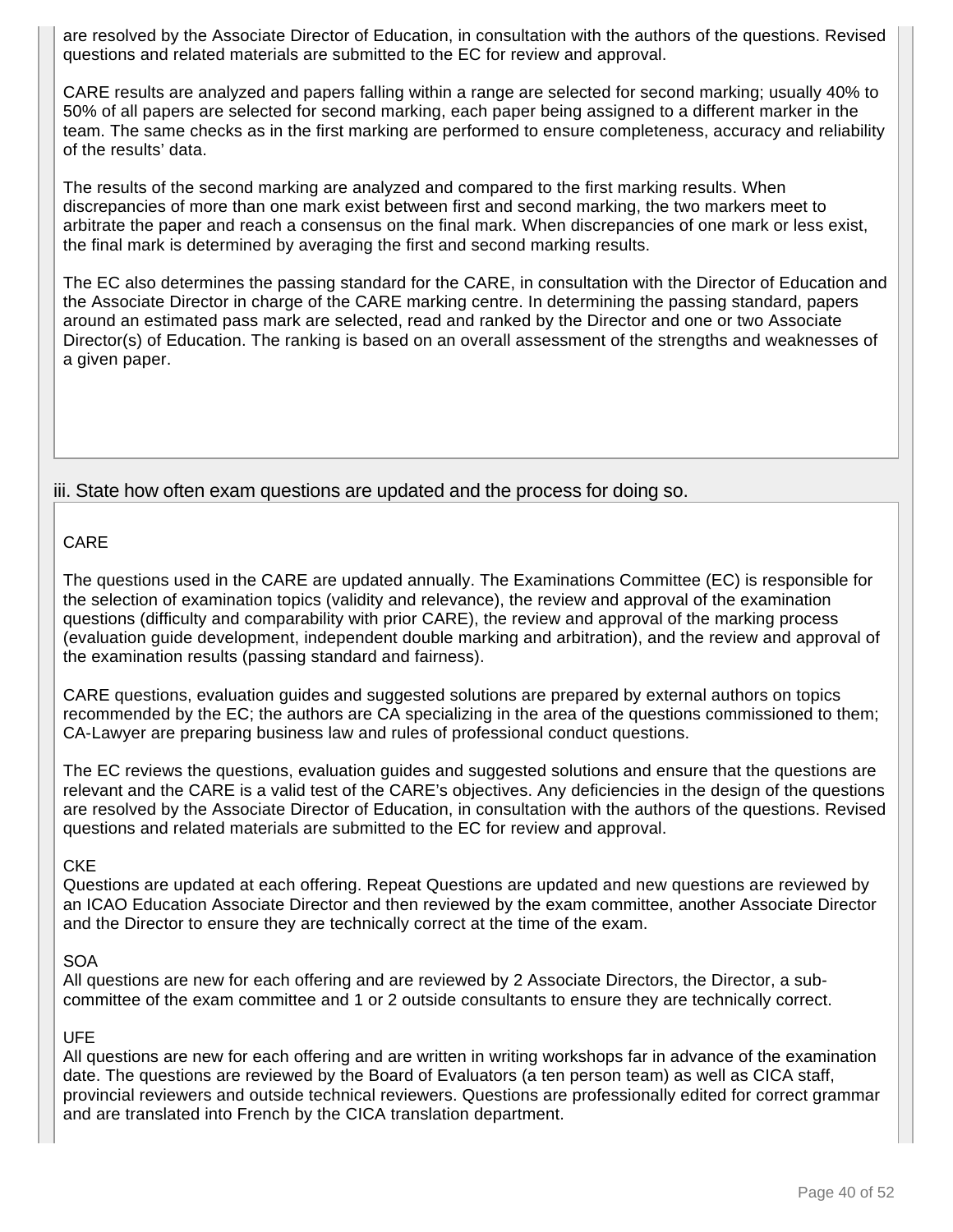Please identify and explain the changes in your registration practices relevant to this section that occurred between last year's report and this year's report (i.e., changes that occurred between your 2008 Fair Registration Practices Report and your 2009 Report).

Please identify and explain the changes in your registration practices relevant to this section that occurred during the reporting year.

**BACK TO INDEX**

#### **Third-Party Organizations (9 / 13)**

a) List any third-party organizations (such as language testers, credential assessors or examiners) relied upon by your organization to make assessment decisions.

With the exception of IQAB, which is a CA profession national body, the Institute does not use outside assessment organizations. Internal education assessments may be done if needed. An applicant may, at their discretion, provide an assessment completed by an assessment organization to supplement their application. The IQAB process has been discussed elsewhere in this report.

b) Explain what measures your organization takes to ensure that any third-party organization that it relies upon to make an assessment:

i. provides information about assessment practices to applicants

Not applicable. IQAB does not deal directly with applicants.

ii. utilizes current and accurate information about qualifications from outside Canada

Not applicable.

iii. provides timely decisions, responses and reasons to applicants

Not applicable.

iv. provides training to individuals assessing qualifications

Not applicable.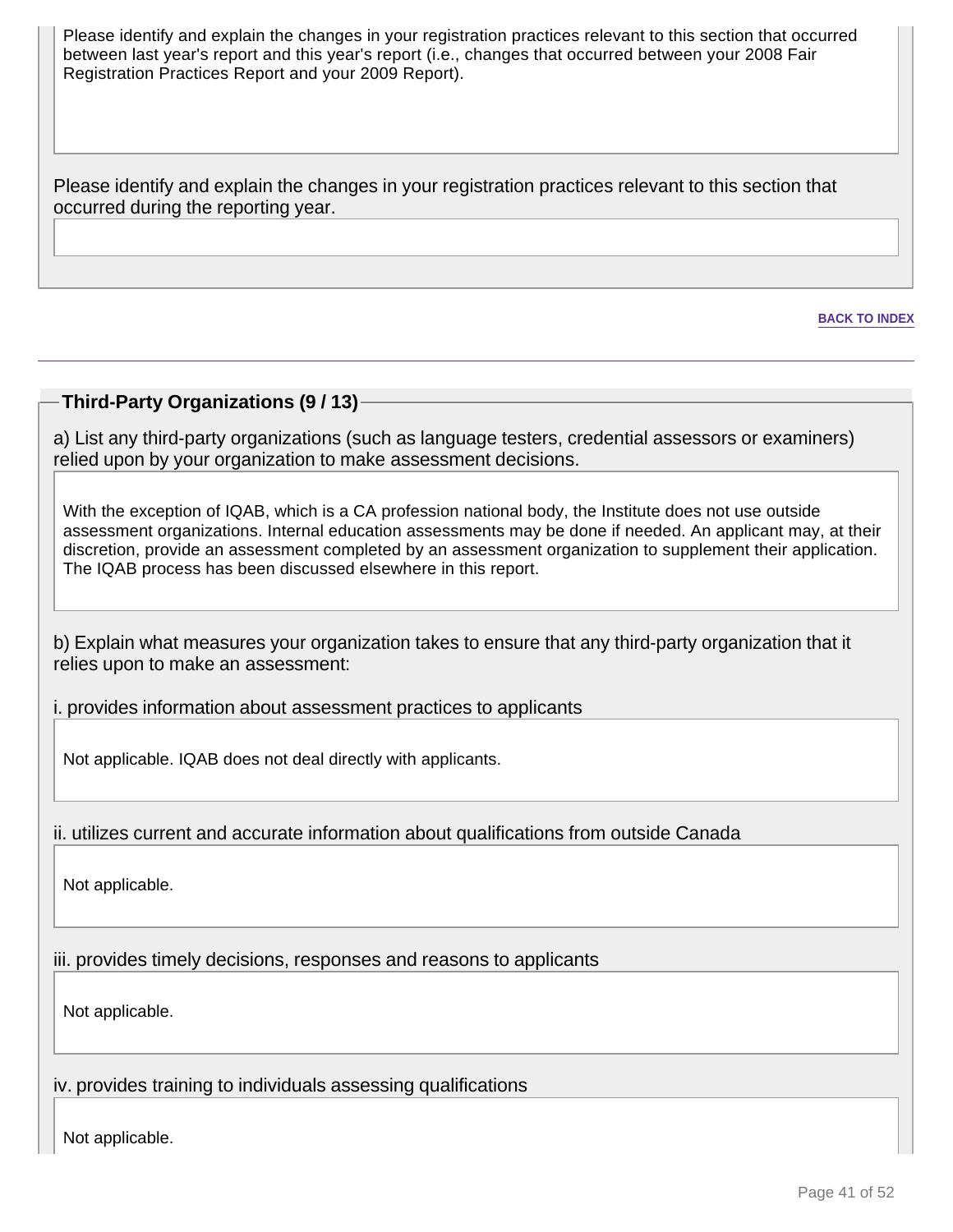# v. provides access to records related to the assessment to applicants

Not applicable.

vi. accommodates applicants with special needs, such as visual impairment

Not applicable.

c) If your organization relies on a third party to conduct credential assessments:

i. Explain how the third party determines the level (e.g., baccalaureate, master's, Ph.D.) of the credential presented for assessment.

Not applicable.

ii. Describe the criteria that are applied to determine equivalency.

Not applicable.

iii. Explain how work experience is taken into account.

Not applicable.

d) If your organization relies on a third party to conduct competency assessments:

i. Describe the methodology used to evaluate competency.

Not applicable.

# ii. Explain how the methodology used to evaluate competency is validated, and how often it is validated.

Not applicable.

iii. Explain how work experience is used in the assessment of competency.

Not applicable.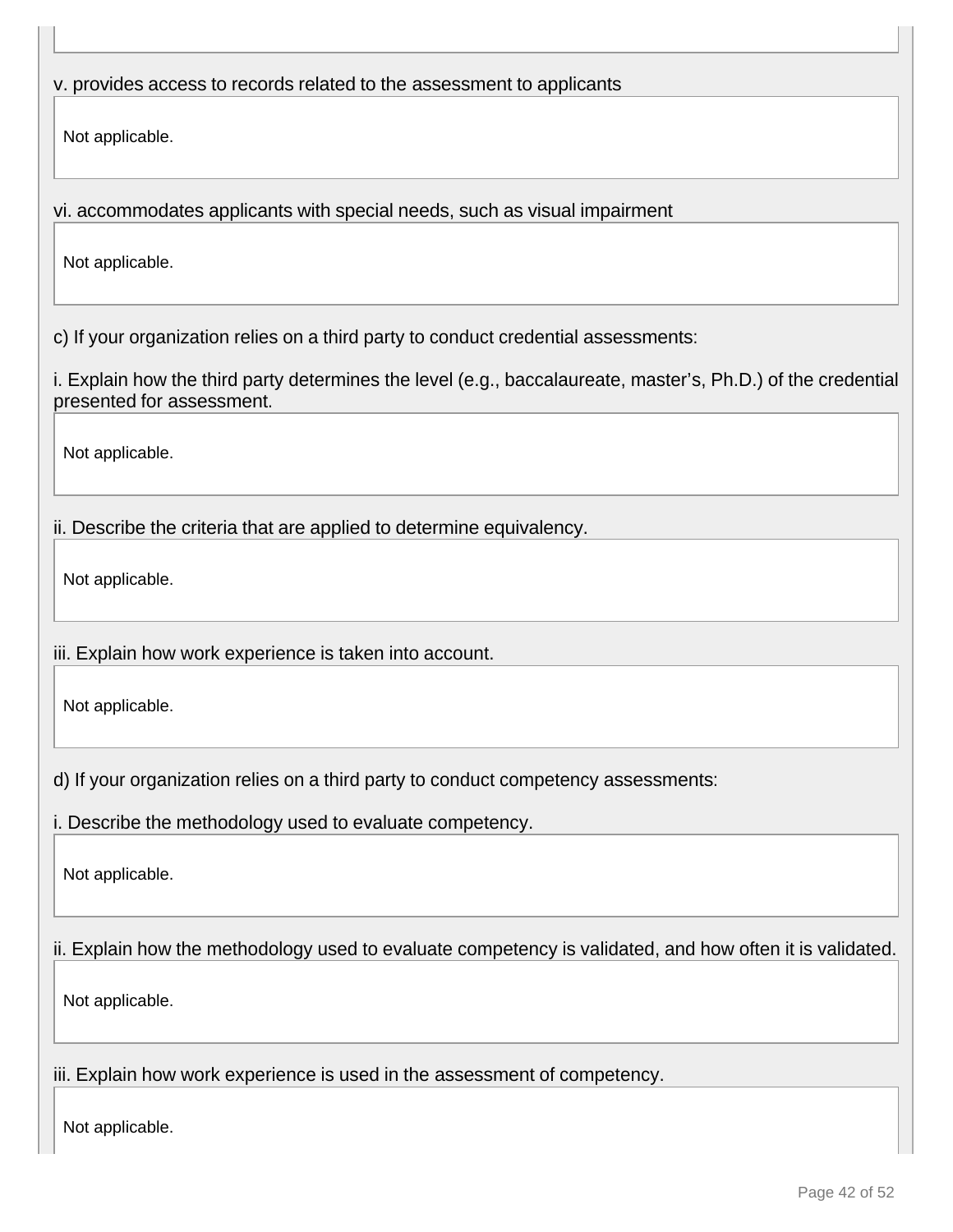e) If your organization relies on a third party to conduct prior learning assessments:

i. Describe the methodology used to evaluate prior learning.

Not applicable.

ii. Explain how the methodology used to evaluate prior learning is validated, and how often it is validated.

Not applicable.

iii. Explain how work experience is used in the assessment of prior learning.

Not applicable.

f ) If your organization relies on a third party to administer examinations:

i. Describe the exam format, scoring method and number of rewrites permitted.

Not applicable.

ii. Describe how the exam is tested for validity and reliability. If results are below desired levels, describe how you correct the deficiencies.

Not applicable.

iii. State how often exam questions are updated and the process for doing so.

Not applicable.

Please identify and explain the changes in your registration practices relevant to this section that occurred during the reporting year.

#### **BACK TO INDEX**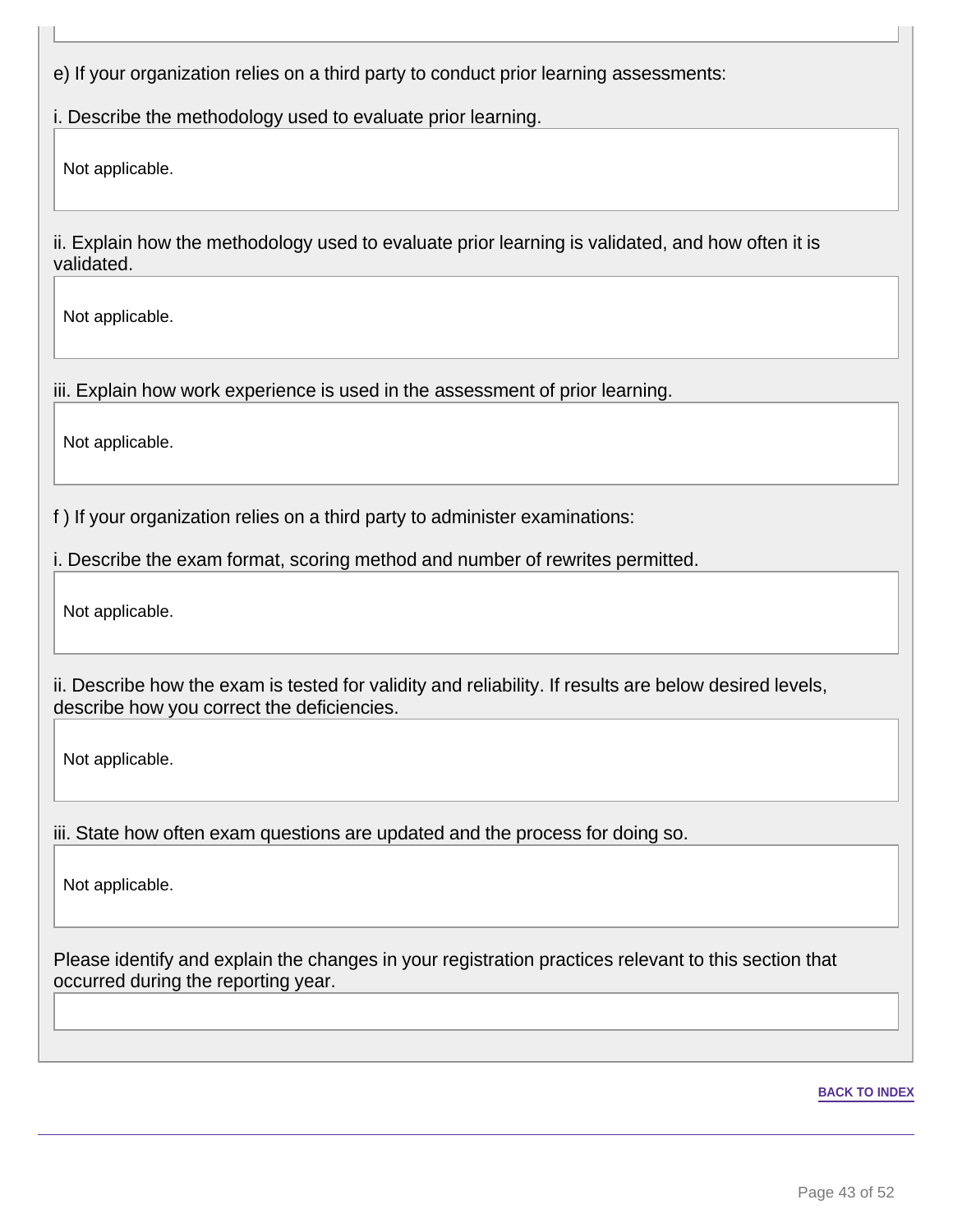# **Training (10 / 13)**

a) Describe the training that your organization provides to:

### i. individuals who assess qualifications

Members of the Applications Committee are provided with an orientation session at the commencement of their term on the Committee. They receive additional training when available on cultural differences and other related issues. Ongoing updates are provided to the Committee on changes to the Institute's bylaws or regulations as they may affect applicant assessment. Because most members of the Committee are CAs they are familiar with the training process and the competencies required of an entry-level CA.

Staff members are trained in the application of the Institute's bylaws, policies and procedures by more senior staff such as Associate Directors or the Director. Qualifications for certain positions within the Institute require that the incumbent have specialized knowledge of the assessment process or be a CA. Ongoing professional development is provided by the Institute as part of an employee's annual goals and objectives. Staff members also attended training on cultural diversity and on other topics as may be required as part of their ongoing training.

### ii. individuals who make registration decisions

Staff is involved in the process of creating policies, procedures and bylaws that may affect the registration process and decisions. They are therefore, very familiar with the policy and the objectives of the policy. Ongoing updating of the Institute's bylaws, etc. are part of the day-to-day operations of the Institute and information is circulated within the Institute on any changes as they occur. When available, staff will attend cultural diversity training. Staff members are also generally expected to complete continuing professional development and job related training during the year as part of their yearly objectives.

The composition of the Membership Committee is described elsewhere in this report. The Committee consists of three CAs and one public representative.

### iii. individuals who make internal review or appeal decisions

Staff is involved in the process of creating policies, procedures and bylaws that may affect the registration process and are therefore familiar with the policy and the objectives of the policy. Ongoing updating of the Institute's bylaws, etc. are part of the day-to-day operations of the Institute. When available, staff attend cultural diversity training.

Members of the Applications Committee and the Appeal Committee receive an orientation regarding their duties, responsibilities and how to interpret and apply the Institutes' bylaws and policies. Ongoing training and updating of information takes place as needed. Committee members also attend cultural diversity training and any other training specific to the function of the committee. Appeal Committee meetings have legal counsel in attendance to provide advice regarding legal matters which may be outside of the expertise of individual committee members.

Please identify and explain the changes in your registration practices relevant to this section that occurred during the reporting year.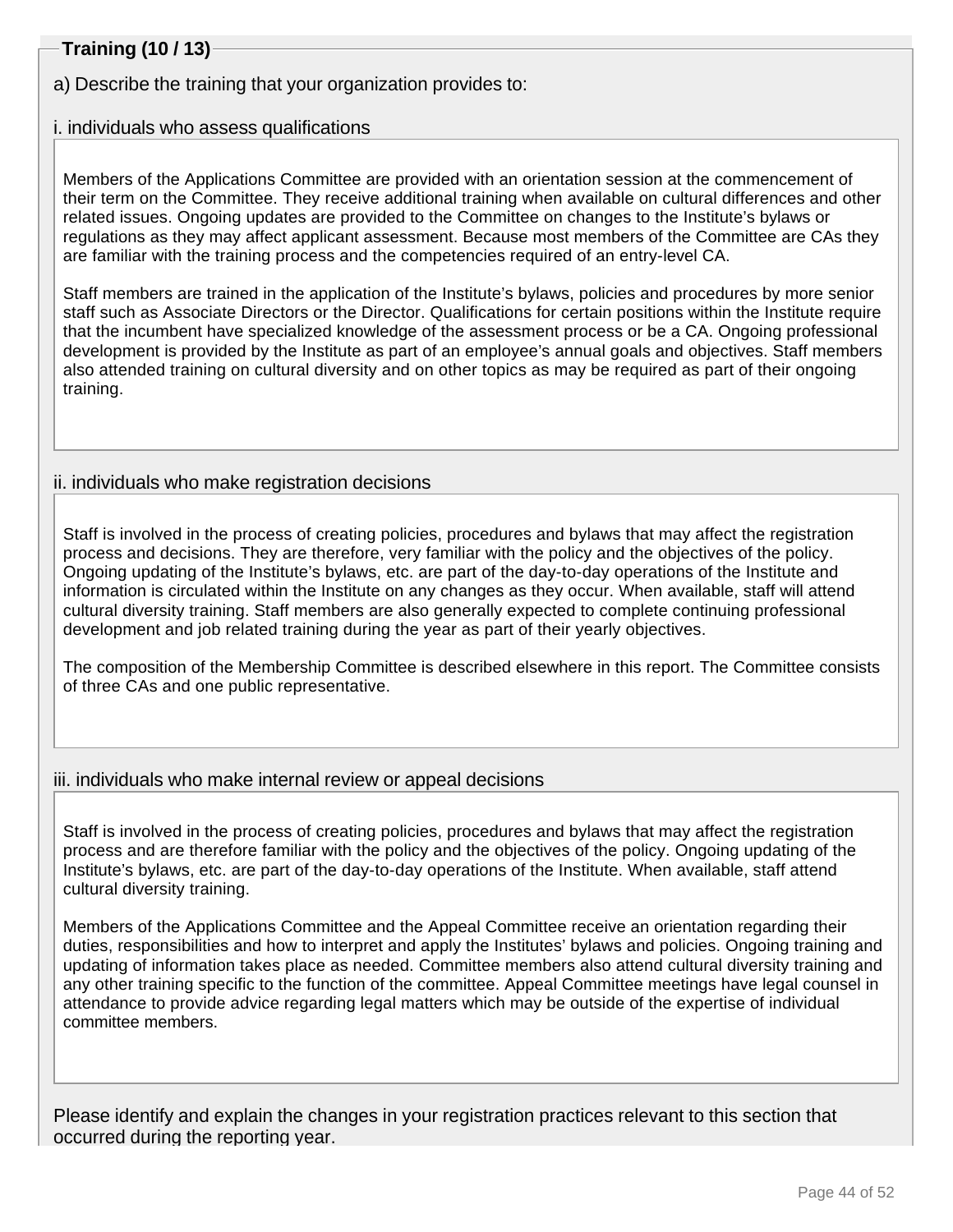### **Agreements on the Recognition of Qualifications (11 / 13)**

Examples of agreements on the recognition of professional qualifications include mutual recognition, reciprocity and labour mobility agreements. Such agreements may be national or international, between regulatory bodies, associations or jurisdictions.

a) List any agreements on the recognition of qualifications that were in place during the reporting period.

Agreements have been in place for a number of years for recognized foreign accounting bodies. These have not changed with the exception of the state boards of accountancy from the United States which have over time, modified their education requirements. Those that meet the Institute's requirements and offer mutual recognition of CAs remain on the list of recognized state boards. The Recognized Accounting Bodies are:

- The Institutes of Chartered Accountants of Australia
- The Institutes of Chartered Accountants of England and Wales
- The Institutes of Chartered Accountants of Ireland
- The Institutes of Chartered Accountants of New Zealand
- The Institutes of Chartered Accountants of Scotland
- The Institutes of Chartered Accountants of South Africa
- Ordre des experts comptables et des comptables agréés, France
- The Hong Kong Institute of Certified Public Accountants having completed the Qualifying Program (Professional Program and Final Professional Examination)
- The Institute des Reviseurs d'Enterprises de Belgique
- The Instituto Mexicano de Contadores Publicos
- The Japanese Institute of Certified Public Accountants
- The Netherlands Institute of Register Accountants

• Any State Boards of Accountancy in the United States of America which have adopted the 150 hour education requirement for the CPA designation or for the CPA designation and licensure and which exempt Ontario CAs from the requirement to pass the uniform CPA examination. The list of acceptable state boards is updated when required. The last update was completed in June 2009.

The government of Ontario entered into a labour mobility agreement with the other provides (the Agreement on Internal Trade). However, there are six exemptions from the agreement including an exemption for public accounting. The exemption may be summarized as follows:

• Ontario will assess the qualifications of workers against Ontario's public accounting certification requirements. While applicants with a Chartered Accountant designation can be assessed by the Institute of Charter Accountants Ontario, applicants with either a Certified General Accountant or Certified Management Accountant designation cannot be assessed until the Ontario regulatory authorities for their professions are authorized to grant public accounting licences.

b) Explain the impact of these agreements on the registration process or on applicants for registration.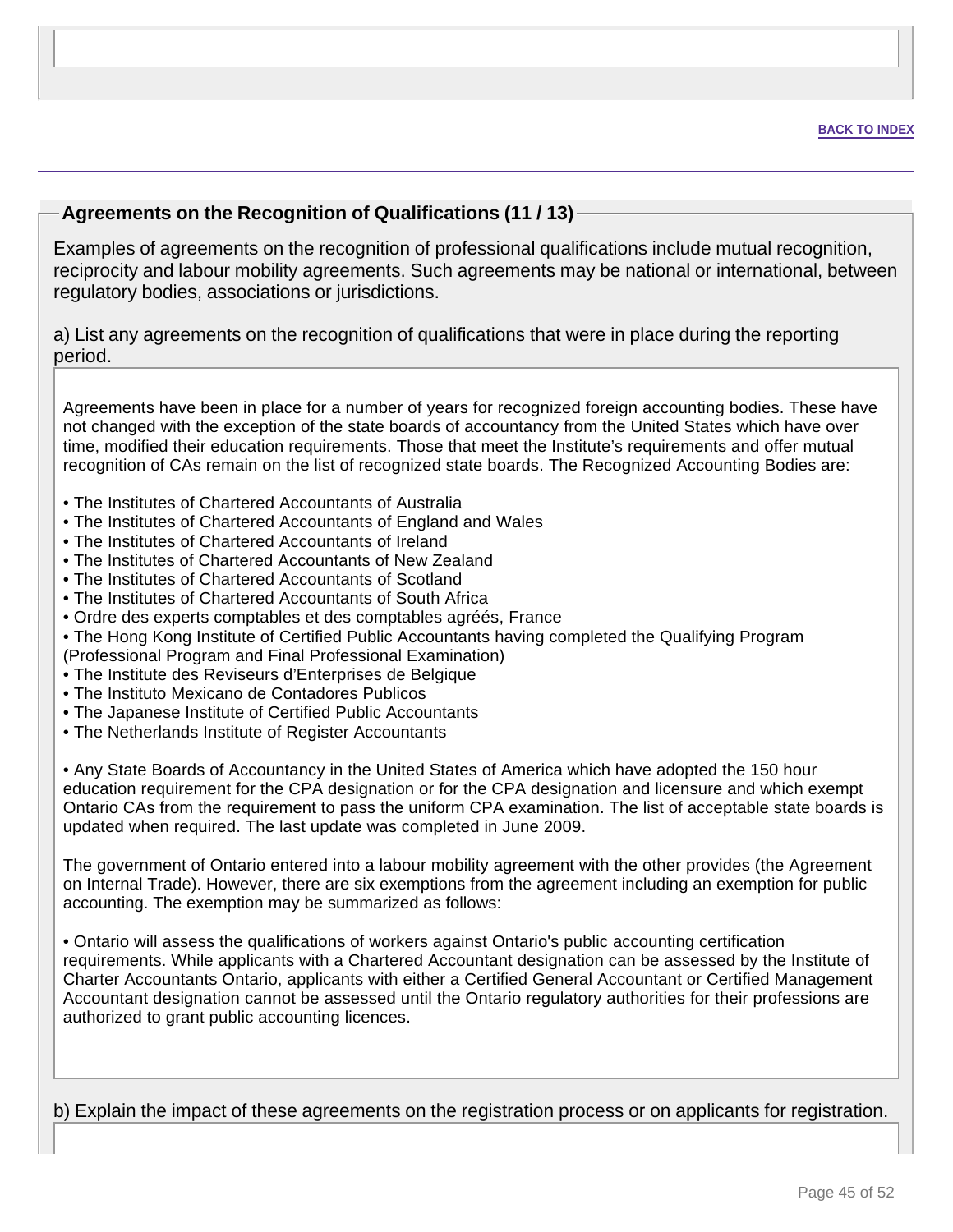An applicant that is a member or a former member of a recognized accounting body will be required to proceed in the registration process as previously described elsewhere in this report. If the applicant does not come from a recognized state board of accountancy then he or she is encourage to seek membership in a state board that meets the Institute's requirements. For those applicants who are not a member or a former member of an accounting body with mutual recognition, the process described elsewhere in this survey applies.

Please identify and explain the changes in your registration practices relevant to this section that occurred during the reporting year.

### **Data Collection (12 / 13)**

### **Languages in which application information materials are available**

a) Indicate the languages in which application information materials were available in the reporting year.

| Language               | Yes/No |
|------------------------|--------|
| <b>English</b>         | Yes    |
| <b>French</b>          | No     |
| Other (please specify) |        |

#### **Paid staff employed by your organization**

b) In the table below, enter the number of paid staff employed by your organization in the categories shown, on December 31 of the reporting year.

When providing information for each of the categories in this section, you may want to use decimals if you count your staff using half units. For example, 1 full-time employee and 1 part-time employee might be equivalent to 1.5 employees.

You can enter decimals to the tenths position only. For example, you can enter 1.5 or 7.5 but not 1.55 or 7.52.

| Category                                       | <b>Staff</b> |
|------------------------------------------------|--------------|
| Total staff employed by the regulatory<br>body | 124          |
| Staff involved in appeals process              |              |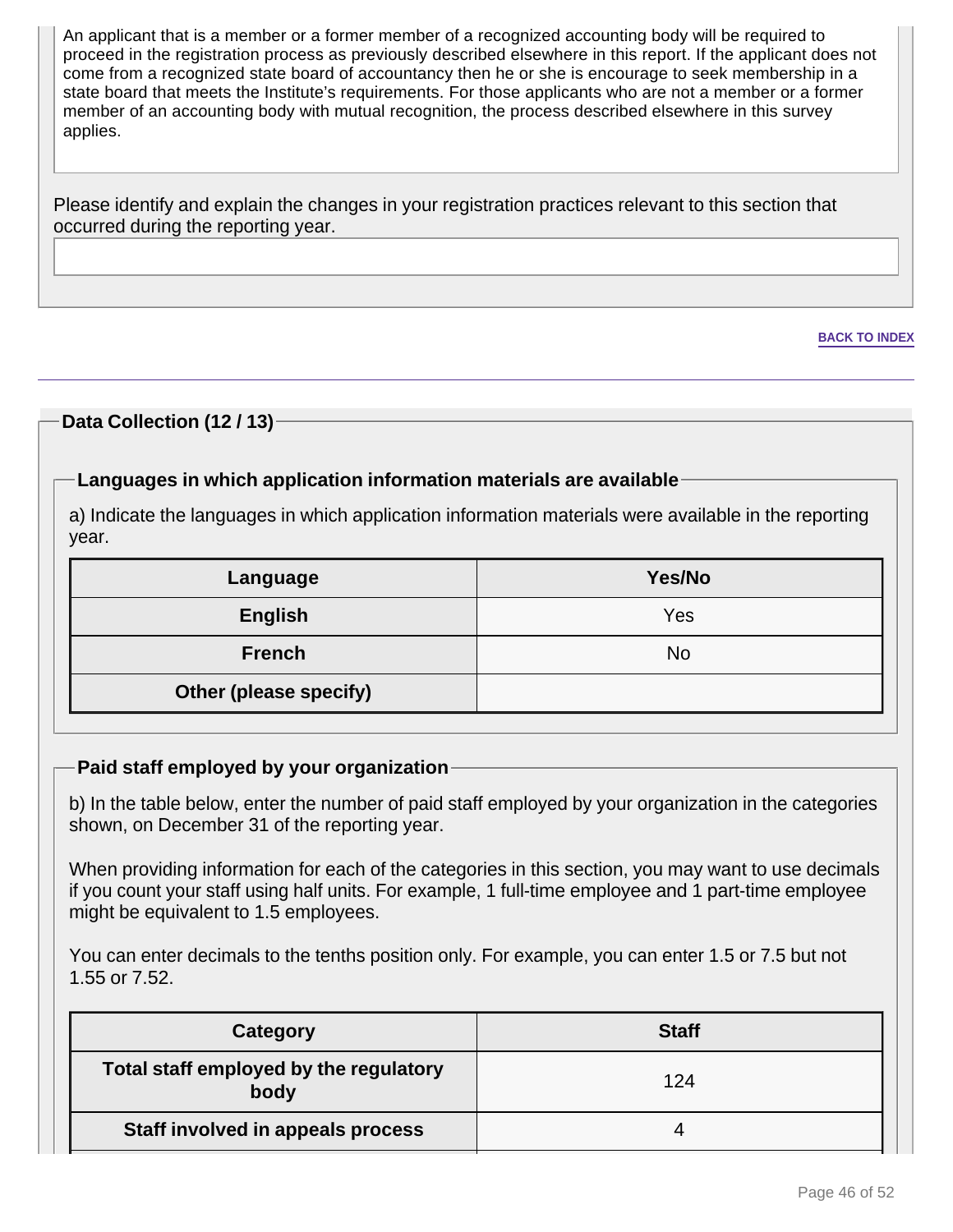# **Countries where internationally educated applicants were initially trained**

c) In the following table, enter the top source countries where your applicants<sup>1</sup> were originally trained in the profession (**excluding** Canada), along with the number of applicants from each of these source countries.

Enter the country names in descending order. (That is, enter the source country for the greatest number of your applicants in the top row, the source country for the second greatest number in the second row, etc.)

Use the dropdown menu provided in each row to select the country.

Note that only one country can be reported in each row. If two or more countries are tied, enter the information for these tied countries in separate rows.

| <b>Country of training (Canada excluded)</b> | Number of applicants in the reporting year |
|----------------------------------------------|--------------------------------------------|
| U.S.                                         | 41                                         |
| U.K.                                         | 11                                         |
| S. Africa                                    | 9                                          |
| India                                        | 6                                          |
| Pakistan                                     |                                            |
| Mexico                                       | 1                                          |
| Zimbabwe                                     | 1                                          |
| Ghana                                        |                                            |
| n/a                                          |                                            |
| n/a                                          |                                            |

<sup>1</sup> Persons who have applied to start the process for entry to the profession. Select "n/a" from the drop-down list if you do not track this information. Enter "0" in a "Number of applicants" field if you track the information, but the correct value is zero.

**Jurisdiction where members were initially trained**

d) Indicate where your members<sup>2</sup> were initially trained in the profession (use only whole numbers; do not enter commas or decimals).

The numbers to be reported in the **Members** row are the numbers on December 31<sup>st</sup> of the reporting year. For example, if you are reporting registration practices for the calendar year 2009,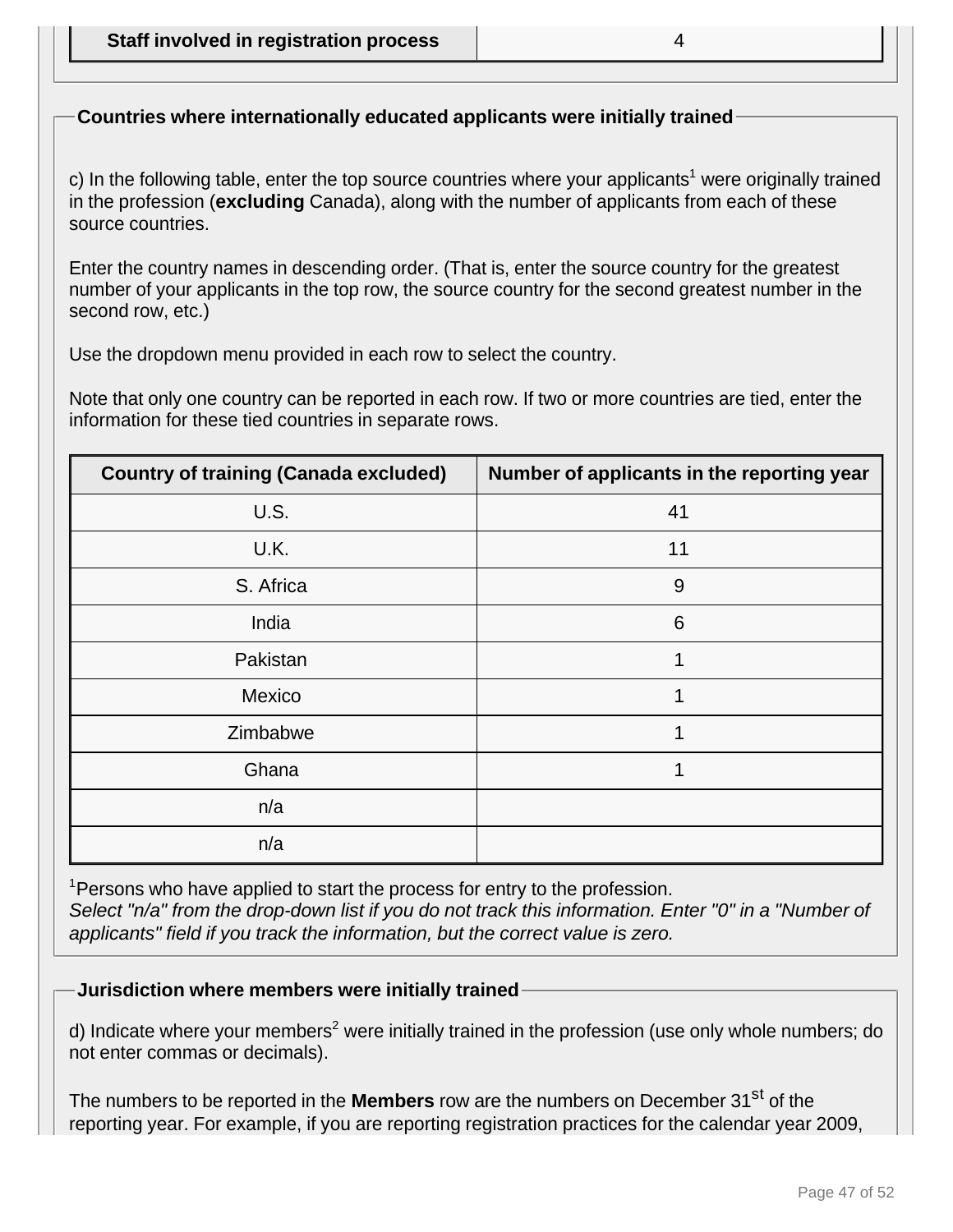you should report the numbers of members in the different categories on December 31<sup>st</sup> of 2009.

|                                                                      | Jurisdiction where members were initially trained in the<br>profession (before they were granted use of the protected<br>title or professional designation in Ontario) |      |     |      |  |       |
|----------------------------------------------------------------------|------------------------------------------------------------------------------------------------------------------------------------------------------------------------|------|-----|------|--|-------|
|                                                                      | <b>Other</b><br><b>Other</b><br><b>Canadian</b><br><b>USA</b><br><b>Unknown</b><br><b>Ontario</b><br><b>Total</b><br><b>International</b><br><b>Provinces</b>          |      |     |      |  |       |
| <b>Members on December</b><br>31 <sup>st</sup> of the reporting year | 29143                                                                                                                                                                  | 3085 | 283 | 1330 |  | 33841 |

 $2$  Persons who are currently able to use the protected title or professional designation of the profession.

Enter "n/a" if you do not track this information. Enter "0" if you track the information, but the correct value is zero.

Additional comments:

Data for this section reflects a refinement in collection and extraction methods when compared to 2008.

# **Applications your organization processed in the past year**

e) State the number of applications your organization processed in the reporting year (use only whole numbers; do not enter commas or decimals).

|                                                                                                                                             | Jurisdiction where applicants were initially trained in the<br>profession (before they were granted use of the protected<br>title or professional designation in Ontario) |                                                     |            |                                      |                |       |
|---------------------------------------------------------------------------------------------------------------------------------------------|---------------------------------------------------------------------------------------------------------------------------------------------------------------------------|-----------------------------------------------------|------------|--------------------------------------|----------------|-------|
| from January 1 <sup>st</sup> to<br>December 31 <sup>st</sup> of the<br>reporting year                                                       | <b>Ontario</b>                                                                                                                                                            | <b>Other</b><br><b>Canadian</b><br><b>Provinces</b> | <b>USA</b> | <b>Other</b><br><b>International</b> | <b>Unknown</b> | Total |
| <b>New applications</b><br>received                                                                                                         | 1158                                                                                                                                                                      | 70                                                  | 41         | 29                                   |                | 1298  |
| <b>Applicants actively</b><br>pursuing licensing<br>(applicants who had<br>some contact with your<br>organization in the<br>reporting year) | 1140                                                                                                                                                                      | $\overline{0}$                                      | 41         | 27                                   |                | 1208  |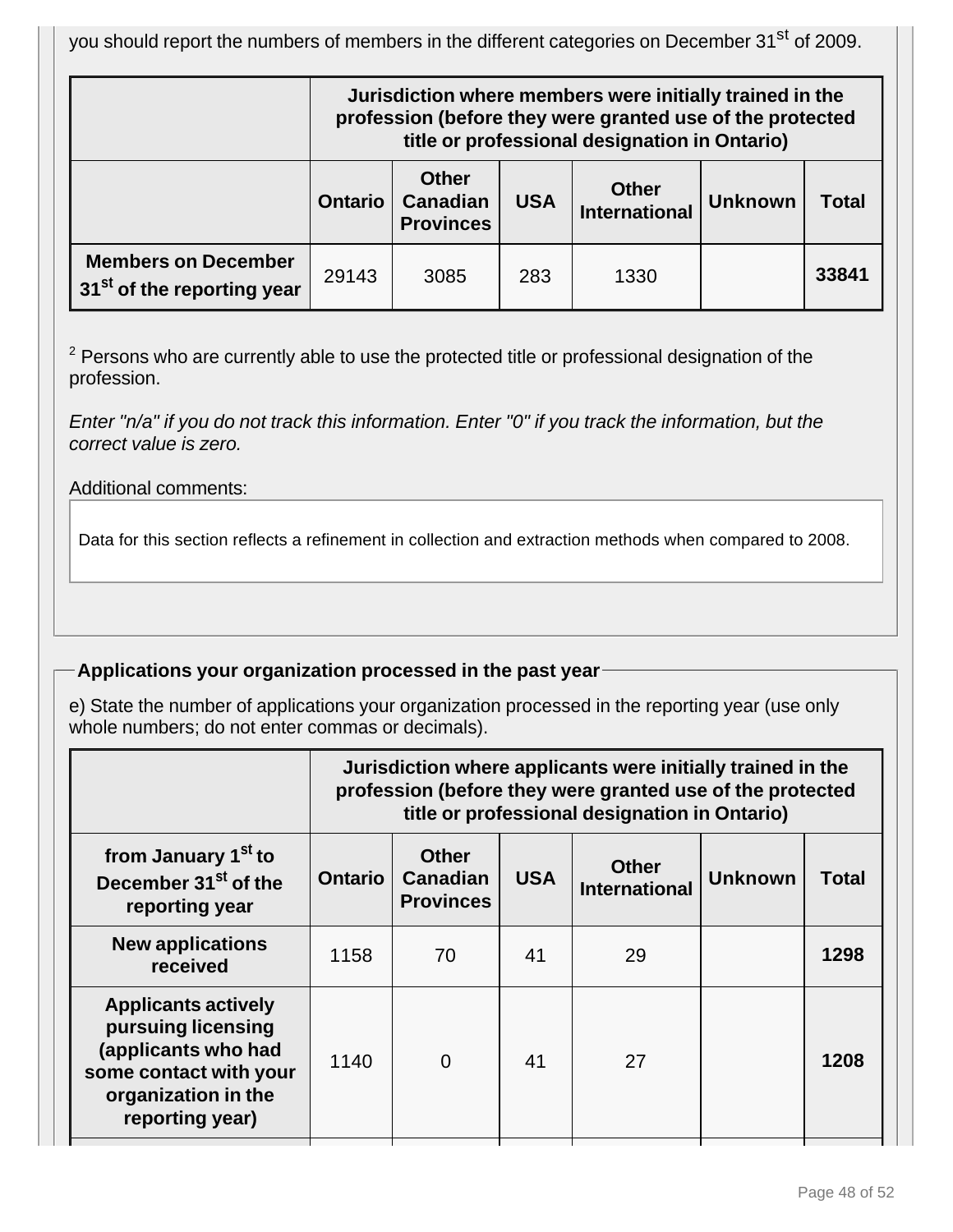| Inactive applicants<br>(applicants who had no<br>contact with your<br>organization in the<br>reporting year)                            | N/A  | N/A | N/A | N/A | N/A | $\bf{0}$ |
|-----------------------------------------------------------------------------------------------------------------------------------------|------|-----|-----|-----|-----|----------|
| Applicants who met all<br>requirements and were<br>authorized to become<br>members but did not<br>become members                        | N/A  | N/A | N/A | N/A | N/A | $\bf{0}$ |
| <b>Applicants who became</b><br><b>FULLY registered</b><br>members                                                                      | 1092 | 70  | 22  | 18  |     | 1202     |
| <b>Applicants who were</b><br>authorized to receive an<br>alternative class of<br>licence <sup>3</sup> but were not<br>issued a licence | n/a  | N/A | N/A | N/A | N/A | $\bf{0}$ |
| <b>Applicants who were</b><br>issued an alternative<br>class of licence <sup>3</sup>                                                    | N/A  | N/A | N/A | N/A | N/A | 0        |

 $3$  An alternative class of licence enables its holder to practise with limitations, but additional registration requirements must be met in order for the member to be fully licenced. Please list and describe below the alternative classes of licence that your organization grants, such as student, intern, associate, provisional or temporary.

Enter "n/a" if you do not track this information. Enter "0" if you track the information, but the correct value is zero.

Additional comments:

|    | <b>Class of licence</b> | <b>Description</b> |
|----|-------------------------|--------------------|
| a) | N/A                     | N/A                |
| b) |                         |                    |
|    |                         |                    |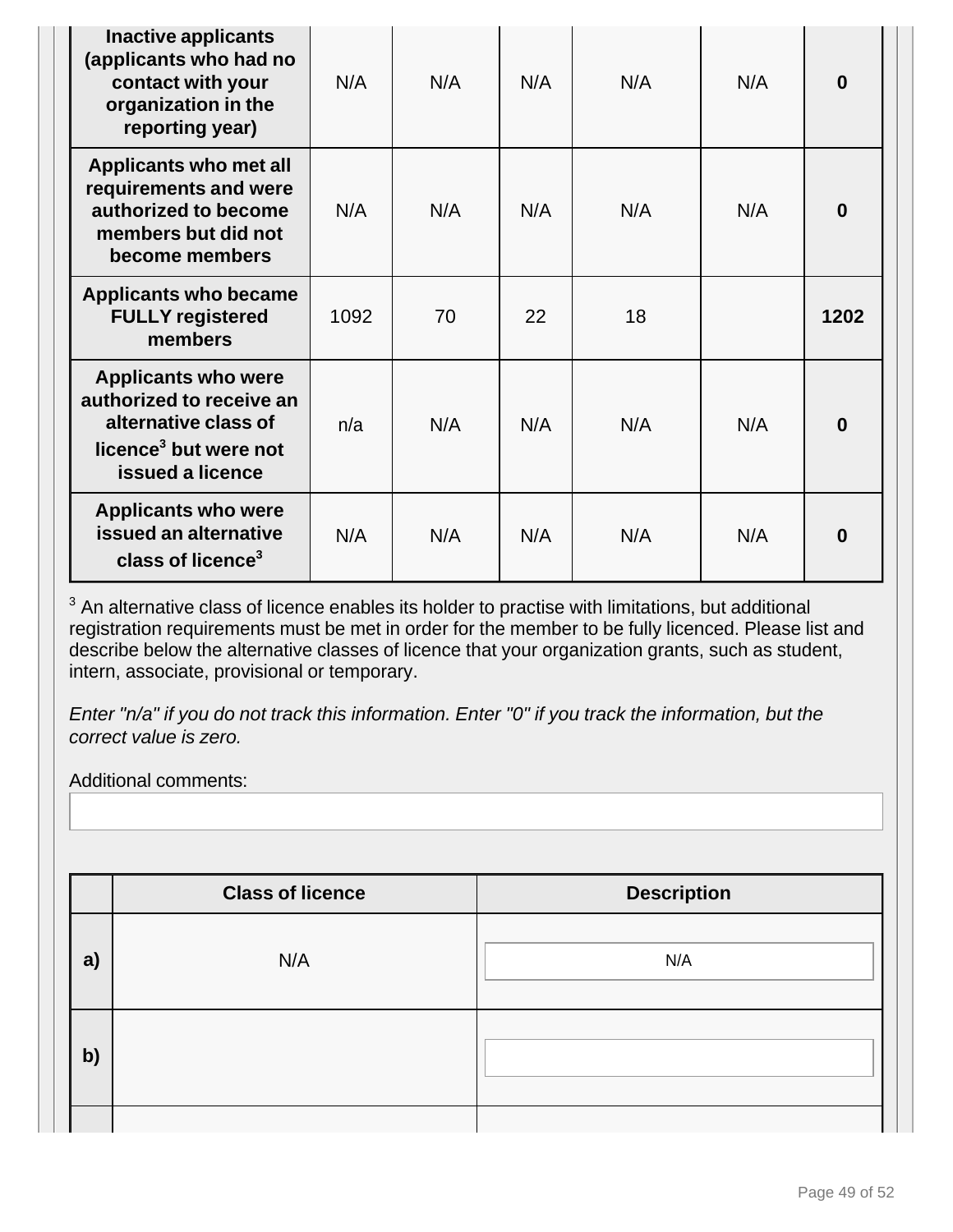| $\mathbf{c}$ |  |
|--------------|--|
| $\mathsf{d}$ |  |
| e)           |  |
| f            |  |
| g)           |  |
| h)           |  |
| i)           |  |
| j)           |  |

# **Reviews and appeals your organization processed in the past year**

f) State the number of reviews and appeals your organization processed in the reporting year (use only whole numbers; do not enter commas or decimals).

|                                                                                       | Jurisdiction where applicants were initially trained in the<br>profession (before they were granted use of the protected<br>title or professional designation in Ontario) |  |  |  |  |       |
|---------------------------------------------------------------------------------------|---------------------------------------------------------------------------------------------------------------------------------------------------------------------------|--|--|--|--|-------|
| from January 1 <sup>st</sup> to<br>December 31 <sup>st</sup> of the<br>reporting year | <b>Other</b><br><b>Other</b><br><b>Canadian</b><br><b>USA</b><br><b>Ontario</b><br><b>Unknown</b><br><b>International</b><br><b>Provinces</b>                             |  |  |  |  | Total |
| <b>Applications that were</b><br>subject to an internal                               |                                                                                                                                                                           |  |  |  |  |       |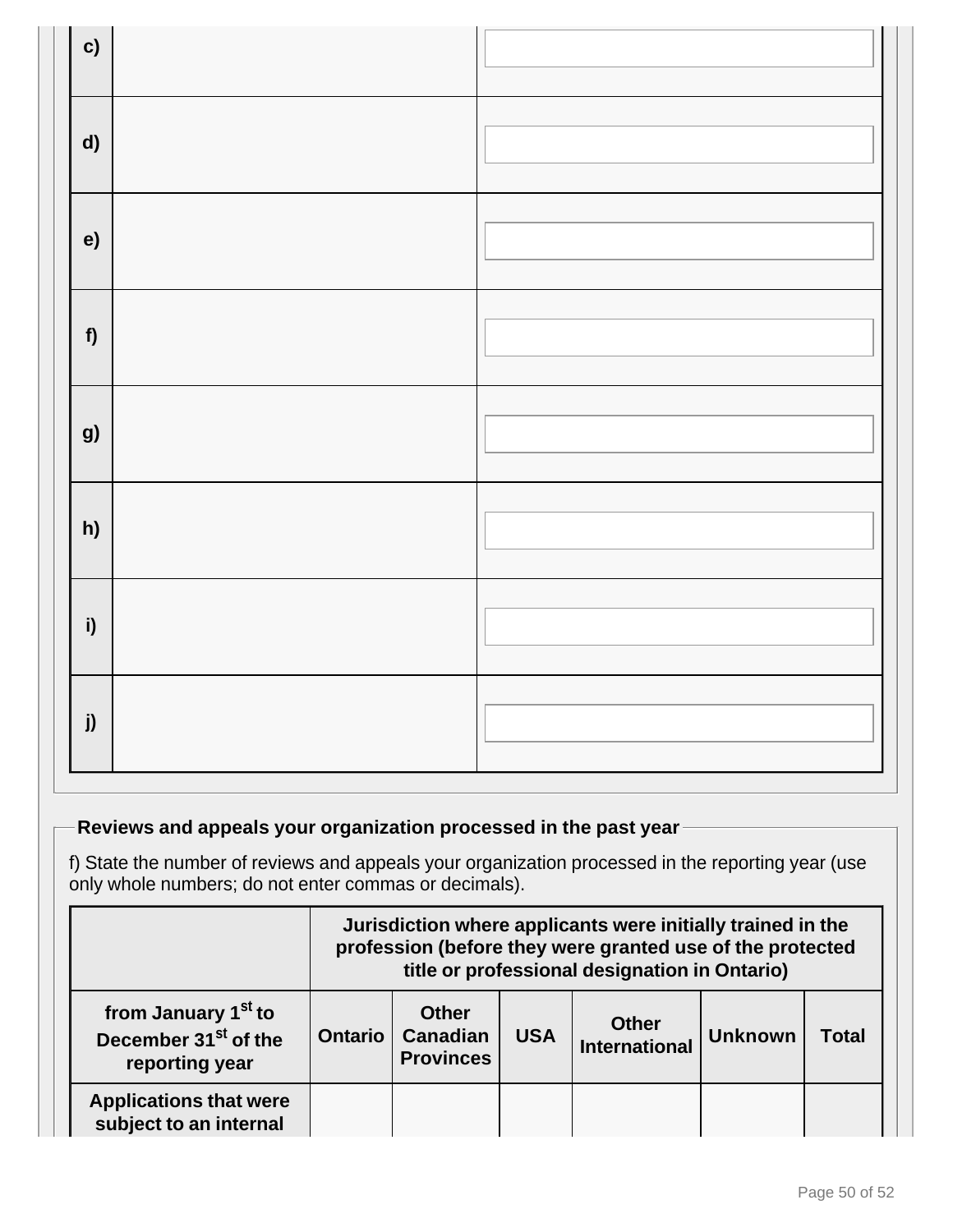| review or that were<br>referred to a statutory<br>committee of your<br>governing council, such<br>as a Registration<br><b>Committee</b> | N/A      | N/A            | N/A            | N/A            | N/A | 0 |
|-----------------------------------------------------------------------------------------------------------------------------------------|----------|----------------|----------------|----------------|-----|---|
| <b>Applicants who initiated</b><br>an appeal of a<br>registration decision                                                              | $\Omega$ | $\overline{0}$ | 1              | $\overline{2}$ | 0   | 3 |
| <b>Appeals heard</b>                                                                                                                    | $\Omega$ | $\overline{0}$ | 1              | $\overline{2}$ | 0   | 3 |
| <b>Registration decisions</b><br>changed following an<br>appeal                                                                         | $\Omega$ | 0              | $\overline{0}$ | $\Omega$       | 0   | 0 |

Enter "n/a" if you do not track this information. Enter "0" if you track the information, but the correct value is zero.

Additional comments:

The Institute did not maintain comprehensive statistics regarding "internal reviews" as contemplated by this question. It is anticipated that some stastics will be available for the 2010 report.

Please identify and explain the changes in your registration practices relevant to this section that occurred during the reporting year.

**BACK TO INDEX**

### **Certification (13 / 13)**

I hereby certify that:

- i. I have reviewed the information submitted in this Fair Registration Practices Report (the"Report").
- ii. To the best of my knowledge:
	- all information required to be provided in the Report is included; and
	- the information contained in the Report is accurate.

Name of individual with authority to sign on behalf of the organization: Robert Gubbins

Title: Director- Admissions, Membership & Licensing